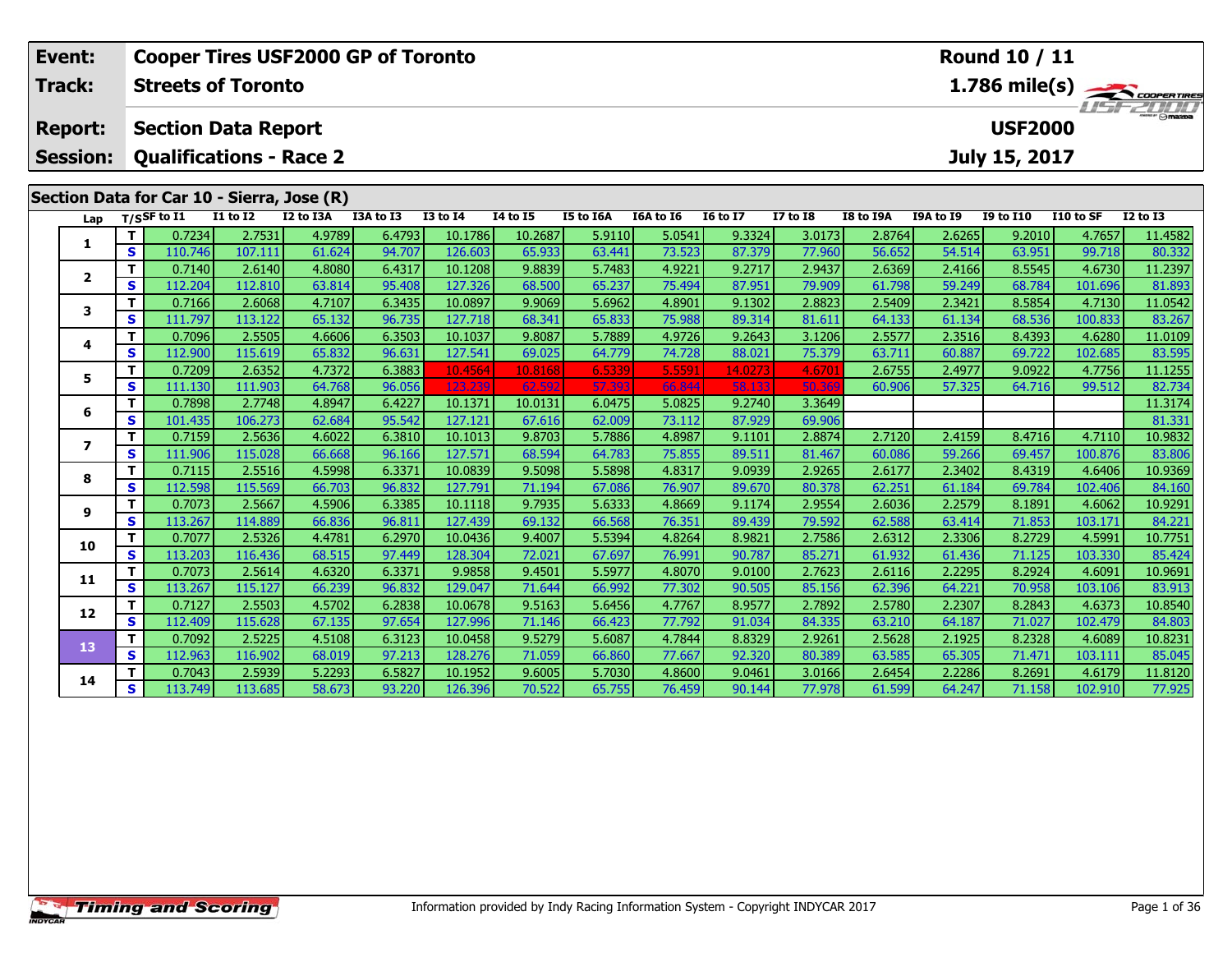| Event:                                     | <b>Cooper Tires USF2000 GP of Toronto</b> | <b>Round 10 / 11</b>                                      |  |  |  |  |  |  |  |
|--------------------------------------------|-------------------------------------------|-----------------------------------------------------------|--|--|--|--|--|--|--|
| <b>Track:</b>                              | <b>Streets of Toronto</b>                 | $1.786$ mile(s) $\overbrace{\hspace{2.5cm}}$ cooren TIRES |  |  |  |  |  |  |  |
| <b>Report:</b>                             | <b>Section Data Report</b>                | <b>LIST CLIPP</b><br><b>USF2000</b>                       |  |  |  |  |  |  |  |
| <b>Session:</b>                            | Qualifications - Race 2                   | July 15, 2017                                             |  |  |  |  |  |  |  |
| Section Data for Car 10 - Sierra, Jose (R) |                                           |                                                           |  |  |  |  |  |  |  |

| Lap                      |   | $T/SI5$ to $\overline{16}$ | <b>I8 to 19</b> | Lap      | PI to PO | PO to I8 | <b>SF to PI</b> |
|--------------------------|---|----------------------------|-----------------|----------|----------|----------|-----------------|
| 1                        | т | 10.9651                    | 5.5029          | 78.1664  |          | 75.7499  |                 |
|                          | S | 68.088                     | 55.632          | 82.255   |          | 73.051   |                 |
| $\overline{\mathbf{z}}$  | т | 10.6704                    | 5.0535          | 75.7392  |          |          |                 |
|                          | S | 69.968                     | 60.579          | 84.891   |          |          |                 |
| 3                        | т | 10.5863                    | 4.8830          | 75.1544  |          |          |                 |
|                          | S | 70.524                     | 62.694          | 85.552   |          |          |                 |
| 4                        | т | 10.7615                    | 4.9093          | 75.3064  |          |          |                 |
|                          | S | 69.376                     | 62.358          | 85.379   |          |          |                 |
| 5                        | т | 12.0930                    | 5.1732          | 85.5862  |          |          | 72.5447         |
|                          | S | 61.737                     | 59.177          | 75.124   |          |          | 71.974          |
| 6                        | т | 11.1300                    |                 | 160.1849 | 89.3700  | 64.8154  |                 |
|                          | S | 67.079                     |                 | 40.139   | 7.759    | 85.375   |                 |
| $\overline{\phantom{a}}$ | т | 10.6873                    | 5.1279          | 75.2296  |          |          |                 |
|                          | S | 69.858                     | 59.700          | 85.466   |          |          |                 |
| 8                        | т | 10.4215                    | 4.9579          | 74.2660  |          |          |                 |
|                          | S | 71.639                     | 61.747          | 86.575   |          |          |                 |
| 9                        | т | 10.5002                    | 4.8615          | 74.3382  |          |          |                 |
|                          | S | 71.103                     | 62.972          | 86.491   |          |          |                 |
| 10                       | т | 10.3658                    | 4.9618          | 73.4000  |          |          |                 |
|                          | S | 72.024                     | 61.699          | 87.597   |          |          |                 |
| 11                       | т | 10.4047                    | 4.8411          | 73.5933  |          |          |                 |
|                          | S | 71.755                     | 63.237          | 87.367   |          |          |                 |
| 12                       | т | 10.4223                    | 4.8087          | 73.6006  |          |          |                 |
|                          | S | 71.634                     | 63.663          | 87.358   |          |          |                 |
| 13                       | T | 10.3931                    | 4.7553          | 73.3776  |          |          |                 |
|                          | Ś | 71.835                     | 64.378          | 87.623   |          |          |                 |
| 14                       | т | 10.5630                    | 4.8740          |          |          |          | 61.4380         |
|                          | S | 70.680                     | 62.810          |          |          |          | 84.986          |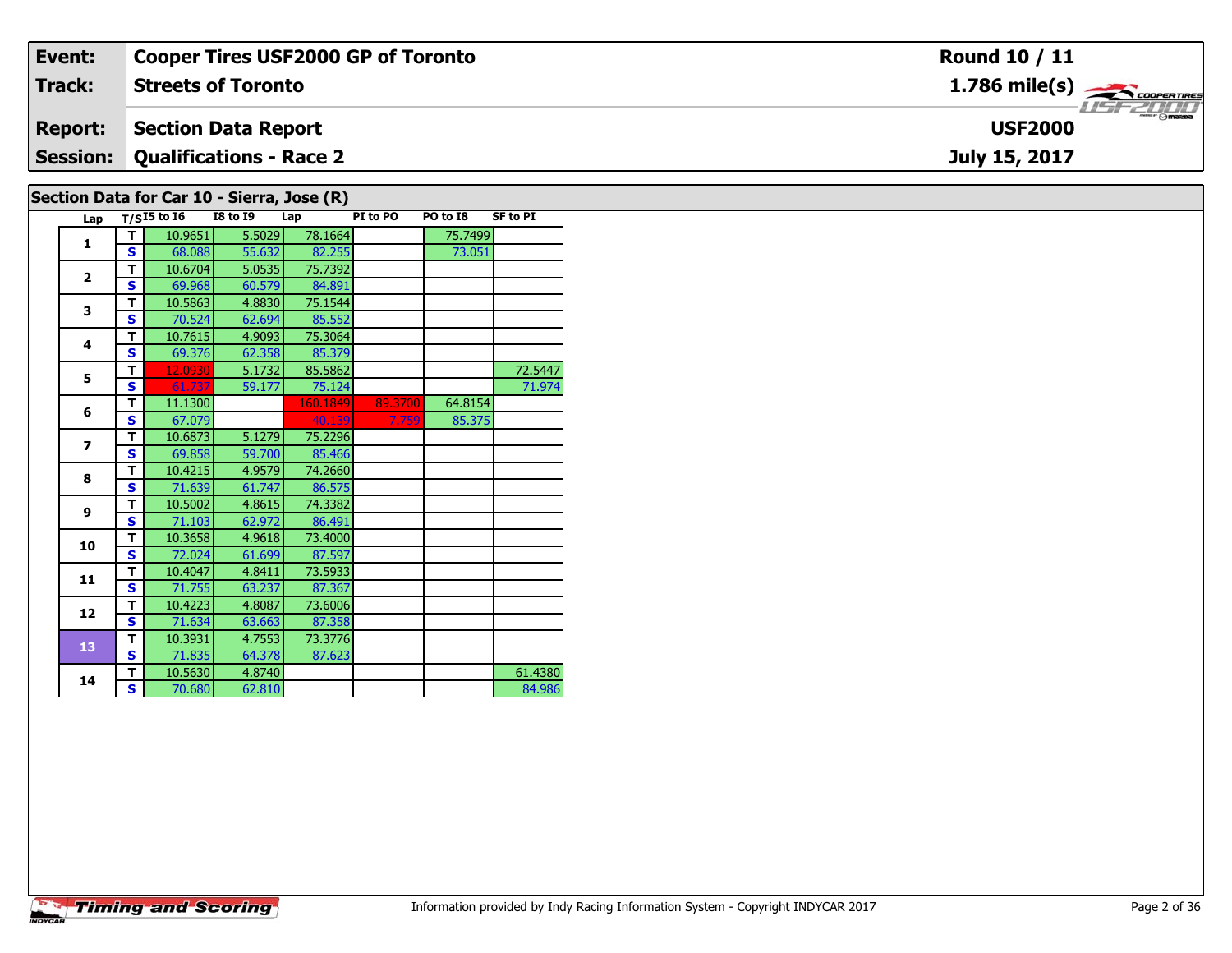|                                              | Event:          | Round 10 / 11<br><b>Cooper Tires USF2000 GP of Toronto</b> |                           |                                    |                                            |                  |                   |                  |                  |                  |                  |                  |                  |                  |                  |                  |                                               |
|----------------------------------------------|-----------------|------------------------------------------------------------|---------------------------|------------------------------------|--------------------------------------------|------------------|-------------------|------------------|------------------|------------------|------------------|------------------|------------------|------------------|------------------|------------------|-----------------------------------------------|
|                                              | Track:          |                                                            | <b>Streets of Toronto</b> |                                    |                                            |                  |                   |                  |                  |                  |                  |                  |                  |                  |                  |                  | $\frac{1.786 \text{ mile(s)}}{1.157 - 21000}$ |
| <b>Section Data Report</b><br><b>Report:</b> |                 |                                                            |                           |                                    |                                            |                  |                   |                  |                  |                  |                  |                  |                  | <b>USF2000</b>   |                  |                  |                                               |
|                                              | <b>Session:</b> |                                                            |                           |                                    | <b>Qualifications - Race 2</b>             |                  |                   |                  |                  |                  |                  |                  |                  |                  | July 15, 2017    |                  |                                               |
|                                              |                 |                                                            |                           |                                    | Section Data for Car 11 - Enders, Kory (R) |                  |                   |                  |                  |                  |                  |                  |                  |                  |                  |                  |                                               |
|                                              | Lap             |                                                            | $T/S$ SF to I1            | $\overline{11}$ to $\overline{12}$ | I2 to I3A                                  | I3A to I3        | <b>I3 to I4</b>   | <b>I4 to I5</b>  | I5 to I6A        | I6A to I6        | <b>I6 to I7</b>  | $I7$ to $I8$     | <b>I8 to I9A</b> | <b>I9A to I9</b> | <b>I9 to I10</b> | I10 to SF        | <b>I2 to I3</b>                               |
|                                              |                 | T                                                          | 0.7652                    | 3.0030                             | 5.4090                                     | 6.5259           | 10.4915           | 10.5806          | 6.0458           | 5.2645           | 9.4851           | 3.2512           | 3.3668           | 2.7716           | 9.3431           | 4.9110           | 11.9349                                       |
|                                              | 1               | $\mathbf{s}$                                               | 104.696                   | 98.197                             | 56.724                                     | 94.031           | 122.827           | 63.989           | 62.027           | 70.584           | 85.972           | 72.351           | 48.400           | 51.660           | 62.978           | 96.768           | 77.123                                        |
|                                              | $\mathbf{2}$    | T.                                                         | 0.7500                    | 2.7533                             | 5.0249                                     | 6.4030           | 10.1024           | 10.1483          | 5.9054           | 5.1250           | 10.6312          | 3.5646           | 2.6913           | 2.5219           | 8.7590           | 4.8719           | 11.4279                                       |
|                                              |                 | $\mathbf{s}$                                               | 106.818                   | 107.103                            | 61.060                                     | 95.836           | 127.557           | 66.715           | 63.501           | 72.506           | 76.704           | 65.990           | 60.549           | 56.775           | 67.178           | 97.545           | 80.545                                        |
|                                              | 3               | T                                                          | 0.7144                    | 2.6281                             | 4.8870                                     | 6.3090           | 9.9995            | 9.9603           | 5.7996           | 5.0305           | 9.2907           | 3.1321           | 2.7186           | 2.4686           | 8.5433           | 4.7218           | 11.1960                                       |
|                                              |                 | S                                                          | 112.141                   | 112.205                            | 62.783                                     | 97.264           | 128.870           | 67.974           | 64.660           | 73.868           | 87.771           | 75.102           | 59.941           | 58.001           | 68.874           | 100.645          | 82.213                                        |
|                                              | 4               | T                                                          | 0.7120                    | 2.5837                             | 4.8410                                     | 6.2886           | 9.9815            | 9.7703           | 5.9041           | 5.0369           | 9.1997           | 3.0504           | 2.5640           | 2.4151           | 8.6230           | 4.6879           | 11.1296                                       |
|                                              |                 | S                                                          | 112.519                   | 114.133                            | 63.379                                     | 97.579           | 129.102           | 69.296           | 63.515           | 73.774           | 88.639           | 77.114           | 63.555           | 59.286           | 68.237           | 101.373          | 82.703                                        |
|                                              | 5               | т                                                          | 0.7105                    | 2.5571                             | 4.7873                                     | 6.2432           | 9.9801            | 9.7741           | 5.8874           | 4.9551           | 10.1029          | 3.7533           | 2.6106           | 2.4248           | 8.5010           | 4.6882           | 11.0305                                       |
|                                              |                 | S                                                          | 112.757                   | 115.321                            | 64.090                                     | 98.289           | 129.121           | 69.269           | 63.695           | 74.992           | 80.715           | 62.67            | 62.420           | 59.049           | 69.216           | 101.367          | 83.446                                        |
|                                              | 6               | т                                                          | 0.7981                    | 3.0505                             | 5.6002                                     | 7.0112           | 10.6571           | 10.6966          | 6.5871           | 6.0066           | 9.6784           | 3.2648           |                  |                  |                  |                  | 12.6114                                       |
|                                              |                 | S                                                          | 100.380                   | 96.668                             | 54.787                                     | 87.522           | 120.918           | 63.295           | 56.929           | 61.864           | 84.255           | 72.050           |                  |                  |                  |                  | 72.986                                        |
|                                              | $\overline{ }$  | T<br>$\mathbf{s}$                                          | 0.7991                    | 2.9736                             | 4.9136                                     | 6.3055<br>97.318 | 10.1527           | 9.9700           | 5.8618           | 5.0062           | 9.0740           | 3.0303           | 2.6919           | 2.5362<br>56.455 | 8.8476           | 5.0022           | 11.2191                                       |
|                                              |                 | T.                                                         | 100.255<br>0.7088         | 99.168<br>2.5582                   | 62.443<br>4.6833                           | 6.2334           | 126.925<br>9.9536 | 67.908<br>9.7477 | 63.974<br>5.7587 | 74.226<br>4.8816 | 89.867<br>8.9476 | 77.625<br>2.9497 | 60.535<br>2.6147 | 2.3460           | 66.505<br>8.4076 | 95.004<br>4.6610 | 82.044<br>10.9167                             |
|                                              | 8               | $\mathbf{s}$                                               | 113.027                   | 115.271                            | 65.513                                     | 98.443           | 129.464           | 69.457           | 65.119           | 76.121           | 91.137           | 79.746           | 62.322           | 61.032           | 69.985           | 101.958          | 84.316                                        |
|                                              |                 | т                                                          | 0.7088                    | 2.5574                             | 4.6086                                     | 6.2899           | 9.9944            | 9.5454           | 5.6972           | 4.8527           | 8.9980           | 2.9228           | 2.5430           | 2.3796           | 8.3988           | 4.6621           | 10.8985                                       |
|                                              | 9               | $\mathbf{s}$                                               | 113.027                   | 115.307                            | 66.575                                     | 97.559           | 128.936           | 70.929           | 65.822           | 76.574           | 90.626           | 80.480           | 64.080           | 60.171           | 70.059           | 101.934          | 84.457                                        |
|                                              |                 | T                                                          | 0.7078                    | 2.5376                             | 4.6745                                     | 6.2669           | 9.9735            | 9.5203           | 5.6566           | 4.8208           | 8.9858           | 3.0118           | 2.5432           | 2.2789           | 8.1841           | 4.6180           | 10.9414                                       |
|                                              | 10              | $\mathbf{s}$                                               | 113.187                   | 116.207                            | 65.637                                     | 97.917           | 129.206           | 71.116           | 66.294           | 77.081           | 90.749           | 78.102           | 64.075           | 62.829           | 71.897           | 102.908          | 84.126                                        |
|                                              |                 | т                                                          | 0.7118                    | 2.5520                             | 4.6177                                     | 6.2840           | 10.2162           | 10.2028          | 5.7897           | 4.8810           | 9.0268           | 2.9292           | 2.6462           | 2.3244           | 8.2707           | 4.6559           | 10.9017                                       |
|                                              | 11              | $\mathbf{s}$                                               | 112.551                   | 115.551                            | 66.444                                     | 97.651           | 126.137           | 66.359           | 64.770           | 76.130           | 90.337           | 80.304           | 61.581           | 61.599           | 71.144           | 102.070          | 84.432                                        |
|                                              |                 | т                                                          | 0.7082                    | 2.5720                             | 4.6934                                     | 6.3051           | 9.9799            | 9.4630           | 5.7034           | 4.7864           | 8.8554           | 2.9868           | 2.5179           | 2.3043           | 8.1851           | 4.6093           | 10.9985                                       |
|                                              | 12              | S                                                          | 113.123                   | 114.653                            | 65.372                                     | 97.324           | 129.123           | 71.547           | 65.750           | 77.635           | 92.086           | 78.756           | 64.718           | 62.137           | 71.888           | 103.102          | 83.689                                        |
|                                              |                 | $\mathbf{T}$                                               | 0.7088                    | 2.5754                             | 4.6355                                     | 6.2446           | 9.9550            | 9.5093           | 5.6147           | 4.7711           | 8.8818           | 2.9017           | 2.6552           | 2.3665           | 8.2126           | 4.6216           | 10.8801                                       |
|                                              | 13              | S                                                          | 113.027                   | 114.501                            | 66.189                                     | 98.267           | 129.446           | 71.198           | 66.789           | 77.884           | 91.812           | 81.065           | 61.372           | 60.504           | 71.647           | 102.827          | 84.600                                        |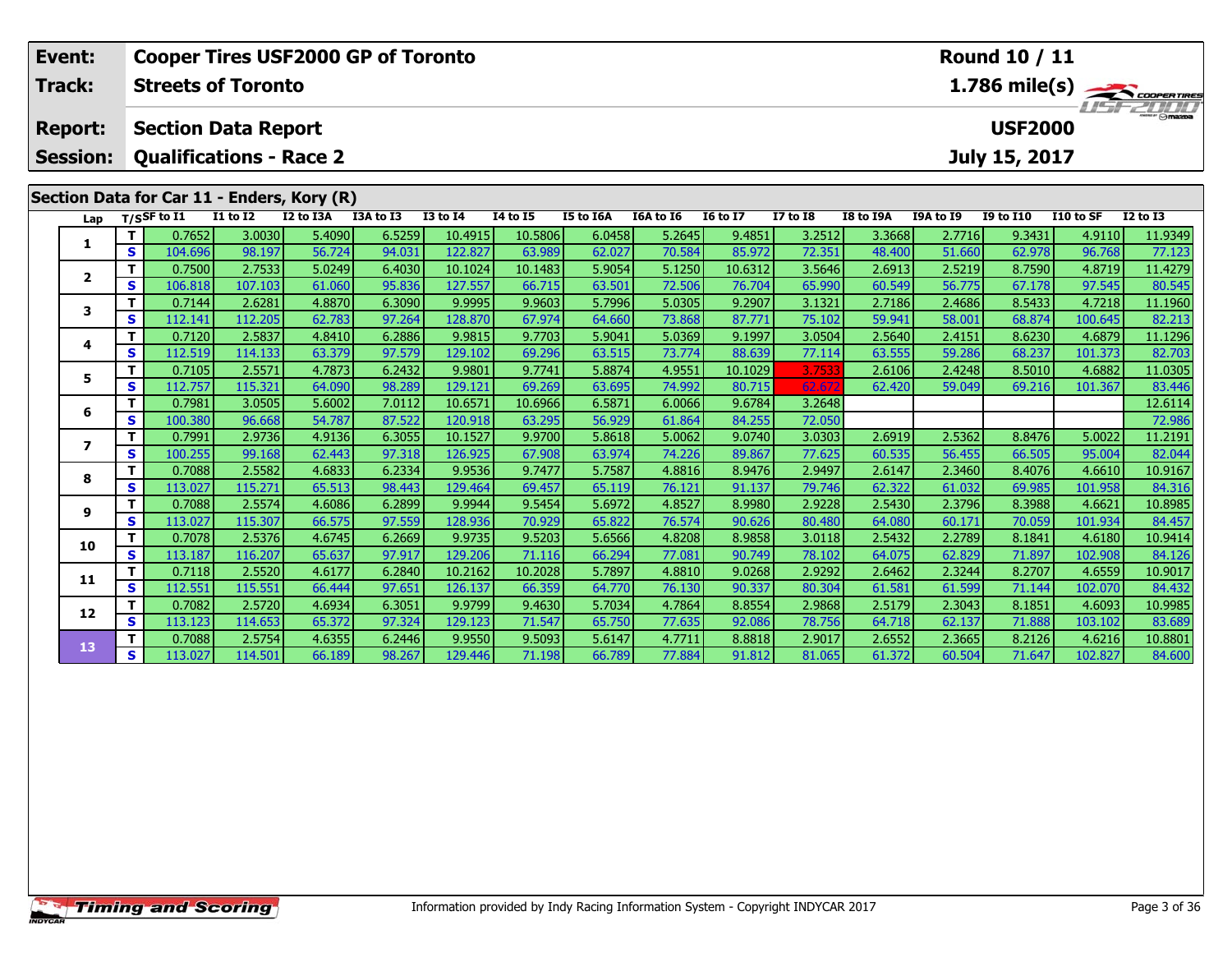| Event:                                     | <b>Cooper Tires USF2000 GP of Toronto</b> | Round 10 / 11                                             |  |  |  |  |  |  |  |
|--------------------------------------------|-------------------------------------------|-----------------------------------------------------------|--|--|--|--|--|--|--|
| Track:                                     | <b>Streets of Toronto</b>                 | $1.786$ mile(s) $\overbrace{\hspace{2.5cm}}$ coorer TIRES |  |  |  |  |  |  |  |
| <b>Report:</b>                             | Section Data Report                       | <b>HSFZUID</b><br><b>USF2000</b>                          |  |  |  |  |  |  |  |
|                                            | <b>Session: Qualifications - Race 2</b>   | July 15, 2017                                             |  |  |  |  |  |  |  |
| Section Data for Car 11 - Enders, Kory (R) |                                           |                                                           |  |  |  |  |  |  |  |

|  | Section Data for Car 11 - Enders, Kory (R) |  |
|--|--------------------------------------------|--|
|  |                                            |  |

| Lap                      |   | $T/SI5$ to $I6$ | <b>I8 to 19</b> | Lap      | PI to PO | PO to I8 | <b>SF to PI</b> |
|--------------------------|---|-----------------|-----------------|----------|----------|----------|-----------------|
| 1                        | т | 11.3103         | 6.1384          | 81.2143  |          | 73.4798  |                 |
|                          | S | 66.010          | 49.872          | 79.168   |          | 75.308   |                 |
|                          | т | 11.0304         | 5.2132          | 79.2522  |          |          |                 |
| $\overline{2}$           | S | 67.685          | 58.723          | 81.128   |          |          |                 |
| 3                        | т | 10.8301         | 5.1872          | 76.2035  |          |          |                 |
|                          | S | 68.937          | 59.018          | 84.374   |          |          |                 |
| 4                        | т | 10.9410         | 4.9791          | 75.6582  |          |          |                 |
|                          | Ś | 68.238          | 61.484          | 84.982   |          |          |                 |
| 5                        | т | 10.8425         | 5.0354          | 76.9756  |          |          | 63.2185         |
|                          | S | 68.858          | 60.797          | 83.528   |          |          | 82.592          |
| 6                        | т | 12.5937         |                 | 256.1719 | 182.1052 | 69.5992  |                 |
|                          | S | 59.283          |                 | 25.099   | 3.808    | 79.507   |                 |
| $\overline{\phantom{a}}$ | т | 10.8680         | 5.2281          | 77.1647  |          |          |                 |
|                          | S | 68.696          | 58.556          | 83.323   |          |          |                 |
| 8                        | т | 10.6403         | 4.9607          | 74.4519  |          |          |                 |
|                          | Ś | 70.166          | 61.712          | 86.359   |          |          |                 |
| 9                        | т | 10.5499         | 4.9226          | 74.1587  |          |          |                 |
|                          | S | 70.768          | 62.190          | 86.701   |          |          |                 |
| 10                       | т | 10.4774         | 4.8221          | 73.7798  |          |          |                 |
|                          | Ś | 71.257          | 63.486          | 87.146   |          |          |                 |
| 11                       | т | 10.6707         | 4.9706          | 75.1084  |          |          |                 |
|                          | s | 69.966          | 61.589          | 85.604   |          |          |                 |
| 12                       | т | 10.4898         | 4.8222          | 73.6702  |          |          |                 |
|                          | S | 71.173          | 63.485          | 87.275   |          |          |                 |
| 13                       | т | 10.3858         | 5.0217          | 73.6538  |          |          | 59.3667         |
|                          | S | 71.886          | 60.963          | 87.295   |          |          | 87.951          |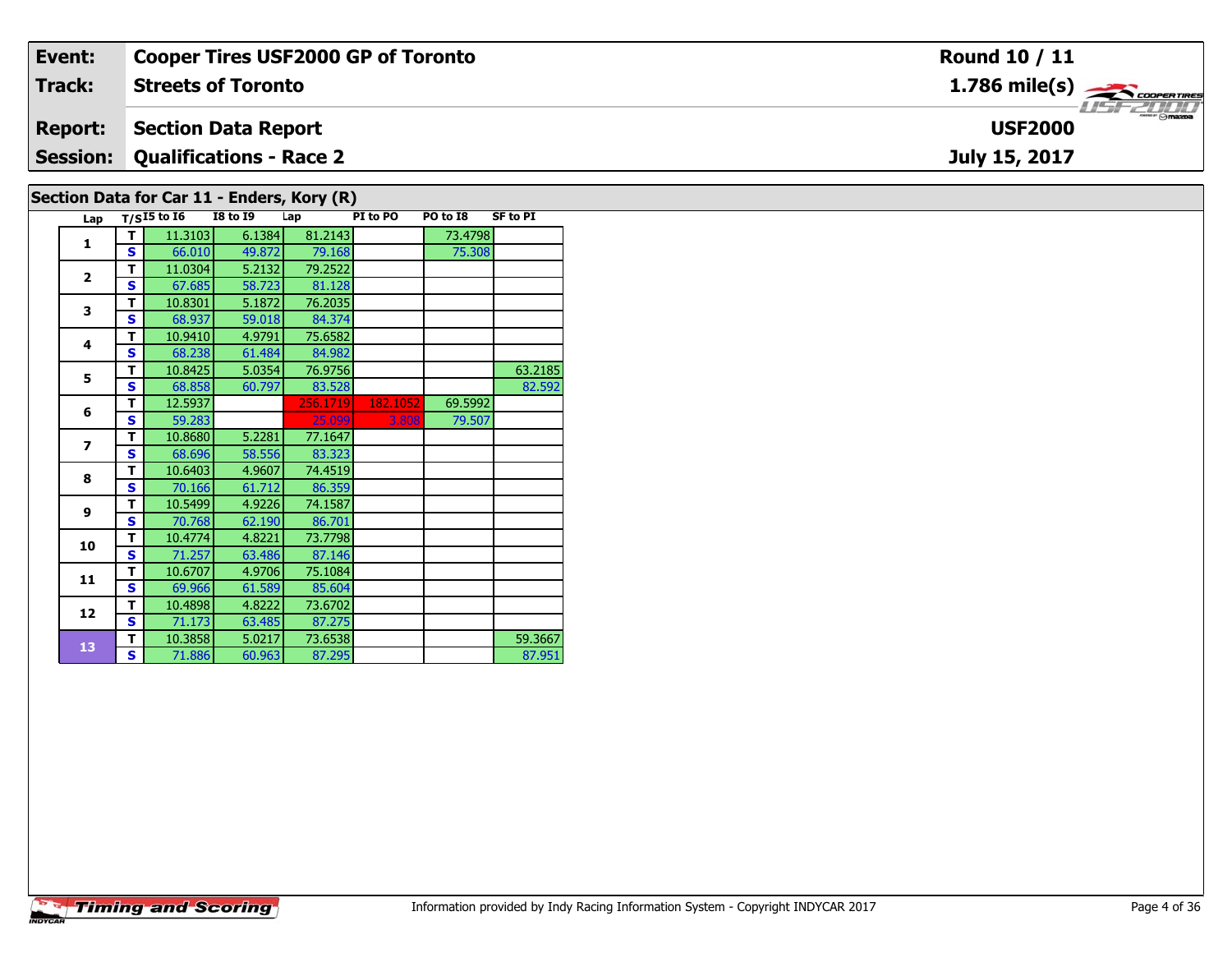|                                                                                                   | Event:         | <b>Round 10 / 11</b><br><b>Cooper Tires USF2000 GP of Toronto</b> |                                                  |                 |           |           |                 |          |                  |           |                 |                                               |                  |           |                  |           |                         |
|---------------------------------------------------------------------------------------------------|----------------|-------------------------------------------------------------------|--------------------------------------------------|-----------------|-----------|-----------|-----------------|----------|------------------|-----------|-----------------|-----------------------------------------------|------------------|-----------|------------------|-----------|-------------------------|
|                                                                                                   | Track:         |                                                                   | <b>Streets of Toronto</b>                        |                 |           |           |                 |          |                  |           |                 |                                               |                  |           |                  |           | $1.786 \text{ mile(s)}$ |
| <b>Section Data Report</b><br><b>Report:</b><br><b>Session:</b><br><b>Qualifications - Race 2</b> |                |                                                                   |                                                  |                 |           |           |                 |          |                  |           |                 | 15 7 11 11<br><b>USF2000</b><br>July 15, 2017 |                  |           |                  |           |                         |
|                                                                                                   |                |                                                                   | Section Data for Car 12 - de la Vara, Moises (R) |                 |           |           |                 |          |                  |           |                 |                                               |                  |           |                  |           |                         |
|                                                                                                   | Lap            |                                                                   | T/SSF to I1                                      | <b>I1 to I2</b> | I2 to I3A | I3A to I3 | <b>I3 to I4</b> | 14 to 15 | <b>I5 to I6A</b> | I6A to I6 | <b>16 to 17</b> | <b>I7 to I8</b>                               | <b>I8 to I9A</b> | I9A to I9 | <b>I9 to I10</b> | I10 to SF | <b>I2 to I3</b>         |
|                                                                                                   | 1              | Т                                                                 | 0.7821                                           | 3.0328          | 5.2633    | 6.3645    | 11.0119         | 10.2718  | 5.9438           | 5.2044    | 9.4495          | 3.1764                                        | 3.6099           | 2.5916    | 9.1700           | 5.0557    | 11.6278                 |
|                                                                                                   |                | $\mathbf{s}$                                                      | 102.434                                          | 97.232          | 58.294    | 96.415    | 117.022         | 65.913   | 63.091           | 71.399    | 86.296          | 74.055                                        | 45.141           | 55.248    | 64.167           | 93.998    | 79.160                  |
|                                                                                                   | $\mathbf{2}$   | т                                                                 | 0.7191                                           | 2.6006          | 4.8076    | 6.3581    | 10.0654         | 9.9917   | 5.7553           | 5.1153    | 9.2065          | 3.1537                                        | 2.6065           | 2.4141    | 8.5401           | 4.7138    | 11.1657                 |
|                                                                                                   |                | $\mathbf{s}$                                                      | 111.408                                          | 113.392         | 63.819    | 96.513    | 128.026         | 67.761   | 65.157           | 72.643    | 88.574          | 74.588                                        | 62.519           | 59.311    | 68.900           | 100.816   | 82.436                  |
|                                                                                                   | 3              | Т                                                                 | 0.7205                                           | 2.6239          | 4.9415    | 6.4248    | 10.0906         | 9.7314   | 5.6718           | 4.9674    | 9.2762          | 3.0279                                        | 2.7015           | 2.4385    | 8.5877           | 4.7686    | 11.3663                 |
|                                                                                                   |                | S                                                                 | 111.192                                          | 112.385         | 62.090    | 95.511    | 127.707         | 69.573   | 66.117           | 74.806    | 87.908          | 77.687                                        | 60.320           | 58.717    | 68.518           | 99.658    | 80.981                  |
|                                                                                                   | 4              | т                                                                 | 0.7144                                           | 2.5820          | 4.7819    | 6.3195    | 10.0658         | 9.8050   | 5.7718           | 5.0217    | 9.1600          | 3.0330                                        | 2.6426           | 2.3892    | 8.4534           | 4.6766    | 11.1014                 |
|                                                                                                   |                | S                                                                 | 112.141                                          | 114.209         | 64.162    | 97.102    | 128.021         | 69.051   | 64.971           | 73.997    | 89.023          | 77.556                                        | 61.664           | 59.929    | 69.606           | 101.618   | 82.913                  |
|                                                                                                   | 5              |                                                                   | 0.7115                                           | 2.5670          | 4.9291    | 6.2467    | 10.0424         | 9.6975   | 5.6593           | 5.0026    | 9.3229          | 3.0454                                        | 2.5189           | 2.3464    | 8.3943           | 4.6563    | 11.1758                 |
|                                                                                                   |                | S                                                                 | 112.598                                          | 114.876         | 62.246    | 98.234    | 128.320         | 69.816   | 66.263           | 74.280    | 87.468          | 77.240                                        | 64.693           | 61.022    | 70.096           | 102.061   | 82.361                  |
|                                                                                                   | 6              | T                                                                 | 0.8107                                           | 2.9118          |           |           | 11.1537         | 10.6907  | 6.1142           | 5.5585    | 10.6299         | 3.1554                                        |                  |           |                  |           | 21.8680                 |
|                                                                                                   |                | S                                                                 | 98.820                                           | 101.273         |           |           | 115.534         | 63.330   | 61.333           | 66.851    | 76.713          | 74.548                                        |                  |           |                  |           | 42.091                  |
|                                                                                                   | $\overline{ }$ | T                                                                 | 0.7180                                           | 2.5824          | 5.2349    | 6.4074    | 10.1103         | 9.8402   | 5.7006           | 4.9850    | 9.3283          | 3.0133                                        | 2.6725           | 2.4260    | 8.6078           | 4.7214    | 11.6423                 |
|                                                                                                   |                | S                                                                 | 111.579                                          | 114.191         | 58.610    | 95.770    | 127.458         | 68.804   | 65.783           | 74.542    | 87.417          | 78.063                                        | 60.975           | 59.020    | 68.358           | 100.654   | 79.061                  |
|                                                                                                   | 8              | т                                                                 | 0.7121                                           | 2.6607          | 4.9388    | 6.2255    | 10.0730         | 9.6921   | 5.6430           | 4.9783    | 9.1458          | 3.0113                                        | 2.6298           | 2.3711    | 8.2584           | 4.6415    | 11.1643                 |
|                                                                                                   |                | S                                                                 | 112.503                                          | 110.830         | 62.124    | 98.568    | 127.930         | 69.855   | 66.454           | 74.642    | 89.162          | 78.115                                        | 61.965           | 60.386    | 71.250           | 102.387   | 82.446                  |
|                                                                                                   | 9              | $\mathbf{T}$                                                      | 0.7101                                           | 2.6004          | 4.7486    | 6.2459    | 10.0574         | 9.4194   | 5.6121           | 4.9395    | 9.0948          | 2.9596                                        | 2.5751           | 2.3239    | 8.1903           | 4.6409    | 10.9945                 |
|                                                                                                   |                | S                                                                 | 112.820                                          | 113.400         | 64.612    | 98.246    | 128.128         | 71.878   | 66.820           | 75.228    | 89.662          | 79.479                                        | 63.281           | 61.613    | 71.842           | 102.400   | 83.720                  |
|                                                                                                   | 10             | $\mathbf T$                                                       | 0.7151                                           | 2.5983          | 4.9490    | 6.4163    | 10.7420         | 9.7516   | 5.5933           | 4.9411    | 9.1413          | 2.9058                                        | 2.5687           | 2.3314    | 8.2501           | 4.6933    | 11.3653                 |
|                                                                                                   |                | S                                                                 | 112.031                                          | 113.492         | 61.996    | 95.637    | 119.962         | 69.429   | 67.044           | 75.204    | 89.206          | 80.951                                        | 63.439           | 61.415    | 71.321           | 101.257   | 80.988                  |
|                                                                                                   | 11             |                                                                   | 0.7131                                           | 2.6028          | 4.8446    | 6.2316    | 9.9989          | 10.6286  | 7.6051           | 7.3986    | 24.4952         | 5.6608                                        | 2.5901           | 2.3005    | 8.3772           | 4.6792    | 11.0762                 |
|                                                                                                   |                | S                                                                 | 112.346                                          | 113.296         | 63.332    | 98.472    | 128.878         | 63.700   | 49.309           | 50.224    | 33.290          | 41.554                                        | 62.914           | 62.239    | 70.239           | 101.562   | 83.102                  |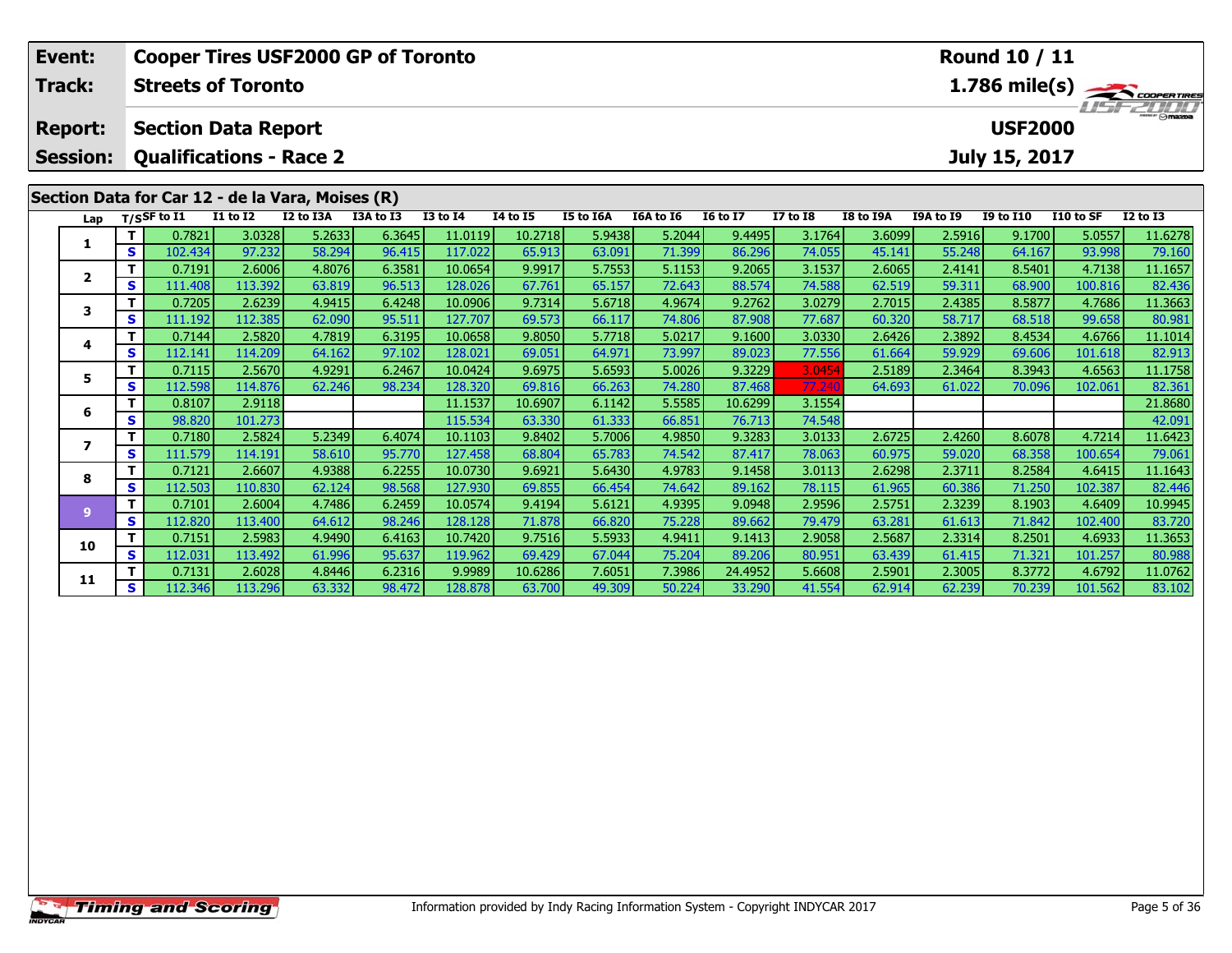| Event:                                                                                    | <b>Cooper Tires USF2000 GP of Toronto</b> | <b>Round 10 / 11</b>                                      |  |  |  |  |  |  |  |
|-------------------------------------------------------------------------------------------|-------------------------------------------|-----------------------------------------------------------|--|--|--|--|--|--|--|
| Track:                                                                                    | <b>Streets of Toronto</b>                 | $1.786$ mile(s) $\overbrace{\hspace{2.5cm}}$ coorer TIRES |  |  |  |  |  |  |  |
| <b>Report:</b>                                                                            | <b>Section Data Report</b>                | <b>USF2000</b>                                            |  |  |  |  |  |  |  |
| <b>Session:</b>                                                                           | Qualifications - Race 2                   | July 15, 2017                                             |  |  |  |  |  |  |  |
| $\mathsf{Factor}\ \mathsf{Data}\ \mathsf{for}\ \mathsf{Cone}\ 12$ - de la Vara Meises (B) |                                           |                                                           |  |  |  |  |  |  |  |

## **Section Data for Car 12 - de la Vara, Moises (R)**

| Lap                     |   | $T/SI5$ to $\overline{16}$ | <b>I8 to 19</b> | Lap      | PI to PO | PO to I8 | <b>SF to PI</b> |
|-------------------------|---|----------------------------|-----------------|----------|----------|----------|-----------------|
| $\mathbf{1}$            | т | 11.1482                    | 6.2015          | 80.9277  |          | 73.2739  |                 |
|                         | s | 66.970                     | 49.365          | 79.449   |          | 75.520   |                 |
| $\overline{2}$          | т | 10.8706                    | 5.0206          | 76.0478  |          |          |                 |
|                         | S | 68.680                     | 60.976          | 84.547   |          |          |                 |
| 3                       | т | 10.6392                    | 5.1400          | 75.9723  |          |          |                 |
|                         | S | 70.174                     | 59.560          | 84.631   |          |          |                 |
| 4                       | т | 10.7935                    | 5.0318          | 75.4169  |          |          |                 |
|                         | S | 69.170                     | 60.840          | 85.254   |          |          |                 |
| 5                       | т | 10.6619                    | 4.8653          | 75.1403  |          |          | 61.2230         |
|                         | s | 70.024                     | 62.922          | 85.568   |          |          | 85.284          |
| 6                       | т | 11.6727                    |                 | 283.9254 | 200.6859 | 79.2409  |                 |
|                         | S | 63.960                     |                 | 22.645   | 3.455    | 69.833   |                 |
| $\overline{\mathbf{z}}$ | т | 10.6856                    | 5.0985          | 76.3481  |          |          |                 |
|                         | S | 69.869                     | 60.044          | 84.214   |          |          |                 |
| 8                       | т | 10.6213                    | 5.0009          | 74.9814  |          |          |                 |
|                         | S | 70.292                     | 61.216          | 85.749   |          |          |                 |
| $\overline{9}$          | т | 10.5516                    | 4.8990          | 74.1180  |          |          |                 |
|                         | S | 70.756                     | 62.490          | 86.748   |          |          |                 |
| 10                      | т | 10.5344                    | 4.9001          | 75.5973  |          |          |                 |
|                         | s | 70.872                     | 62.476          | 85.051   |          |          |                 |
| 11                      | т | 15.0037                    | 4.8906          | 98.1263  |          |          | 88.0835         |
|                         | S | 49.760                     | 62.597          | 65.524   |          |          | 59.277          |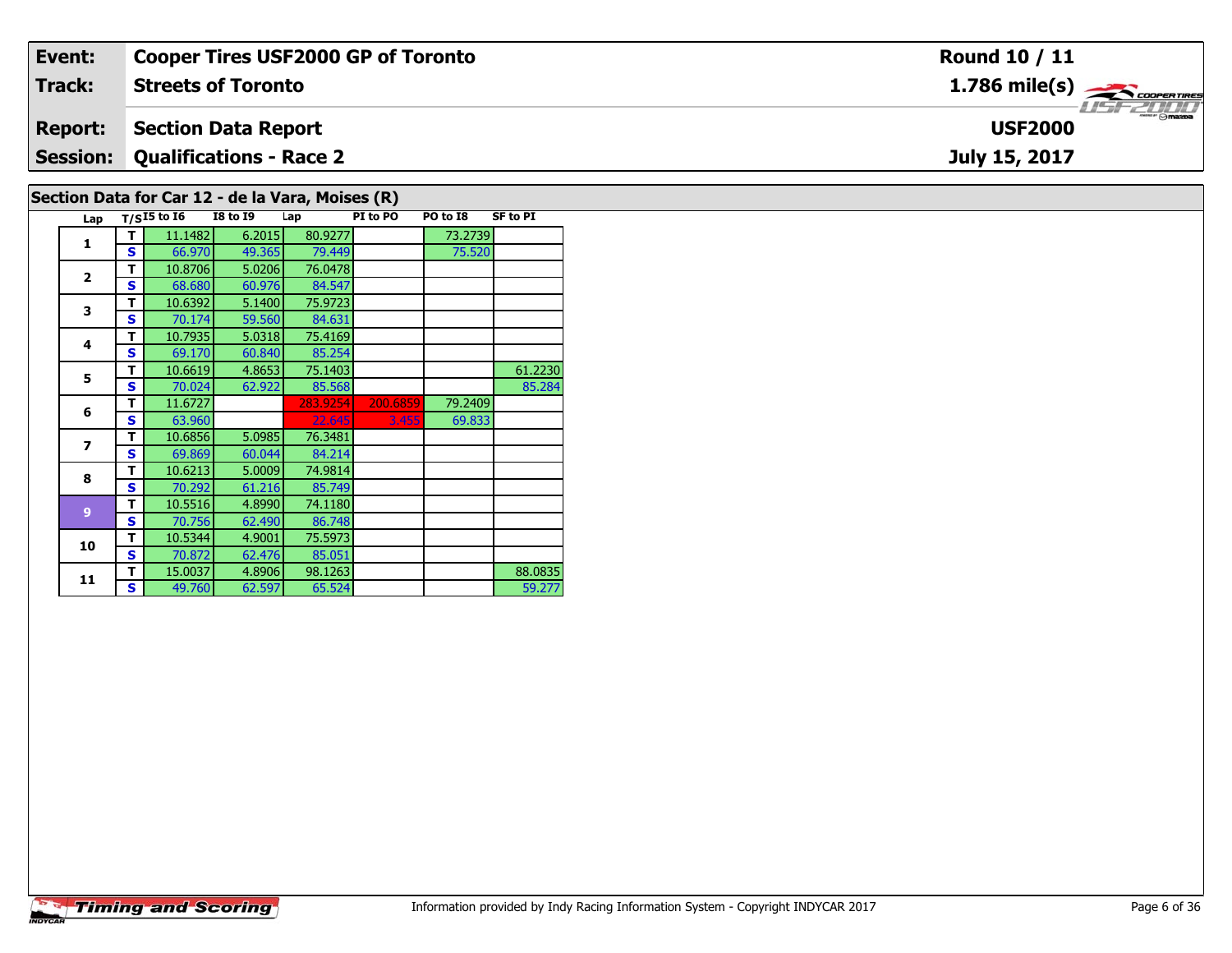| <b>Event:</b>                                     | <b>Cooper Tires USF2000 GP of Toronto</b> |             |                                             |           |           |                 |          |           |           |                                  |                                            |           |               | <b>Round 10 / 11</b> |           |              |
|---------------------------------------------------|-------------------------------------------|-------------|---------------------------------------------|-----------|-----------|-----------------|----------|-----------|-----------|----------------------------------|--------------------------------------------|-----------|---------------|----------------------|-----------|--------------|
| <b>Track:</b><br><b>Streets of Toronto</b>        |                                           |             |                                             |           |           |                 |          |           |           |                                  | $1.786$ mile(s) $\rightarrow$ COOPER TIRES |           |               |                      |           |              |
| <b>Section Data Report</b><br><b>Report:</b>      |                                           |             |                                             |           |           |                 |          |           |           | <b>ISPEDIA</b><br><b>USF2000</b> |                                            |           |               |                      |           |              |
| <b>Session:</b><br><b>Qualifications - Race 2</b> |                                           |             |                                             |           |           |                 |          |           |           |                                  |                                            |           | July 15, 2017 |                      |           |              |
|                                                   |                                           |             | Section Data for Car 2 - Donison, Ricky (R) |           |           |                 |          |           |           |                                  |                                            |           |               |                      |           |              |
| Lap                                               |                                           | T/SSF to I1 | $I1$ to $I2$                                | I2 to I3A | I3A to I3 | <b>I3 to I4</b> | 14 to 15 | I5 to I6A | I6A to I6 | <b>16 to 17</b>                  | <b>I7 to I8</b>                            | I8 to I9A | I9A to I9     | <b>I9 to I10</b>     | I10 to SF | $I2$ to $I3$ |
|                                                   |                                           | 0.8348      | 3.1234                                      | 5.5419    | 6.4631    | 10.1500         | 11.4248  | 6.1197    | 5.3778    | 9.5434                           | 3.2272                                     | 3.7497    | 3.2694        | 9.5450               | 4.9999    | 12.0050      |
|                                                   | S.                                        | 95.967      | 94.412                                      | 55.363    | 94.945    | 126.959         | 59.261   | 61.278    | 69.097    | 85.447                           | 72.889                                     | 43.458    | 43.795        | 61.646               | 95.047    | 76.673       |
| $\mathbf{2}$                                      |                                           | 0.7227      | 2.6940                                      | 4.9322    | 6.3332    | 10.0003         | 10.5447  | 5.8991    | 5.1116    | 9.1962                           | 27.6928                                    | 2.7309    | 2.4622        | 8.9429               | 4.7770    | 11.2654      |
|                                                   | <b>S</b>                                  | 110.853     | 109.460                                     | 62.207    | 96.892    | 128.860         | 64.207   | 63.569    | 72.696    | 88.673                           | 8.494                                      | 59.671    | 58.152        | 65.796               | 99.482    | 81.706       |
|                                                   |                                           | 0.7258      | 2.7480                                      | 4.9858    | 6.3579    | 10.0659         | 10.3654  | 5.8811    | 5.0233    | 9.2276                           | 3.1043                                     | 3.3708    | 2.6782        | 9.0392               | 4.8414    | 11.3437      |
|                                                   | S.                                        | 110.380     | 107.309                                     | 61.538    | 96.516    | 128.020         | 65.318   | 63.764    | 73.973    | 88.371                           | 75.775                                     | 48.343    | 53.462        | 65.095               | 98.159    | 81.142       |
|                                                   |                                           | 0.7183      | 2.6915                                      | 4.9867    | 6.5172    | 10.1111         | 10.2819  | 5.9832    | 5.0818    | 9.2642                           | 84.3348                                    | 2.8611    | 2.4356        | 8.7174               | 4.7195    | 11.5039      |
| 4                                                 | S.                                        | 111.532     | 109.562                                     | 61.527    | 94.156    | 127.448         | 65.848   | 62.675    | 73.122    | 88.022                           | 2.789                                      | 56.955    | 58.787        | 67.498               | 100.694   | 80.012       |
|                                                   |                                           | 0.7878      | 2.9468                                      | 5.1859    | 6.5006    | 10.1934         | 10.1864  | 6.0585    | 5.1210    | 9.8956                           | 4.2218                                     |           |               |                      |           | 11.6865      |
|                                                   | S.                                        | 101.693     | 100.070                                     | 59.164    | 94.397    | 126.419         | 66.466   | 61.897    | 72.562    | 82.406                           | 55.717                                     |           |               |                      |           | 78.762       |

**<sup>T</sup>** 1.1007 3.3583 4.8817 6.3451 10.0658 10.2807 5.8633 5.1763 9.4603 3.9880 2.8366 2.5926 8.8233 5.5939 11.2268 **<sup>S</sup>** 72.784 87.808 62.851 96.710 128.021 65.856 63.957 71.787 86.198 58.984 57.447 55.227 66.688 84.955 81.987

**6**

11.2268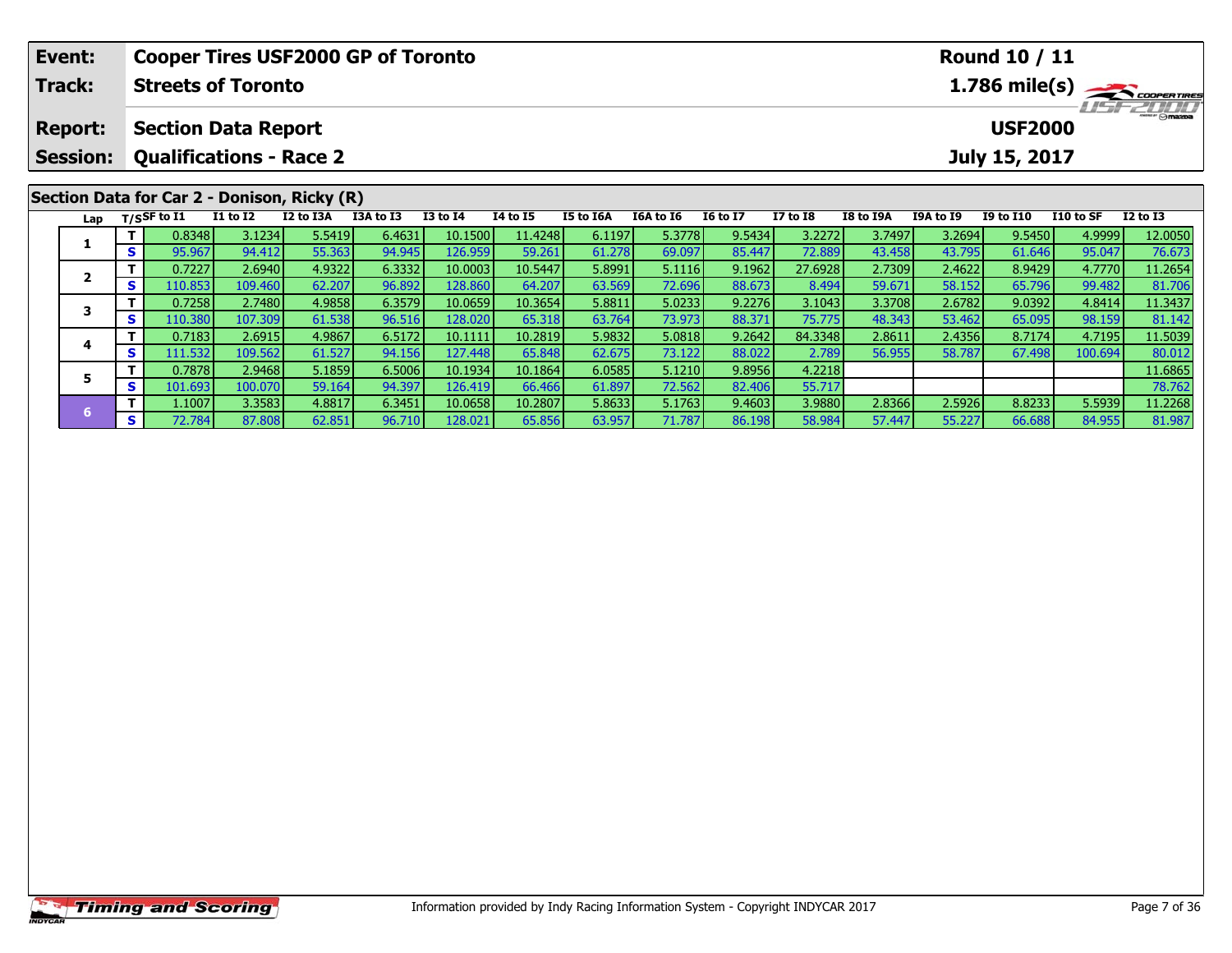| Event:                                      | <b>Cooper Tires USF2000 GP of Toronto</b> | Round 10 / 11                                          |  |  |  |  |  |  |  |
|---------------------------------------------|-------------------------------------------|--------------------------------------------------------|--|--|--|--|--|--|--|
| Track:                                      | <b>Streets of Toronto</b>                 | $1.786$ mile(s) $\overbrace{\hspace{2cm}}$ coorentines |  |  |  |  |  |  |  |
| <b>Report:</b>                              | <b>Section Data Report</b>                | <b>LISF 2000</b><br><b>USF2000</b>                     |  |  |  |  |  |  |  |
|                                             | <b>Session: Qualifications - Race 2</b>   | July 15, 2017                                          |  |  |  |  |  |  |  |
| Section Data for Car 2 - Donison, Ricky (R) |                                           |                                                        |  |  |  |  |  |  |  |

| Lap                     |   | $T/SI5$ to $I6$ | <b>I8 to I9</b> | Lap      | PI to PO | PO to I8 | <b>SF to PI</b> |
|-------------------------|---|-----------------|-----------------|----------|----------|----------|-----------------|
| 1                       |   | 11.4975         | 7.0191          | 83.3701  |          | 72.0521  |                 |
|                         | S | 64.935          | 43.615          | 77.121   |          | 76.800   |                 |
| $\overline{\mathbf{z}}$ | т | 11.0107         | 5.1931          | 102.0398 |          |          |                 |
|                         | S | 67.806          | 58.951          | 63.011   |          |          |                 |
| 3                       | т | 10.9044         | 6.0490          | 78.4147  |          |          |                 |
|                         | S | 68.467          | 50.609          | 81.995   |          |          |                 |
| 4                       |   | 11.0650         | 5.2967          | 158.7043 |          |          | 146.5846        |
|                         | s | 67.473          | 57.798          | 40.513   |          |          | 35.620          |
| 5                       | т | 11.1795         |                 | 214.3377 | 140.6036 | 67.1202  |                 |
|                         | s | 66.782          |                 | 29.998   | 4.932    | 82.444   |                 |
| 6                       | т | 11.0396         | 5.4292          | 80.3666  |          |          | 65.4823         |
|                         | S | 67.628          | 56.387          | 80.003   |          |          | 79.737          |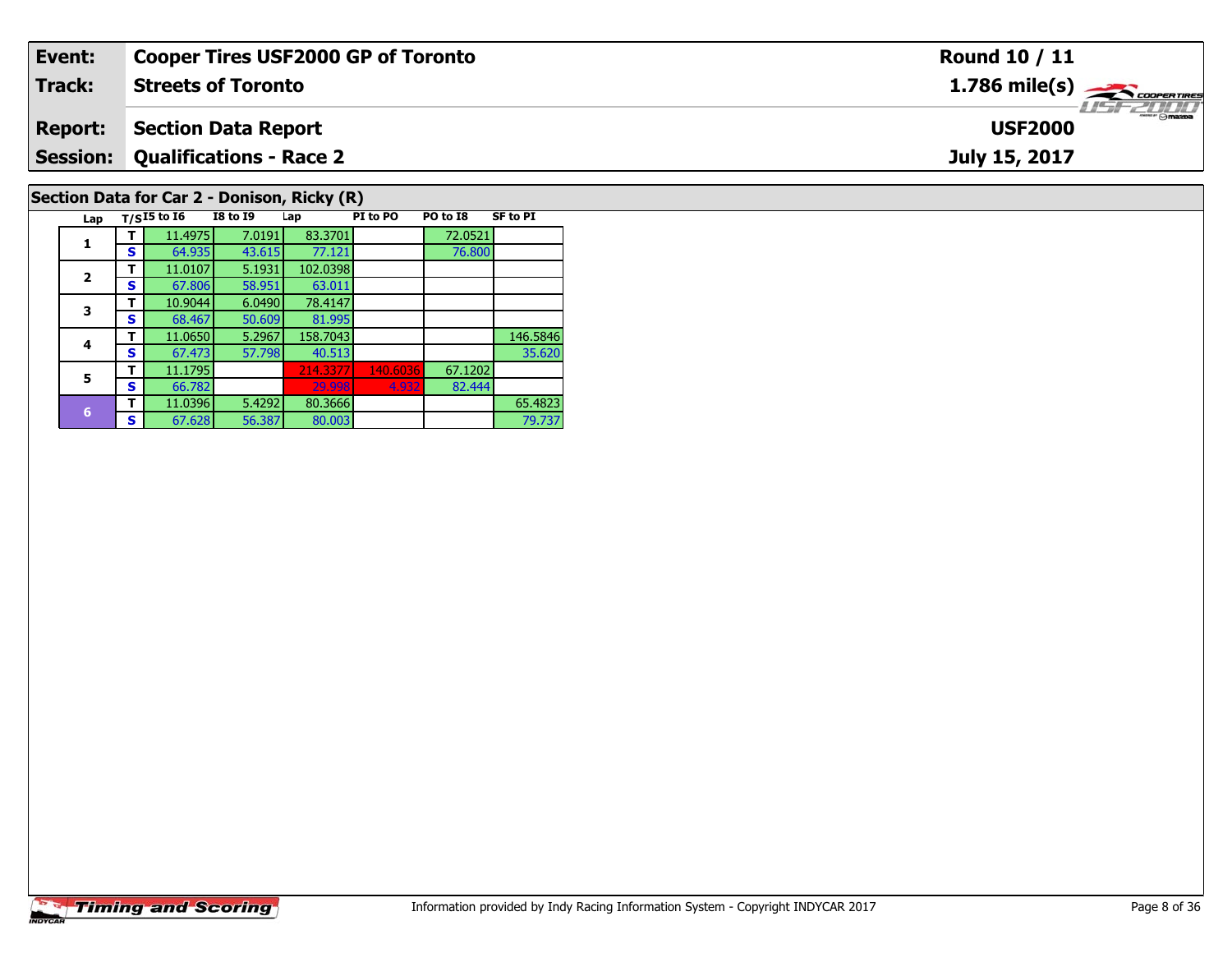| Event:          |                         | <b>Cooper Tires USF2000 GP of Toronto</b>   |                                    |                  |                  |                    | Round 10 / 11     |                  |                  |                  |                  |                  |                  |                  |                   |                                              |
|-----------------|-------------------------|---------------------------------------------|------------------------------------|------------------|------------------|--------------------|-------------------|------------------|------------------|------------------|------------------|------------------|------------------|------------------|-------------------|----------------------------------------------|
| Track:          |                         | <b>Streets of Toronto</b>                   |                                    |                  |                  |                    |                   |                  |                  |                  |                  |                  |                  |                  |                   | $\frac{1.786 \text{ mile(s)}}{1157 - 21111}$ |
| <b>Report:</b>  |                         | <b>Section Data Report</b>                  |                                    |                  |                  |                    |                   |                  |                  |                  |                  |                  |                  | <b>USF2000</b>   |                   |                                              |
| <b>Session:</b> |                         | <b>Qualifications - Race 2</b>              |                                    |                  |                  |                    |                   |                  |                  |                  |                  |                  |                  | July 15, 2017    |                   |                                              |
|                 |                         |                                             |                                    |                  |                  |                    |                   |                  |                  |                  |                  |                  |                  |                  |                   |                                              |
|                 |                         | Section Data for Car 21 - VeeKay, Rinus (R) |                                    |                  |                  |                    |                   |                  |                  |                  |                  |                  |                  |                  |                   |                                              |
| Lap             |                         | $T/S$ SF to I1                              | $\overline{11}$ to $\overline{12}$ | I2 to I3A        | I3A to I3        | <b>I3 to I4</b>    | <b>I4 to I5</b>   | <b>I5 to I6A</b> | <b>I6A to I6</b> | <b>I6 to I7</b>  | <b>I7 to 18</b>  | <b>I8 to I9A</b> | I9A to I9        | <b>I9 to I10</b> | I10 to SF         | $I2$ to $I3$                                 |
| 1               | T<br>$\mathbf{s}$       | 0.7314<br>109.535                           | 2.9216<br>100.933                  | 5.3502           | 6.4672<br>94.884 | 10.1279<br>127.236 | 10.3541<br>65.389 | 5.8651           | 5.0854<br>73.070 | 9.3412<br>87.297 | 3.0176<br>77.952 | 2.9554           | 2.6348<br>54.343 | 9.3512<br>62.923 | 4.8894<br>97.195  | 11.8174                                      |
|                 | T                       | 0.7196                                      | 2.7165                             | 57.347<br>4.9495 | 6.3546           | 10.0832            | 10.0831           | 63.938<br>5.8358 | 4.9883           | 9.1469           | 2.9934           | 55.138<br>2.6689 | 2.3988           | 8.6240           | 4.7112            | 77.890<br>11.3041                            |
| $\mathbf{2}$    | $\mathbf{s}$            | 111.331                                     | 108.554                            | 61.990           | 96.566           | 127.800            | 67.147            | 64.259           | 74.492           | 89.151           | 78.582           | 61.057           | 59.689           | 68.229           | 100.872           | 81.427                                       |
|                 | T                       | 0.7130                                      | 2.7184                             | 4.9041           | 6.3335           | 10.0347            | 9.8159            | 5.6800           | 4.9177           | 8.9536           | 3.0183           | 2.6621           | 2.3362           | 8.4389           | 4.6550            | 11.2376                                      |
| 3               | $\mathbf{s}$            | 112.361                                     | 108.478                            | 62.564           | 96.887           | 128,418            | 68.974            | 66.021           | 75.562           | 91.076           | 77.934           | 61.213           | 61.288           | 69.726           | 102.090           | 81.908                                       |
|                 | $\mathbf T$             | 0.7051                                      | 2.6063                             | 4.7889           | 6.3077           | 10.0004            | 11.6510           | 5.8243           | 4.9801           | 9.0297           | 2.9503           | 2.5664           | 2.2931           | 8.3827           | 4.6091            | 11.0966                                      |
| 4               | $\mathbf{s}$            | 113.620                                     | 113.144                            | 64.069           | 97.284           | 128.858            | 58.111            | 64.385           | 74.615           | 90.308           | 79.730           | 63.495           | 62.440           | 70.193           | 103.106           | 82.949                                       |
| 5               | T                       | 0.7067                                      | 2.5934                             | 4.7192           | 6.2557           | 9.9584             | 9.7597            | 5.6907           | 4.8103           | 9.3505           | 3.2761           | 2.5812           | 2.3252           | 8.2893           | 4.6109            | 10.9749                                      |
|                 | $\mathbf{s}$            | 113.363                                     | 113.706                            | 65.015           | 98.092           | 129.402            | 69.372            | 65.897           | 77.249           | 87.210           | 71.801           | 63.131           | 61.578           | 70.984           | 103.066           | 83.869                                       |
| 6               | T.                      | 0.8779                                      | 3.4392                             | 5.1290           | 6.7107           | 11.3796            | 10.7311           | 5.8751           | 5.3795           | 12.5608          | 4.0349           | 2.6760           | 2.6426           | 9.0101           | 5.4885            | 11.8397                                      |
|                 | $\mathbf{s}$            |                                             | 85.74                              |                  | 91.44            | 113.               |                   |                  | 69.              | 64.5             |                  | 60.895           | 54.182           | 65.30            | 86.586            | 77.74                                        |
| $\overline{ }$  | T                       | 0.7908                                      | 2.8971                             | 4.8790           | 6.3179           | 10.1265            | 9.8894            | 5.7286           | 4.8696           | 8.9360           | 2.9232           |                  |                  |                  |                   | 11.1969                                      |
|                 | $\mathbf{s}$            | 101.307                                     | 101.787                            | 62.885           | 97.127<br>6.2840 | 127.254            | 68.462            | 65.461           | 76.308           | 91.255           | 80.469           |                  |                  |                  |                   | 82.206                                       |
| 8               | T.<br>S                 | 0.7103<br>112.788                           | 2.5951<br>113.632                  | 4.6947           | 97.651           | 10.0386<br>128.368 | 9.7760<br>69.256  | 5.6401<br>66.488 | 4.7831<br>77.688 | 8.8852<br>91.777 | 2.8879           | 2.5540<br>63.804 | 2.2735<br>62.979 | 8.2333<br>71.467 | 4.6251<br>102.750 | 10.9787                                      |
|                 | T                       | 0.7078                                      | 2.5815                             | 65.354<br>4.6422 | 6.2557           | 10.0174            | 9.6861            | 5.5589           | 4.7576           | 8.9509           | 81.453<br>2.9257 | 2.5524           | 2.3226           | 8.3043           | 4.6231            | 83.840<br>10.8979                            |
| 9               | $\overline{\mathbf{s}}$ | 113.187                                     | 114.231                            | 66.093           | 98.092           | 128.640            | 69.899            | 67.459           | 78.105           | 91.103           | 80.400           | 63.844           | 61.647           | 70.856           | 102.794           | 84.462                                       |
|                 | T                       | 0.7043                                      | 2.5489                             | 4.5604           | 6.2007           | 10.0146            | 9.4848            | 5.5419           | 4.6522           | 8.7948           | 2.8479           | 2.5351           | 2.1969           | 8.1588           | 4.5808            | 10.7611                                      |
| 10              | $\mathbf{s}$            | 113.749                                     | 115.692                            | 67.279           | 98.962           | 128.676            | 71.382            | 67.666           | 79.874           | 92.720           | 82.597           | 64.279           | 65.174           | 72.120           | 103.743           | 85.535                                       |
|                 | T                       | 0.7022                                      | 2.5281                             | 4.5024           | 6.2082           | 9.9953             | 9.4830            | 5.5398           | 4.6852           | 8.7351           | 2.8620           | 2.5591           | 2.2292           | 8.0441           | 4.5438            | 10.7106                                      |
| 11              | S                       | 114.089                                     | 116.643                            | 68.145           | 98.843           | 128.924            | 71.396            | 67.692           | 79.312           | 93.354           | 82.190           | 63.677           | 64.230           | 73.148           | 104.588           | 85.939                                       |
| 12              | T                       | 0.7019                                      | 2.5153                             | 4.5925           | 6.2553           | 9.9971             | 9.4726            | 5.4888           | 4.6689           | 8.8344           | 2.9331           | 2.5900           | 2.2385           | 8.0427           | 4.5478            | 10.8478                                      |
|                 | $\mathbf{s}$            | 114.138                                     | 117.237                            | 66.809           | 98.099           | 128.901            | 71.474            | 68.321           | 79.589           | 92.304           | 80.197           | 62.917           | 63.963           | 73.161           | 104.496           | 84.852                                       |
| 13              | T                       | 0.7035                                      | 2.5150                             | 4.5981           | 6.2561           | 10.3372            | 11.5107           | 6.3550           | 4.9583           | 8.9635           | 2.9192           | 2.6290           | 2.2004           | 8.0207           | 4.5518            | 10.8542                                      |
|                 | $\mathbf{s}$            | 113.879                                     | 117.251                            | 66.727           | 98.086           | 124.660            | 58.819            | 59.009           | 74.943           | 90.975           | 80.579           | 61.983           | 65.071           | 73.361           | 104.404           | 84.802                                       |
| 14              | Т                       | 0.7041                                      | 2.5388                             | 4.5253           | 6.2031           | 9.9771             | 9.5065            | 5.4630           | 4.6569           | 8.9639           | 3.0043           | 2.5635           | 2.1904           | 8.0364           | 4.5671            | 10.7284                                      |
|                 | $\mathbf{s}$            | 113.782                                     | 116.152                            | 67.801           | 98.924           | 129.159            | 71.219            | 68.644           | 79.794           | 90.971           | 78.297           | 63.567           | 65.368           | 73.218           | 104.054           | 85.796                                       |
| 15              | Т                       | 0.7027                                      | 2.5389                             | 4.6234           | 6.2830           | 9.9971             | 9.4514            | 5.5359           | 4.6814           | 8.7994           | 2.8108           | 2.6143           | 2.2102           | 8.1175           | 4.5462            | 10.9064                                      |
|                 | $\mathbf{s}$            | 114.008                                     | 116.147                            | 66.362           | 97.666           | 128.901            | 71.634            | 67.740           | 79.376           | 92.672           | 83.687           | 62.332           | 64.782           | 72.486           | 104.533           | 84.396                                       |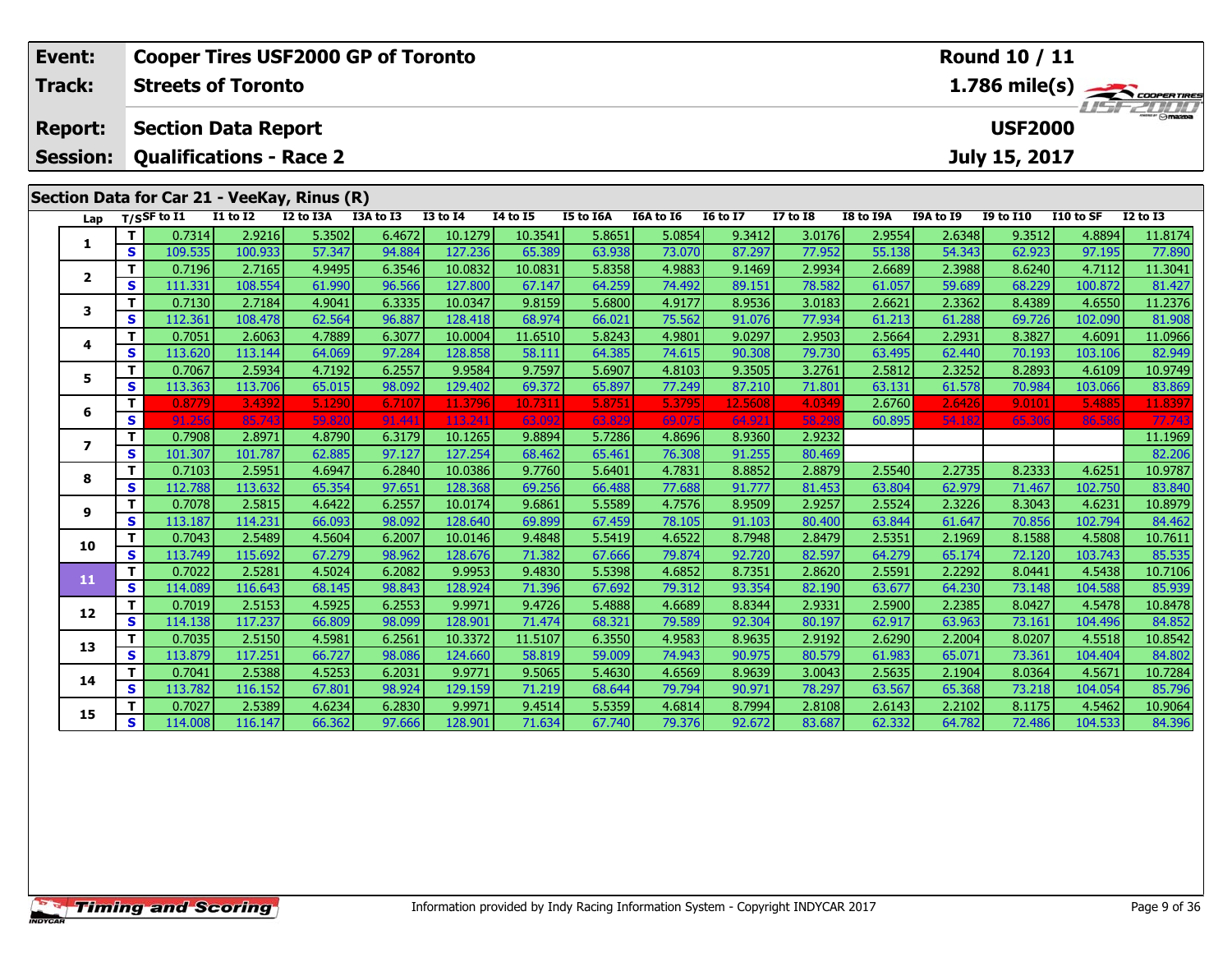| Event:          | <b>Cooper Tires USF2000 GP of Toronto</b>   | Round 10 / 11                                             |
|-----------------|---------------------------------------------|-----------------------------------------------------------|
| Track:          | <b>Streets of Toronto</b>                   | $1.786$ mile(s) $\overbrace{\hspace{2.5cm}}$ coorer TIRES |
| <b>Report:</b>  | <b>Section Data Report</b>                  | <b>USF2000</b>                                            |
| <b>Session:</b> | Qualifications - Race 2                     | July 15, 2017                                             |
|                 | Section Data for Car 21 - VeeKay, Rinus (R) |                                                           |

# **Section Data for Car 21 - VeeKay, Rinus (R)**

| Lap                      |   | $T/SI5$ to $I6$ | <b>I8 to 19</b> | Lap      | PI to PO | PO to I8 | <b>SF to PI</b> |
|--------------------------|---|-----------------|-----------------|----------|----------|----------|-----------------|
| 1                        | т | 10.9505         | 5.5902          | 79.0925  |          | 76.1685  |                 |
|                          | Ś | 68.179          | 54.763          | 81.292   |          | 72.650   |                 |
| $\overline{2}$           | T | 10.8241         | 5.0677          | 76.2738  |          |          |                 |
|                          | S | 68.975          | 60.409          | 84.296   |          |          |                 |
| 3                        | T | 10.5977         | 4.9983          | 75.1814  |          |          |                 |
|                          | S | 70.448          | 61.248          | 85.521   |          |          |                 |
| 4                        | т | 10.8044         | 4.8595          | 76.6951  |          |          |                 |
|                          | Ś | 69.101          | 62.998          | 83.833   |          |          |                 |
| 5                        | T | 10.5010         | 4.9064          | 74.9273  |          |          |                 |
|                          | Ś | 71.097          | 62.395          | 85.811   |          |          |                 |
| 6                        | T | 11.2546         | 5.3186          | 85.9350  |          |          | 71.8900         |
|                          | Ś | 66.337          | 57.560          | 74.819   |          |          | 72.630          |
| $\overline{\phantom{a}}$ | T | 10.5982         |                 | 103.6061 | 34.3254  | 63.5085  |                 |
|                          | S | 70.445          |                 | 62.058   | 20.201   | 87.132   |                 |
| 8                        | T | 10.4232         | 4.8275          | 73.9809  |          |          |                 |
|                          | S | 71.628          | 63.415          | 86.909   |          |          |                 |
| 9                        | т | 10.3165         | 4.8750          | 73.8862  |          |          |                 |
|                          | S | 72.369          | 62.797          | 87.020   |          |          |                 |
| 10                       | T | 10.1941         | 4.7320          | 72.8221  |          |          |                 |
|                          | Ś | 73.238          | 64.695          | 88.292   |          |          |                 |
| 11                       | T | 10.2250         | 4.7883          | 72.6175  |          |          |                 |
|                          | Ś | 73.016          | 63.934          | 88.541   |          |          |                 |
| 12                       | T | 10.1577         | 4.8285          | 72.8789  |          |          |                 |
|                          | S | 73.500          | 63.402          | 88.223   |          |          |                 |
| 13                       | т | 11.3133         | 4.8294          | 76.5185  |          |          |                 |
|                          | Ś | 65.992          | 63.390          | 84.027   |          |          |                 |
| 14                       | т | 10.1199         | 4.7539          | 72.9004  |          |          |                 |
|                          | S | 73.775          | 64.397          | 88.197   |          |          |                 |
| 15                       | T | 10.2173         | 4.8245          | 72.9122  |          |          | 59.0377         |
|                          | Ś | 73.071          | 63.455          | 88.183   |          |          | 88.441          |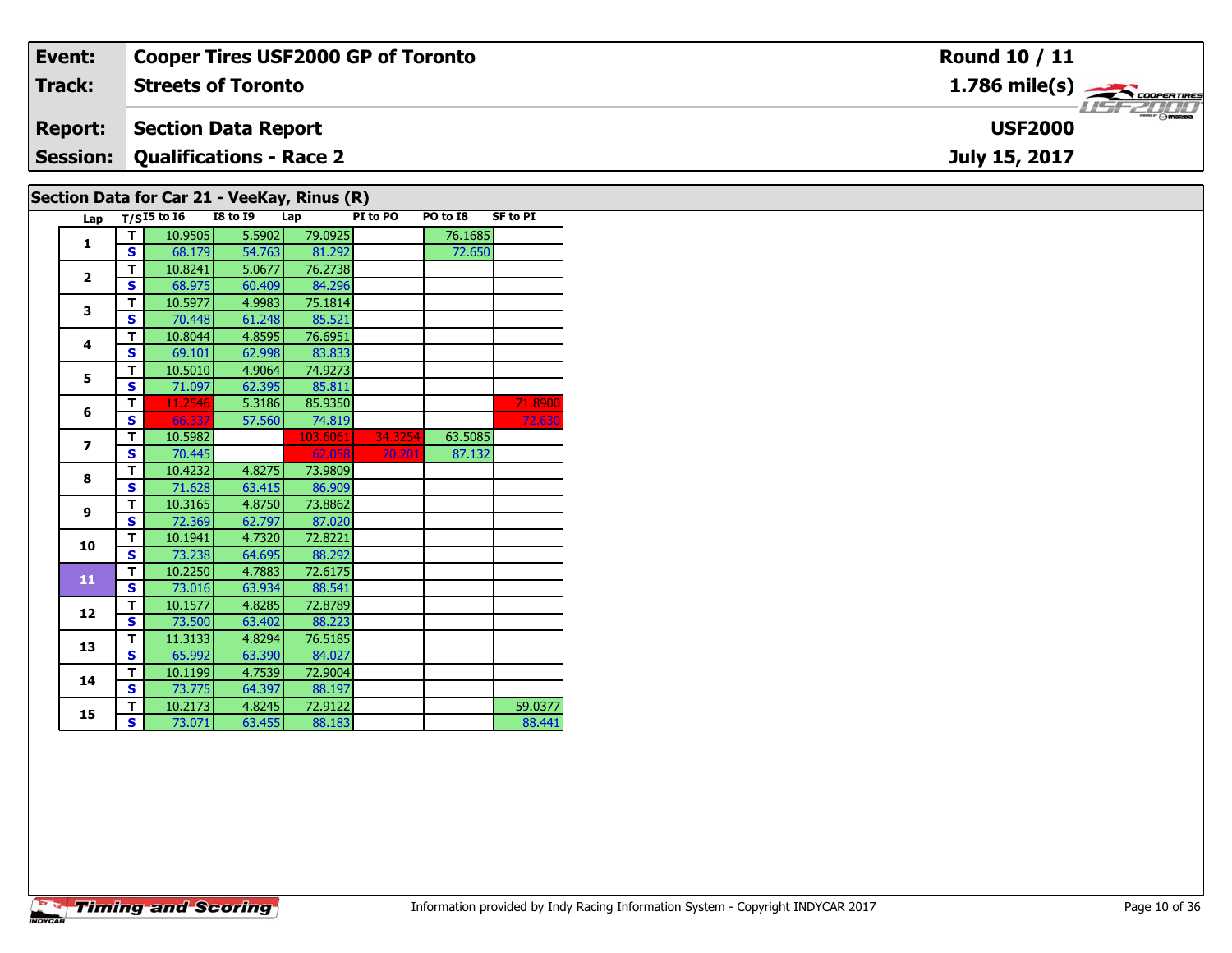| Event:          | <b>Cooper Tires USF2000 GP of Toronto</b><br>Round 10 / 11 |                                            |                                    |                  |                  |                   |                   |                  |                  |                  |                  |                  |                  |                  |                   |                                                            |
|-----------------|------------------------------------------------------------|--------------------------------------------|------------------------------------|------------------|------------------|-------------------|-------------------|------------------|------------------|------------------|------------------|------------------|------------------|------------------|-------------------|------------------------------------------------------------|
| Track:          |                                                            | <b>Streets of Toronto</b>                  |                                    |                  |                  |                   |                   |                  |                  |                  |                  |                  |                  |                  |                   | $\frac{1.786 \text{ mile(s)}}{1157 - 200 \text{ minutes}}$ |
| <b>Report:</b>  |                                                            | <b>Section Data Report</b>                 |                                    |                  |                  |                   |                   |                  |                  |                  |                  |                  |                  | <b>USF2000</b>   |                   |                                                            |
|                 |                                                            |                                            |                                    |                  |                  |                   |                   |                  |                  |                  |                  |                  |                  |                  |                   |                                                            |
| <b>Session:</b> |                                                            | <b>Qualifications - Race 2</b>             |                                    |                  |                  |                   |                   |                  |                  |                  |                  |                  |                  | July 15, 2017    |                   |                                                            |
|                 |                                                            |                                            |                                    |                  |                  |                   |                   |                  |                  |                  |                  |                  |                  |                  |                   |                                                            |
|                 |                                                            | Section Data for Car 22 - Ming, Calvin (R) |                                    |                  |                  |                   |                   |                  |                  |                  |                  |                  |                  |                  |                   |                                                            |
| Lap             |                                                            | $T/S$ SF to $I1$                           | $\overline{11}$ to $\overline{12}$ | I2 to I3A        | I3A to I3        | <b>I3 to I4</b>   | <b>14 to 15</b>   | I5 to I6A        | I6A to I6        | <b>I6 to I7</b>  | $I7$ to $I8$     | <b>I8 to I9A</b> | I9A to I9        | <b>I9 to I10</b> | I10 to SF         | <b>I2 to I3</b>                                            |
| 1               | т<br>$\mathbf{s}$                                          | 0.7253<br>110.456                          | 2.8728<br>102.648                  | 5.2586<br>58.346 | 6.4487<br>95.157 | 9.9824<br>129.091 | 10.6799           | 6.1248           | 5.2277<br>71.081 | 9.4259           | 3.1188<br>75.422 | 2.7727<br>58.771 | 2.6293<br>54.456 | 9.4191<br>62.470 | 4.8504<br>97.977  | 11.7073<br>78.622                                          |
|                 | T                                                          | 0.7171                                     | 2.7118                             | 5.4554           | 6.6306           | 10.1231           | 63.394<br>10.0703 | 61.226<br>5.8420 | 5.0498           | 86.512<br>9.1923 | 3.1186           | 2.6234           | 2.3954           | 8.7550           | 4.7166            | 12.0860                                                    |
| $\mathbf{2}$    | $\mathbf{s}$                                               | 111.719                                    | 108.742                            | 56.241           | 92.546           | 127.297           | 67.232            | 64.190           | 73.585           | 88.711           | 75.427           | 62.116           | 59.774           | 67.208           | 100.756           | 76.159                                                     |
|                 | T                                                          | 0.7120                                     | 2.7065                             | 5.1162           | 6.3790           | 10.0315           | 9.9662            | 5.7102           | 4.9525           | 9.1674           | 3.0329           | 2.6058           | 2.3470           | 8.5464           | 4.6459            | 11.4952                                                    |
| 3               | $\mathbf{s}$                                               | 112.519                                    | 108.955                            | 59.970           | 96.196           | 128.459           | 67.934            | 65.672           | 75.031           | 88.952           | 77.559           | 62.535           | 61.006           | 68.849           | 102.290           | 80.073                                                     |
|                 | T                                                          | 0.7100                                     | 2.6244                             | 4.8144           | 6.3491           | 10.0312           | 9.9596            | 5.8126           | 5.0519           | 9.0895           | 3.0597           | 2.5697           | 2.3372           | 8.3607           | 4.6121            | 11.1635                                                    |
| 4               | $\mathbf{s}$                                               | 112.836                                    | 112.363                            | 63.729           | 96.649           | 128,463           | 67.979            | 64.515           | 73.555           | 89.714           | 76.879           | 63.414           | 61.262           | 70.378           | 103.039           | 82.452                                                     |
| 5               | T                                                          | 0.7036                                     | 2.6235                             | 4.7553           | 6.2656           | 9.9874            | 9.7485            | 5.6909           | 4.8966           | 9.2269           | 3.1807           | 2.5723           | 2.3350           | 8.3338           | 4.5868            | 11.0209                                                    |
|                 | $\mathbf{s}$                                               | 113.862                                    | 112.402                            | 64.521           | 97.937           | 129.026           | 69.451            | 65.895           | 75.888           | 88.378           | 73.955           | 63.350           | 61.320           | 70.605           | 103.608           | 83.519                                                     |
| 6               | T.                                                         | 0.7693                                     | 3.1924                             | 5.1979           | 6.4817           | 11.6810           | 11.1377           | 5.9980           | 5.1395           | 11.9479          | 3.9696           | 2.5979           | 2.5333           | 9.0321           | 5.0674            | 11.6796                                                    |
|                 | S                                                          | 104.13                                     | 92.37                              | 59.0             | 94.67            | 110.3             | .60               | 62.5             | 72.3             | 68.2             | 59.25            | 62.72            | 56.520           | 65.146           | 93.781            |                                                            |
| $\overline{ }$  | T                                                          | 0.7756                                     | 2.9168                             | 5.0647           | 6.3381           | 10.1493           | 10.1415           | 5.8922           | 5.0582           | 9.1594           | 3.0533           |                  |                  |                  |                   | 11.4028                                                    |
|                 | $\mathbf{s}$                                               | 103.292                                    | 101.099                            | 60.580           | 96.817           | 126.968           | 66.760            | 63.643           | 73.463           | 89.029           | 77.040           |                  |                  |                  |                   | 80.722                                                     |
| 8               | т                                                          | 0.7063                                     | 2.6294                             | 4.8093           | 6.3007           | 9.9920            | 9.7926            | 6.1219           | 4.9937           | 9.0595           | 2.9950           | 2.5370           | 2.2817           | 8.2788           | 4.5962            | 11.1100                                                    |
|                 | $\mathbf{s}$<br>T                                          | 113.427<br>0.7080                          | 112.150<br>2.6212                  | 63.797<br>4.9089 | 97.392<br>6.2988 | 128.967<br>9.9973 | 69.138<br>9.6593  | 61.255<br>5.6997 | 74.412<br>4.9184 | 90.011<br>8.9679 | 78.540<br>2.9609 | 64.231<br>2.5586 | 62.752<br>2.3397 | 71.074<br>8.2326 | 103.396<br>4.6172 | 82.849<br>11.2077                                          |
| 9               | $\mathbf{s}$                                               | 113.155                                    | 112.501                            | 62.502           | 97.421           | 128.898           | 70.093            | 65.793           | 75.551           | 90.930           | 79.445           | 63.689           | 61.197           | 71.473           | 102.925           | 82.127                                                     |
|                 | T                                                          | 0.7026                                     | 2.6018                             | 4.7033           | 6.2560           | 10.0017           | 9.4884            | 5.6073           | 4.8174           | 8.9245           | 2.9603           | 2.5449           | 2.2618           | 8.1988           | 4.5825            | 10.9593                                                    |
| 10              | $\mathbf{s}$                                               | 114.025                                    | 113.339                            | 65.235           | 98.088           | 128.842           | 71.355            | 66.877           | 77.135           | 91.373           | 79.461           | 64.032           | 63.304           | 71.768           | 103.705           | 83.988                                                     |
|                 | T                                                          | 0.7069                                     | 2.5994                             | 4.7417           | 6.2787           | 9.9938            | 9.5958            | 5.6301           | 4.7675           | 8.9320           | 2.9131           | 2.5537           | 2.2998           | 8.1475           | 4.6116            | 11.0204                                                    |
| 11              | $\mathbf{s}$                                               | 113.331                                    | 113.444                            | 64.706           | 97.733           | 128.944           | 70.556            | 66.606           | 77.943           | 91.296           | 80.748           | 63.811           | 62.258           | 72.220           | 103.050           | 83.523                                                     |
|                 | т                                                          | 0.7060                                     | 2.5945                             | 4.5695           | 6.1845           | 9.9878            | 9.3449            | 5.5776           | 4.7403           | 8.8745           | 2.8881           | 2.5563           | 2.3062           | 8.0895           | 4.5803            | 10.7540                                                    |
| 12              | $\mathbf{s}$                                               | 113.475                                    | 113.658                            | 67.145           | 99.222           | 129.021           | 72.451            | 67.233           | 78.390           | 91.887           | 81.447           | 63.746           | 62.086           | 72.737           | 103.755           | 85.592                                                     |
| 13              | T                                                          | 0.7008                                     | 2.5482                             | 4.6382           | 6.1812           | 10.0099           | 10.0574           | 5.7050           | 4.8324           | 8.8757           | 2.9200           | 2.5160           | 2.2406           | 8.0566           | 4.5564            | 10.8194                                                    |
|                 | $\mathbf{s}$                                               | 114.317                                    | 115.723                            | 66.150           | 99.275           | 128.736           | 67.318            | 65.732           | 76.896           | 91.875           | 80.557           | 64.767           | 63.903           | 73.034           | 104.299           | 85.074                                                     |
| 14              | T.                                                         | 0.7011                                     | 2.5670                             | 4.6365           | 6.1876           | 9.9452            | 9.4053            | 5.6112           | 4.8152           | 8.8516           | 2.9059           | 2.5233           | 2.2566           | 8.0431           | 4.5460            | 10.8241                                                    |
|                 | $\mathbf{s}$                                               | 114.268                                    | 114.876                            | 66.175           | 99.172           | 129.574           | 71.986            | 66.831           | 77.170           | 92.125           | 80.948           | 64.580           | 63.450           | 73.157           | 104.537           | 85.038                                                     |
| 15              | т                                                          | 0.7014                                     | 2.5698                             | 4.6774           | 6.2167           | 9.9522            | 9.3756            | 5.4888           | 4.8479           | 8.8505           | 3.0056           | 2.5576           | 2.2753           | 8.1042           | 4.5647            | 10.8941                                                    |
|                 | $\mathbf{s}$                                               | 114.220                                    | 114.751                            | 65.596           | 98.708           | 129.483           | 72.214            | 68.321           | 76.650           | 92.137           | 78.263           | 63.714           | 62.929           | 72.605           | 104.109           | 84.491                                                     |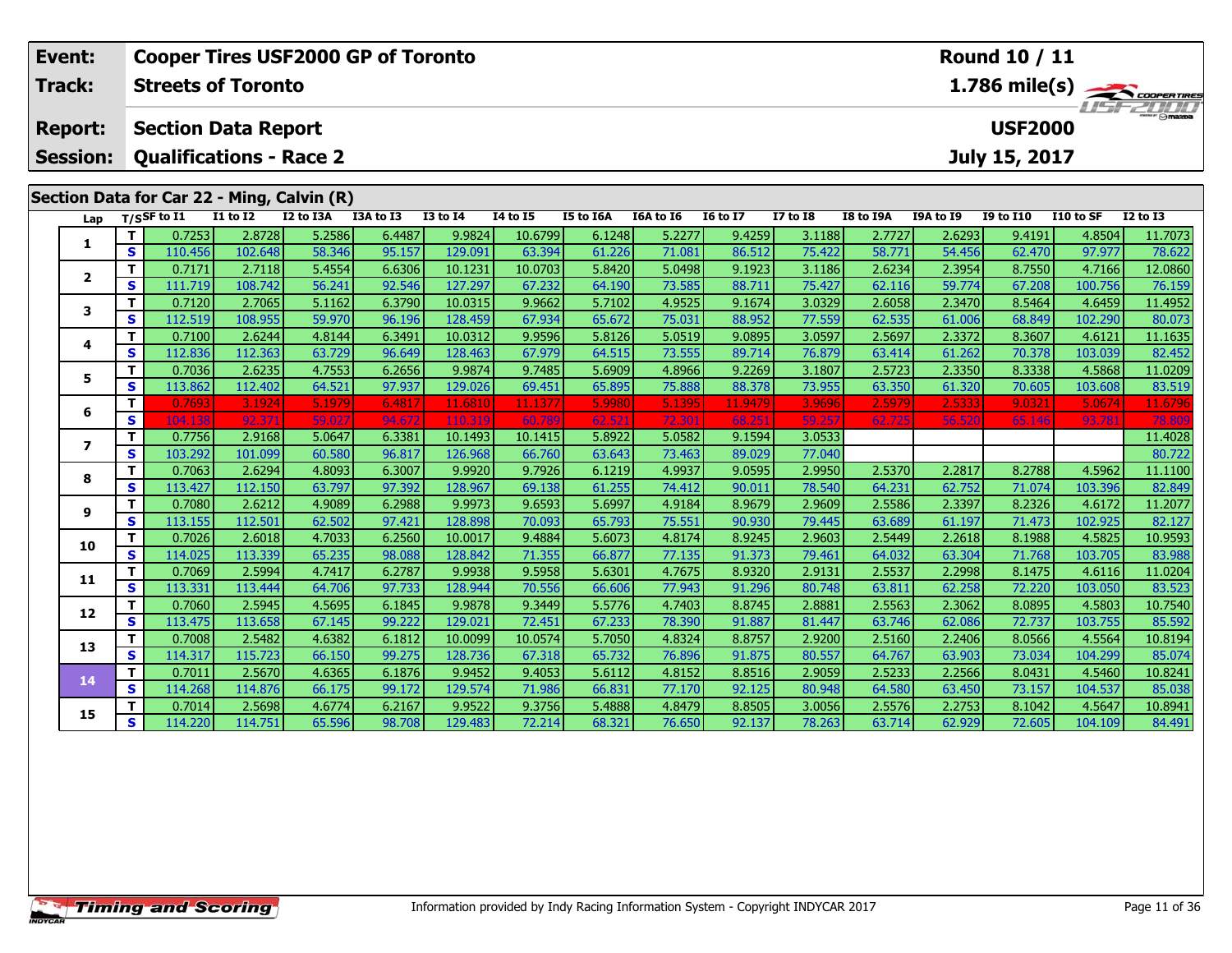| Event:                                     | <b>Cooper Tires USF2000 GP of Toronto</b> | <b>Round 10 / 11</b>                      |  |  |  |  |  |  |  |
|--------------------------------------------|-------------------------------------------|-------------------------------------------|--|--|--|--|--|--|--|
| Track:                                     | <b>Streets of Toronto</b>                 | $1.786$ mile(s) $\rightarrow$ Coorentines |  |  |  |  |  |  |  |
| <b>Report:</b>                             | <b>Section Data Report</b>                | <b>LISF 2000</b><br><b>USF2000</b>        |  |  |  |  |  |  |  |
| <b>Session:</b>                            | <b>Qualifications - Race 2</b>            | July 15, 2017                             |  |  |  |  |  |  |  |
| Section Data for Car 22 - Ming, Calvin (R) |                                           |                                           |  |  |  |  |  |  |  |

| Lap            |              | $T/SI5$ to $\overline{16}$ | <b>I8 to I9</b> | Lung, sarrun (n)<br>Lap | PI to PO | PO to I8 | <b>SF to PI</b> |
|----------------|--------------|----------------------------|-----------------|-------------------------|----------|----------|-----------------|
|                | т            | 11.3525                    | 5.4020          | 79.5364                 |          | 76.2827  |                 |
| 1              | $\mathbf{s}$ | 65.764                     | 56.671          | 80.838                  |          | 72.541   |                 |
|                | T            | 10.8918                    | 5.0188          | 77.4014                 |          |          |                 |
| $\overline{2}$ | S            | 68.546                     | 60.998          | 83.068                  |          |          |                 |
| 3              | т            | 10.6627                    | 4.9528          | 75.9195                 |          |          |                 |
|                | S            | 70.019                     | 61.811          | 84.690                  |          |          |                 |
| 4              | T            | 10.8645                    | 4.9069          | 75.3821                 |          |          |                 |
|                | $\mathbf{s}$ | 68.718                     | 62.389          | 85.293                  |          |          |                 |
| 5              | T            | 10.5875                    | 4.9073          | 74.9069                 |          |          |                 |
|                | S            | 70.516                     | 62.384          | 85.835                  |          |          |                 |
| 6              | T            | 11.1375                    | 5.1312          | 84.7457                 |          |          | 71.3786         |
|                | S            | 67.034                     | 59.662          | 75.869                  |          |          | 73.150          |
| $\overline{ }$ | т            | 10.9504                    |                 | 104.6016                | 34.3362  | 64.4018  |                 |
|                | $\mathbf{s}$ | 68.179                     |                 | 61.468                  | 20.195   | 85.924   |                 |
| 8              | T            | 11.1156                    | 4.8187          | 75.0941                 |          |          |                 |
|                | $\mathbf{s}$ | 67.166                     | 63.531          | 85.621                  |          |          |                 |
| 9              | т            | 10.6181                    | 4.8983          | 74.4885                 |          |          |                 |
|                | $\mathbf{s}$ | 70.313                     | 62.498          | 86.317                  |          |          |                 |
| 10             | т            | 10.4247                    | 4.8067          | 73.6513                 |          |          |                 |
|                | $\mathbf{s}$ | 71.617                     | 63.690          | 87.298                  |          |          |                 |
| 11             | т            | 10.3976                    | 4.8535          | 73.7716                 |          |          |                 |
|                | S            | 71.804                     | 63.075          | 87.155                  |          |          |                 |
| 12             | T            | 10.3179                    | 4.8625          | 73.0000                 |          |          |                 |
|                | $\mathbf{s}$ | 72.359                     | 62.959          | 88.077                  |          |          |                 |
| 13             | T            | 10.5374                    | 4.7566          | 73.8384                 |          |          |                 |
|                | $\mathbf{s}$ | 70.852                     | 64.360          | 87.077                  |          |          |                 |
| 14             | T            | 10.4264                    | 4.7799          | 72.9956                 |          |          |                 |
|                | $\mathbf{s}$ | 71.606                     | 64.047          | 88.082                  |          |          |                 |
| 15             | т            | 10.3367                    | 4.8329          | 73.1877                 |          |          | 59.1831         |
|                | S            | 72.227                     | 63.344          | 87.851                  |          |          | 88.224          |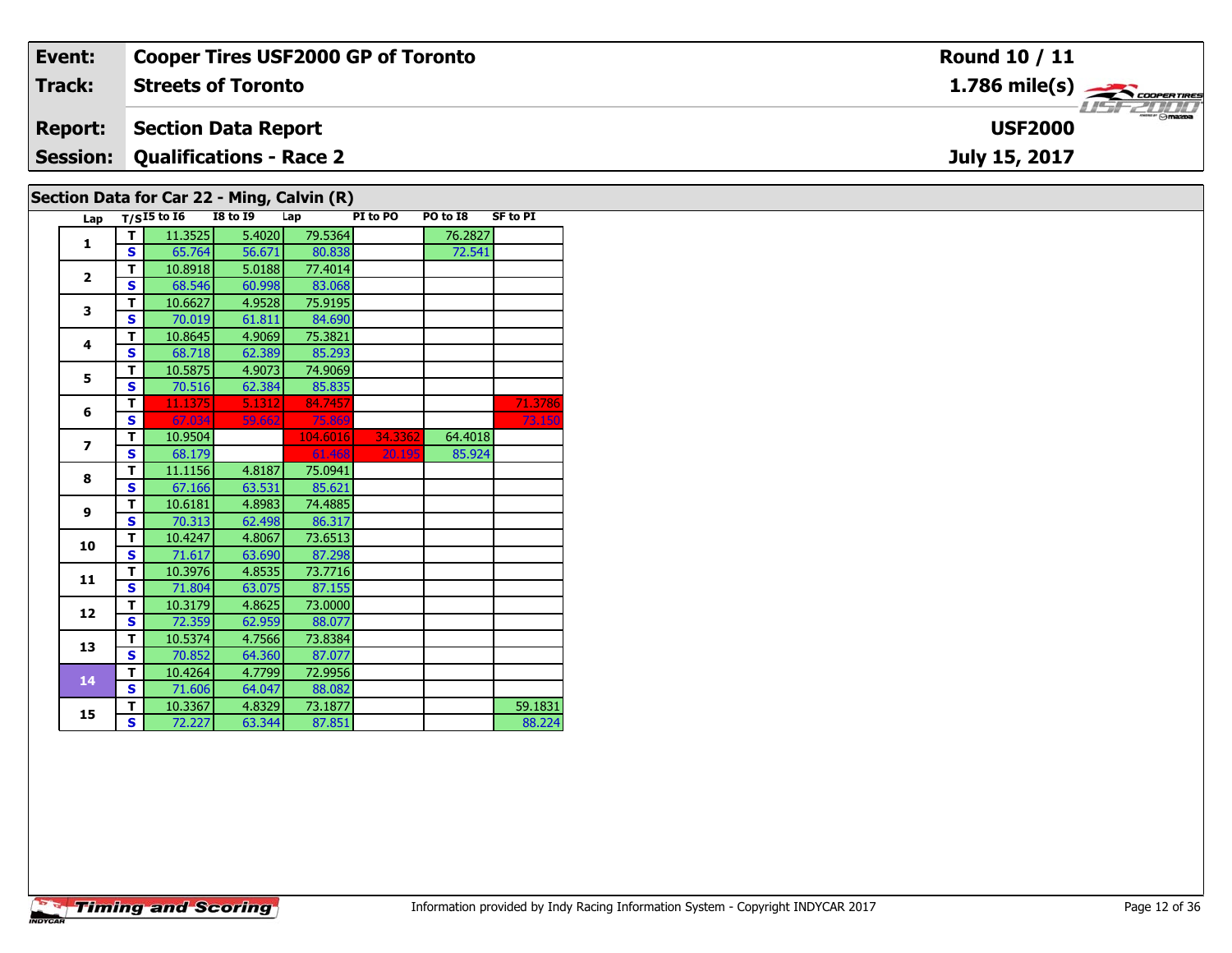| Event:                   |                         | <b>Cooper Tires USF2000 GP of Toronto</b>                                                                                                                                                                                      |                  |                  |                 |                |                  |        |                 |                |                  |                     | <b>Round 10 / 11</b> |                  |           |                                               |  |
|--------------------------|-------------------------|--------------------------------------------------------------------------------------------------------------------------------------------------------------------------------------------------------------------------------|------------------|------------------|-----------------|----------------|------------------|--------|-----------------|----------------|------------------|---------------------|----------------------|------------------|-----------|-----------------------------------------------|--|
| <b>Track:</b>            |                         | <b>Streets of Toronto</b>                                                                                                                                                                                                      |                  |                  |                 |                |                  |        |                 |                |                  |                     |                      |                  |           | $\frac{1.786 \text{ mile(s)}}{1.157 - 21111}$ |  |
| <b>Report:</b>           |                         | <b>Section Data Report</b>                                                                                                                                                                                                     |                  |                  |                 |                |                  |        |                 |                |                  |                     |                      | <b>USF2000</b>   |           |                                               |  |
| <b>Session:</b>          |                         | <b>Qualifications - Race 2</b>                                                                                                                                                                                                 |                  |                  |                 |                |                  |        |                 |                |                  |                     |                      | July 15, 2017    |           |                                               |  |
|                          |                         |                                                                                                                                                                                                                                |                  |                  |                 |                |                  |        |                 |                |                  |                     |                      |                  |           |                                               |  |
| Lap                      |                         | Section Data for Car 23 - Kohl, Lucas<br>$\overline{11}$ to $\overline{12}$<br>I3A to I3<br>$T/S$ SF to I1<br>I2 to I3A<br><b>I3 to I4</b><br>$I4$ to $I5$<br><b>I5 to I6A</b><br>I6A to I6<br><b>I6 to I7</b><br>$17$ to $18$ |                  |                  |                 |                |                  |        |                 |                |                  |                     | <b>I9A to I9</b>     | <b>I9 to I10</b> | I10 to SF | <b>I2 to I3</b>                               |  |
|                          | T                       | 0.7276                                                                                                                                                                                                                         | 2.6554           | 4.9937           | 6.4390          | 10.1773        | 10.3374          | 5.9295 | 5.0756          | 9.2220         | 3.5117           | I8 to I9A<br>2.8194 | 2.6259               | 8.9117           | 4.7808    | 11.4327                                       |  |
| 1                        | $\mathbf{s}$            | 110.107                                                                                                                                                                                                                        | 111.052          | 61.441           | 95.300          | 126.619        | 65.495           | 63.243 | 73.211          | 88.425         | 66.984           | 57.798              | 54.527               | 66.027           | 99.403    | 80.511                                        |  |
|                          | т                       | 0.7195                                                                                                                                                                                                                         | 2.7131           | 4.9008           | 6.3380          | 10.1069        | 10.2501          | 5.9449 | 4.9993          | 9.2677         | 3.1414           | 2.7447              | 2.5241               | 8.5301           | 4.6938    | 11.2388                                       |  |
| $\mathbf{2}$             | $\mathbf{s}$            | 111.346                                                                                                                                                                                                                        | 108.690          | 62.606           | 96.819          | 127.501        | 66.053           | 63.079 | 74.329          | 87.989         | 74.880           | 59.371              | 56.726               | 68.980           | 101.246   | 81.900                                        |  |
| 3                        | T                       | 0.7118                                                                                                                                                                                                                         | 2.6441           | 4.8068           | 6.5126          | 11.5018        | 10.4018          | 5.7991 | 4.8780          | 9.2057         | 3.0625           | 2.6294              | 2.4814               | 8.4346           | 4.6336    | 11.3194                                       |  |
|                          | $\mathbf{s}$            | 112.551                                                                                                                                                                                                                        | 111.526          | 63.830           | 94.223          | 112.038        | 65.089           | 64.665 | 76.177          | 88.581         | 76.809           | 61.974              | 57.702               | 69.761           | 102.561   | 81.317                                        |  |
| 4                        | T                       | 0.7071                                                                                                                                                                                                                         | 2.6509           | 4.9378           | 6.3059          | 9.8950         | 9.9889           | 5.7882 | 4.8775          | 8.9711         | 3.3024           | 2.6023              | 2.5609               | 8.4786           | 4.6548    | 11.2437                                       |  |
|                          | $\mathbf{s}$            | 113.299                                                                                                                                                                                                                        | 111.240          | 62.137           | 97.311          | 130.231        | 67.780           | 64.787 | 76.185          | 90.898         | 71.229           | 62.619              | 55.911               | 69.399           | 102.094   | 81.864                                        |  |
| 5                        | T                       | 0.7144                                                                                                                                                                                                                         | 2.6254           | 4.7845           | 6.2828          | 10.0730        | 9.8698           | 5.7587 | 4.8172          | 9.3549         | 3.2835           | 2.6626              | 2.4499               | 9.1934           | 4.6701    | 11.0673                                       |  |
|                          | $\mathbf{s}$            | 112.141                                                                                                                                                                                                                        | 112.321          | 64.128           | 97.669          | 127.930        | 68.598           | 65.119 | 77.138          | 87.169         | 71.639           | 61.201              | 58.444               | 64.003           | 101.760   | 83.169                                        |  |
| 6                        | T.                      | 0.7917<br>101                                                                                                                                                                                                                  | 3.2845           | 5.3117           | 6.4672          | 12,2485        | 10.8188          | 6.1920 | 5.4974          | 12.3888        | 3.8264           | 2.6404              | 2.5120               | 8.4156           | 4.7542    | 11.778                                        |  |
|                          | $\mathbf{s}$<br>T       |                                                                                                                                                                                                                                | 89.78            | 57.76            | 94.88<br>6.3281 | 105<br>10.0970 |                  | 5.7849 | 67.59<br>5.0004 | 65.8<br>9.1269 | 61.47            | 61.716              | 56.999               | 69.919           | 99.959    | 78.14                                         |  |
| $\overline{\phantom{a}}$ | $\overline{\mathbf{s}}$ | 0.7935<br>100.962                                                                                                                                                                                                              | 2.9697<br>99.298 | 5.1079<br>60.067 | 96.970          | 127.626        | 9.8651<br>68.630 | 64.824 | 74.312          | 89.346         | 3.0979<br>75.931 |                     |                      |                  |           | 11.4360<br>80.487                             |  |
|                          | T                       | 0.7093                                                                                                                                                                                                                         | 2.6045           | 4.7468           | 6.3212          | 10.0516        | 9.8716           | 5.7115 | 4.7980          | 9.0687         | 3.0885           | 2.6552              | 2.4551               | 8.2381           | 4.6272    | 11.0680                                       |  |
| 8                        | $\mathbf{s}$            | 112.947                                                                                                                                                                                                                        | 113.222          | 64.637           | 97.076          | 128.202        | 68.585           | 65.657 | 77.447          | 89.920         | 76.162           | 61.372              | 58.320               | 71.425           | 102.703   | 83.164                                        |  |
|                          | т                       | 0.7148                                                                                                                                                                                                                         | 2.5854           | 4.6763           | 6.3281          | 10.0372        | 9.7521           | 5.7553 | 4.7809          | 9.0537         | 3.0250           | 2.5931              | 2.4645               | 8.4362           | 4.6912    | 11.0044                                       |  |
| 9                        | $\mathbf{s}$            | 112.078                                                                                                                                                                                                                        | 114.058          | 65.611           | 96.970          | 128.386        | 69.426           | 65.157 | 77.724          | 90.069         | 77.761           | 62.842              | 58.098               | 69.748           | 101.302   | 83.644                                        |  |
|                          | T                       | 0.7150                                                                                                                                                                                                                         | 2.5792           | 4.7258           | 6.2582          | 11.7147        | 13.5011          | 6.2691 | 5.1000          | 11.1778        | 3.1673           | 2.5999              | 2.4061               | 8.3019           | 4.7218    | 10.9840                                       |  |
| 10                       | $\mathbf{s}$            | 112.047                                                                                                                                                                                                                        | 114.332          | 64.924           | 98.053          | 110.002        | 50.147           | 59.817 | 72.861          | 72.953         | 74.267           | 62.677              | 59.508               | 70.876           | 100.645   | 83.800                                        |  |
|                          | T                       | 0.7058                                                                                                                                                                                                                         | 2.5570           | 4.6600           | 6.2793          | 9.9878         | 9.6747           | 5.6705 | 4.8824          | 8.9596         | 3.0194           | 2.6136              | 2.4367               | 8.2328           | 4.5880    | 10.9393                                       |  |
| 11                       | $\mathbf{s}$            | 113.508                                                                                                                                                                                                                        | 115.325          | 65.841           | 97.724          | 129.021        | 69.981           | 66.132 | 76.108          | 91.015         | 77.905           | 62.349              | 58.761               | 71.471           | 103.580   | 84.142                                        |  |
| 12                       | Т                       | 0.7050                                                                                                                                                                                                                         | 2.5283           | 4.6324           | 6.2175          | 9.9171         | 9.7017           | 5.7400 | 4.8422          | 9.0284         | 2.9873           | 2.5524              | 2.4259               | 8.0844           | 4.5811    | 10.8499                                       |  |
|                          | $\mathbf{s}$            | 113.636                                                                                                                                                                                                                        | 116.634          | 66.233           | 98.695          | 129.941        | 69.786           | 65.331 | 76.740          | 90.321         | 78.742           | 63.844              | 59.022               | 72.783           | 103.736   | 84.835                                        |  |
| 13                       | T                       | 0.7088                                                                                                                                                                                                                         | 2.5274           | 4.5428           | 6.2098          | 9.9516         | 9.8378           | 5.6546 | 4.8099          | 8.9879         | 3.0098           | 2.5964              | 2.3503               | 8.1063           | 4.6053    | 10.7526                                       |  |
|                          | $\mathbf{s}$            | 113.027                                                                                                                                                                                                                        | 116.676          | 67.539           | 98.817          | 129.490        | 68.821           | 66.318 | 77.255          | 90.728         | 78.154           | 62.762              | 60.921               | 72.587           | 103.191   | 85.603                                        |  |
| 14                       | т                       | 0.7065                                                                                                                                                                                                                         | 2.5470           | 4.6560           | 6.1958          | 9.9488         | 9.7278           | 5.5561 | 4.7302          | 8.9690         | 3.0067           | 2.5600              | 2.3329               | 8.1280           | 4.6084    | 10.8518                                       |  |
|                          | $\mathbf{s}$            | 113.395                                                                                                                                                                                                                        | 115.778          | 65.897           | 99.041          | 129.527        | 69.599           | 67.493 | 78.557          | 90.919         | 78.234           | 63.654              | 61.375               | 72.393           | 103.122   | 84.820                                        |  |
| 15                       | Т                       | 0.7080                                                                                                                                                                                                                         | 2.6013           | 4.6492           | 6.1936          | 9.9700         | 9.5006           | 5.5738 | 4.7027          | 8.8340         | 3.0191           | 2.5490              | 2.3885               | 8.1639           | 4.6299    | 10.8428                                       |  |
|                          | $\mathbf{s}$            | 113.155                                                                                                                                                                                                                        | 113.361          | 65.994           | 99.076          | 129.251        | 71.263           | 67.279 | 79.017          | 92.309         | 77.913           | 63.929              | 59.946               | 72.075           | 102.643   | 84.891                                        |  |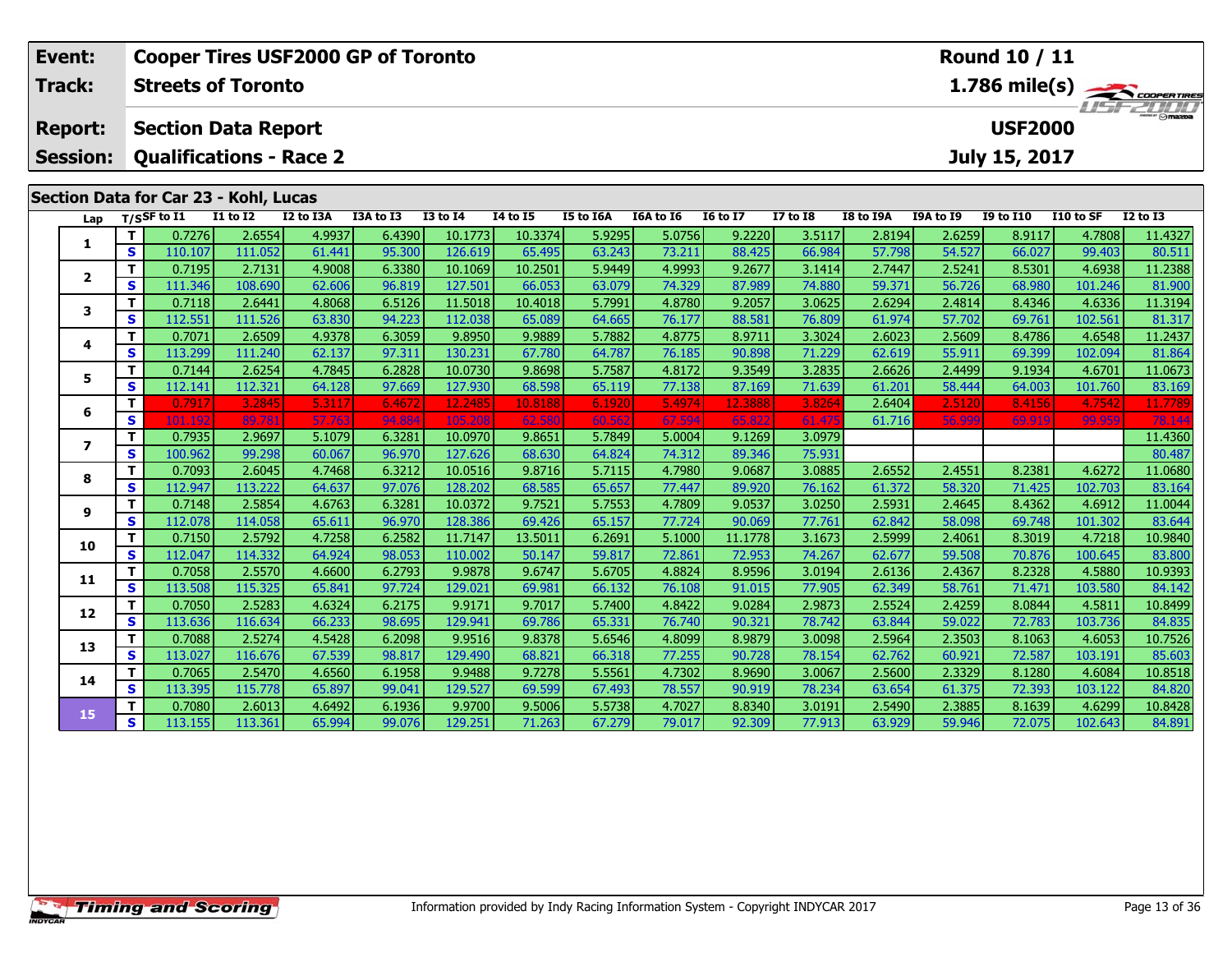| Event:          | <b>Cooper Tires USF2000 GP of Toronto</b> | <b>Round 10 / 11</b>                      |
|-----------------|-------------------------------------------|-------------------------------------------|
| Track:          | <b>Streets of Toronto</b>                 | $1.786$ mile(s) $\rightarrow$ Coorentines |
| <b>Report:</b>  | <b>Section Data Report</b>                | <b>LISF 2000</b><br><b>USF2000</b>        |
| <b>Session:</b> | <b>Qualifications - Race 2</b>            | July 15, 2017                             |
|                 | Section Data for Car 23 - Kohl, Lucas     |                                           |

| Lap            |              | $T/SI5$ to $I6$ | ∾…<br><b>I8 to 19</b> | Lap      | PI to PO | PO to I8 | <b>SF to PI</b> |
|----------------|--------------|-----------------|-----------------------|----------|----------|----------|-----------------|
|                | т            | 11.0051         | 5.4453                | 78.2070  |          | 70.8613  |                 |
| $\mathbf{1}$   | Ś            | 67.840          | 56.220                | 82.213   |          | 78.091   |                 |
|                | т            | 10.9442         | 5.2688                | 76.8744  |          |          |                 |
| $\overline{2}$ | S            | 68.218          | 58.104                | 83.638   |          |          |                 |
| 3              | T            | 10.6771         | 5.1108                | 77.7032  |          |          |                 |
|                | S            | 69.925          | 59.900                | 82.746   |          |          |                 |
| 4              | T            | 10.6657         | 5.1632                | 75.7214  |          |          |                 |
|                | S            | 69.999          | 59.292                | 84.911   |          |          |                 |
| 5              | T            | 10.5759         | 5.1125                | 76.5402  |          |          |                 |
|                | $\mathbf{s}$ | 70.594          | 59.880                | 84.003   |          |          |                 |
| 6              | т            | 11.6894         | 5.1524                | 85.1492  |          |          | 72.6856         |
|                | S            | 63.869          | 59.416                | 75.510   |          |          | 71.835          |
| $\overline{ }$ | T            | 10.7853         |                       | 109.7419 | 39.4079  | 64.4754  |                 |
|                | $\mathbf{s}$ | 69.223          |                       | 58.588   | 17.596   | 85.826   |                 |
| 8              | T            | 10.5095         | 5.1103                | 74.9473  |          |          |                 |
|                | S            | 71.040          | 59.906                | 85.788   |          |          |                 |
| 9              | T            | 10.5362         | 5.0576                | 74.8938  |          |          |                 |
|                | S            | 70.860          | 60.530                | 85.850   |          |          |                 |
| 10             | т            | 11.3691         | 5.0060                | 83.2379  |          |          |                 |
|                | $\mathbf{s}$ | 65.668          | 61.154                | 77.244   |          |          |                 |
| 11             | T            | 10.5529         | 5.0503                | 74.2676  |          |          |                 |
|                | S            | 70.747          | 60.617                | 86.573   |          |          |                 |
| 12             | T            | 10.5822         | 4.9783                | 73.9437  |          |          |                 |
|                | S            | 70.552          | 61.494                | 86.953   |          |          |                 |
| 13             | T            | 10.4645         | 4.9467                | 73.8987  |          |          |                 |
|                | $\mathbf{s}$ | 71.345          | 61.887                | 87.006   |          |          |                 |
| 14             | т            | 10.2863         | 4.8929                | 73.6732  |          |          |                 |
|                | S            | 72.581          | 62.567                | 87.272   |          |          |                 |
| 15             | T            | 10.2765         | 4.9375                | 73.4836  |          |          | 59.5573         |
|                | S            | 72.650          | 62.002                | 87.497   |          |          | 87.670          |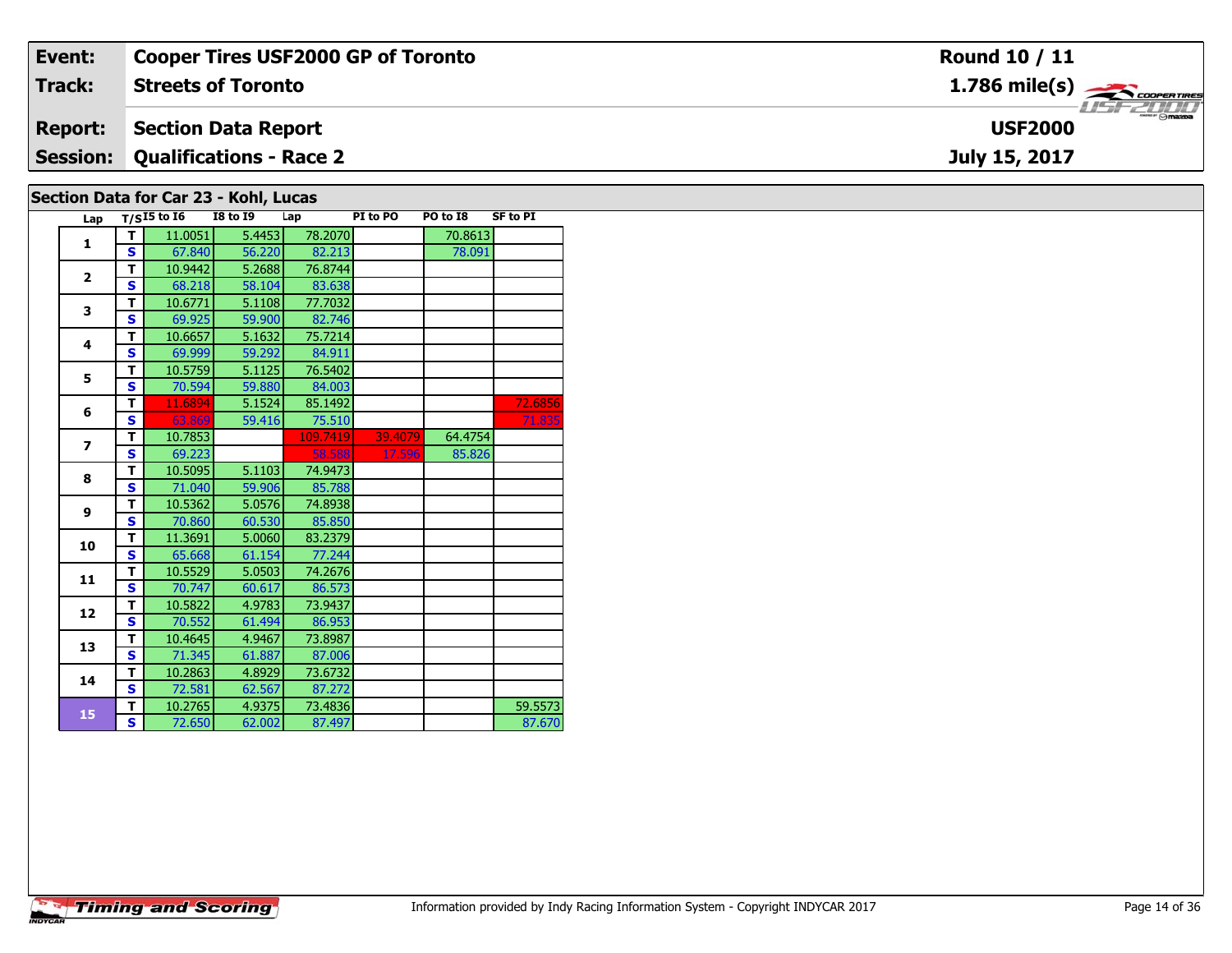| Event:          | Round 10 / 11<br><b>Cooper Tires USF2000 GP of Toronto</b> |                            |                   |                                            |                  |                   |                                    |                  |                  |                  |                  |                  |                  |                  |                   |                         |
|-----------------|------------------------------------------------------------|----------------------------|-------------------|--------------------------------------------|------------------|-------------------|------------------------------------|------------------|------------------|------------------|------------------|------------------|------------------|------------------|-------------------|-------------------------|
| Track:          |                                                            | <b>Streets of Toronto</b>  |                   |                                            |                  |                   |                                    |                  |                  |                  |                  |                  |                  |                  |                   | $1.786 \text{ mile(s)}$ |
| <b>Report:</b>  |                                                            | <b>Section Data Report</b> |                   |                                            |                  |                   |                                    |                  |                  |                  |                  |                  |                  | <b>USF2000</b>   |                   |                         |
| <b>Session:</b> |                                                            |                            |                   | <b>Qualifications - Race 2</b>             |                  |                   |                                    |                  |                  |                  |                  |                  |                  | July 15, 2017    |                   |                         |
|                 |                                                            |                            |                   | Section Data for Car 3 - Askew, Oliver (R) |                  |                   |                                    |                  |                  |                  |                  |                  |                  |                  |                   |                         |
| Lap             |                                                            | $T/S$ SF to $I1$           | <b>I1 to I2</b>   | I2 to I3A                                  | I3A to I3        | <b>I3 to I4</b>   | $\overline{14}$ to $\overline{15}$ | I5 to I6A        | I6A to I6        | <b>I6 to I7</b>  | <b>I7 to I8</b>  | I8 to I9A        | I9A to I9        | I9 to I10        | I10 to SF         | <b>I2 to I3</b>         |
| $\mathbf{1}$    | T                                                          | 0.7233                     | 2.8097            | 4.9285                                     | 6.4522           | 10.1443           | 10.1463                            | 5.8105           | 5.0217           | 9.2806           | 3.0487           | 2.9274           | 2.5699           | 9.2528           | 4.7862            | 11.3807                 |
|                 | $\mathbf{s}$                                               | 110.761                    | 104.953           | 62.254                                     | 95.105           | 127.031           | 66.728                             | 64.538           | 73.997           | 87.867           | 77.157           | 55.665           | 55.715           | 63.593           | 99.291            | 80.879                  |
| $\mathbf{2}$    | T                                                          | 0.7175                     | 2.6949            | 4.7742                                     | 6.3193           | 10.0851           | 9.8391                             | 5.7243           | 4.8145           | 9.1757           | 2.8840           | 2.7244           | 2.3540           | 8.5698           | 4.7050            | 11.0935                 |
|                 | $\mathbf{s}$                                               | 111.657                    | 109.424           | 64.266                                     | 97.105           | 127.776           | 68.812                             | 65.510           | 77.182           | 88.871           | 81.563           | 59.813           | 60.825           | 68.661           | 101.005           | 82.972                  |
| 3               | T                                                          | 0.7133                     | 2.6891            | 4.6280                                     | 6.2788           | 10.0658           | 9.6662                             | 5.6682           | 4.7908           | 9.0642           | 2.8358           | 2.6199           | 2.3000           | 8.4220           | 4.6507            | 10.9068                 |
|                 | S                                                          | 112.314                    | 109.660           | 66.296                                     | 97.731           | 128.021           | 70.043                             | 66.159           | 77.563           | 89.964           | 82.949           | 62.199           | 62.253           | 69.866           | 102.184           | 84.393                  |
| 4               | T                                                          | 0.7037                     | 2.5830            | 4.5996                                     | 6.3590           | 10.0685           | 9.5912                             | 5.6078           | 4.8733           | 10.0170          | 3.2830           | 2.6056           | 2.3051           | 8.2684           | 4.5962            | 10.9586                 |
|                 | $\mathbf{s}$                                               | 113.846                    | 114.164           | 66.705                                     | 96.499           | 127.987           | 70.590                             | 66.871           | 76.250           | 81.407           | 71.650           | 62.540           | 62.115           | 71.164           | 103.396           | 83.994                  |
| 5               | т                                                          | 0.7161                     | 2.6489            | 4.6382                                     | 6.2613           | 10.4281           | 11.8434                            | 6.7792           | 6.0926           | 13.8756          | 4.8173           | 2.7210           | 2.4701           | 8.4912           | 4.6817            | 10.8995                 |
|                 | S                                                          | 111.875                    | 111.324           | 66.150                                     | 98.005           | 123.5             | 57.166                             | 55.3             | 60.99            | 58.7             | 48.8             | 59.888           | 57.966           | 69.296           | 101.507           | 84.449                  |
| 6               | т                                                          | 0.7863                     | 2.8986            | 4.9030                                     | 6.2870           | 10.0377           | 9.8537                             | 5.6538           | 4.8080           | 9.0340           | 2.8296           |                  |                  |                  |                   | 11.1900                 |
|                 | S                                                          | 101.887                    | 101.734           | 62.578                                     | 97.604           | 128.380           | 68.710                             | 66.327           | 77.286           | 90.265           | 83.131           |                  |                  |                  |                   | 82.257                  |
| $\overline{ }$  | т                                                          | 0.7049                     | 2.5633            | 4.5571                                     | 6.3475           | 10.0336           | 9.5181                             | 5.5494           | 4.7264           | 8.9797           | 2.8273           | 2.5802           | 2.2944           | 8.2181           | 4.5663            | 10.9046                 |
|                 | S                                                          | 113.652                    | 115.042           | 67.328                                     | 96.674           | 128.432           | 71.132                             | 67.575           | 78.620           | 90.811           | 83.199           | 63.156           | 62.405           | 71.599           | 104.073           | 84.410                  |
| 8               | $\mathbf{T}$<br>$\mathbf{s}$                               | 0.7019<br>114.138          | 2.5480            | 4.4155                                     | 6.2678           | 10.0025           | 9.4563                             | 5.5066           | 4.7037<br>79,000 | 8.9439<br>91.174 | 2.7999           | 2.5662           | 2.2634<br>63.260 | 8.1114           | 4.5848            | 10.6833                 |
|                 | т                                                          | 0.7003                     | 115.732<br>2.5416 | 69.487<br>4.4143                           | 97.903<br>6.2506 | 128.831<br>9.9908 | 71.597<br>9.5402                   | 68.100<br>5.5009 | 4.6950           | 8.8700           | 84.013<br>2.7878 | 63.500<br>2.5903 | 2.2598           | 72.541<br>8.0981 | 103.653<br>4.5560 | 86.158<br>10.6649       |
| 9               | $\mathbf{s}$                                               | 114.399                    | 116.024           | 69.506                                     | 98.172           | 128.982           | 70.968                             | 68.171           | 79.146           | 91.934           | 84.377           | 62.910           | 63.360           | 72.660           | 104.308           | 86.307                  |
|                 | т                                                          | 0.6995                     | 2.5692            | 4.4880                                     | 6.2927           | 9.9827            | 9.4474                             | 5.4841           | 4.7084           | 8.9809           | 2.7787           | 2.5903           | 2.2857           | 8.0553           | 4.5434            | 10.7807                 |
| 10              | $\mathbf{s}$                                               | 114.530                    | 114.778           | 68.364                                     | 97.516           | 129.087           | 71.665                             | 68.379           | 78.921           | 90.799           | 84.654           | 62.910           | 62.642           | 73.046           | 104.597           | 85.380                  |
|                 | т                                                          | 0.7042                     | 2.6043            | 4.4571                                     | 6.2471           | 9.9779            | 10.3056                            | 5.7540           | 4.7792           | 8.9937           | 2.7954           | 2.5708           | 2.2464           | 8.0475           | 4.5667            | 10.7042                 |
| 11              | $\mathbf{s}$                                               | 113.765                    | 113.231           | 68.838                                     | 98.227           | 129.149           | 65.697                             | 65.172           | 77.752           | 90.670           | 84.148           | 63.387           | 63.738           | 73.117           | 104.064           | 85.990                  |
|                 | т                                                          | 0.7009                     | 2.5350            | 4.4504                                     | 6.2558           | 9.9622            | 9.3809                             | 5.4419           | 4.6676           | 8.9913           | 2.7693           | 2.5427           | 2.2856           | 8.0683           | 4.5592            | 10.7062                 |
| 12              | S                                                          | 114.301                    | 116.326           | 68.942                                     | 98.091           | 129.353           | 72.173                             | 68.910           | 79.611           | 90.694           | 84.941           | 64.087           | 62.645           | 72.929           | 104.235           | 85.974                  |
|                 | т                                                          | 0.7016                     | 2.5254            | 4.4216                                     | 6.2770           | 9.9433            | 9.3125                             | 5.4052           | 4.6393           | 8.8452           | 2.7226           | 2.5318           | 2.2817           | 8.0530           | 4.5590            | 10.6986                 |
| 13              | S                                                          | 114.187                    | 116.768           | 69.391                                     | 97.759           | 129.598           | 72.703                             | 69.378           | 80.096           | 92.192           | 86.398           | 64.363           | 62.752           | 73.067           | 104.239           | 86.035                  |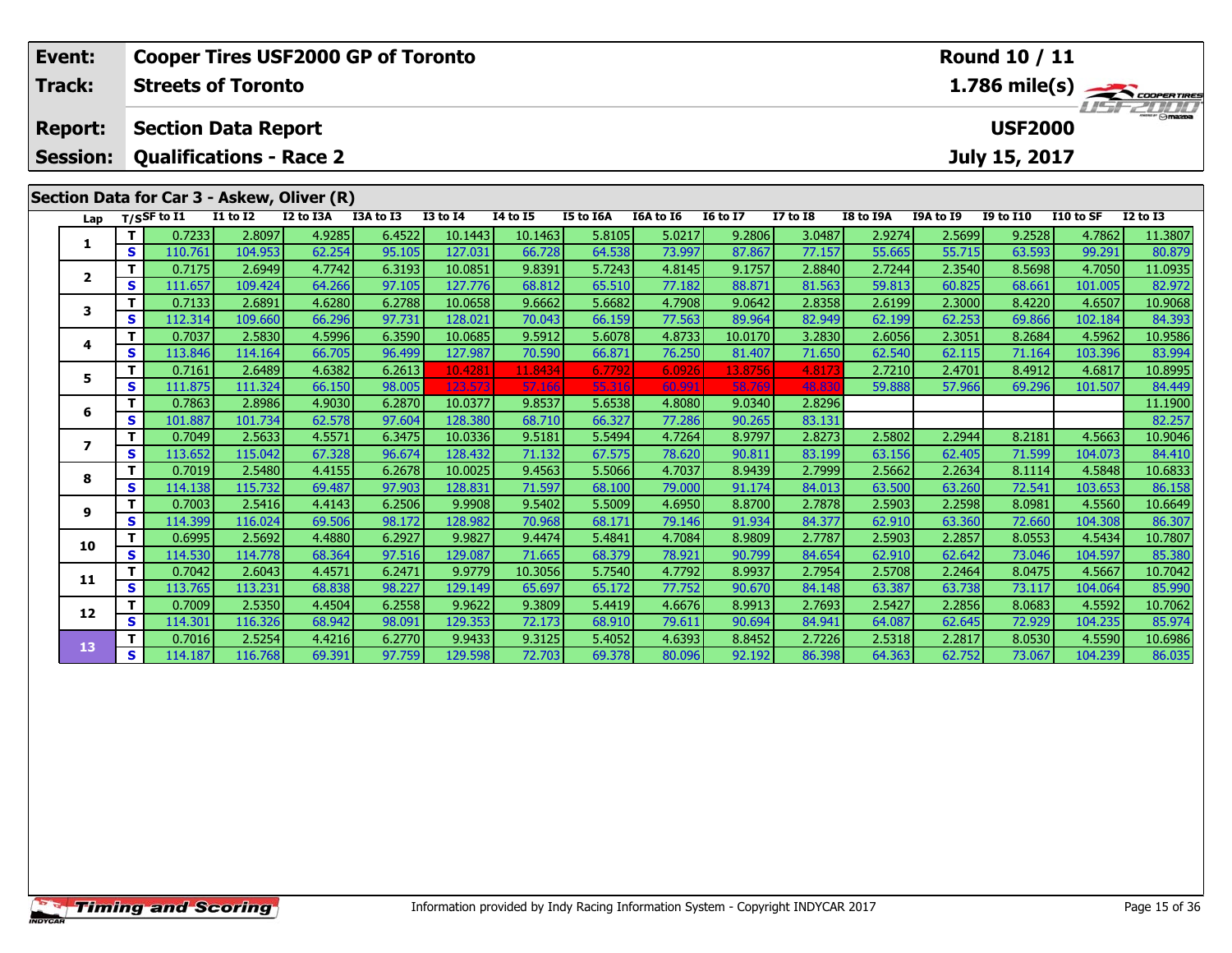| Event:         | <b>Cooper Tires USF2000 GP of Toronto</b>  | <b>Round 10 / 11</b>                                      |
|----------------|--------------------------------------------|-----------------------------------------------------------|
| <b>Track:</b>  | <b>Streets of Toronto</b>                  | $1.786$ mile(s) $\overbrace{\hspace{2.5cm}}$ cooren TIRES |
| <b>Report:</b> | <b>Section Data Report</b>                 | <b>LISF 2000</b><br><b>USF2000</b>                        |
|                | <b>Session: Qualifications - Race 2</b>    | July 15, 2017                                             |
|                | Section Data for Car 3 - Askew, Oliver (R) |                                                           |

| Lap                     |   | $T/SI5$ to $I6$ | <b>I8 to 19</b> | Lap      | PI to PO | PO to I8 | <b>SF to PI</b> |
|-------------------------|---|-----------------|-----------------|----------|----------|----------|-----------------|
| $\mathbf{1}$            | т | 10.8322         | 5.4973          | 77.9021  |          | 69.8978  |                 |
|                         | S | 68.923          | 55.688          | 82.534   |          | 79.168   |                 |
| $\overline{2}$          | T | 10.5388         | 5.0784          | 75.3818  |          |          |                 |
|                         | S | 70.842          | 60.282          | 85.294   |          |          |                 |
| 3                       | т | 10.4590         | 4.9199          | 74.3928  |          |          |                 |
|                         | S | 71.383          | 62.224          | 86.428   |          |          |                 |
| 4                       | т | 10.4811         | 4.9107          | 75.4614  |          |          |                 |
|                         | S | 71.232          | 62.341          | 85.204   |          |          |                 |
| 5                       | т | 12.8718         | 5.1911          | 86.4647  |          |          | 73.3541         |
|                         | S | 58.002          | 58.973          | 74.361   |          |          | 71.180          |
| 6                       | т | 10.4618         |                 | 197.5574 | 129.0125 | 63.2915  |                 |
|                         | S | 71.364          |                 | 32.545   | 5.375    | 87.431   |                 |
| $\overline{\mathbf{z}}$ | т | 10.2758         | 4.8746          | 73.4663  |          |          |                 |
|                         | S | 72.655          | 62.802          | 87.518   |          |          |                 |
| 8                       | т | 10.2103         | 4.8296          | 72.8719  |          |          |                 |
|                         | S | 73.121          | 63.388          | 88.232   |          |          |                 |
| 9                       | т | 10.1959         | 4.8501          | 72.7957  |          |          |                 |
|                         | S | 73.225          | 63.120          | 88.324   |          |          |                 |
| 10                      | т | 10.1925         | 4.8760          | 72.9063  |          |          |                 |
|                         | S | 73.249          | 62.784          | 88.190   |          |          |                 |
| 11                      | т | 10.5332         | 4.8172          | 74.0499  |          |          |                 |
|                         | S | 70.880          | 63.551          | 86.828   |          |          |                 |
| 12                      | т | 10.1095         | 4.8283          | 72.6111  |          |          |                 |
|                         | S | 73.850          | 63.405          | 88.548   |          |          |                 |
| 13                      | T | 10.0445         | 4.8135          | 72.2192  |          |          | 57.9044         |
|                         | S | 74.328          | 63.600          | 89.029   |          |          | 90.172          |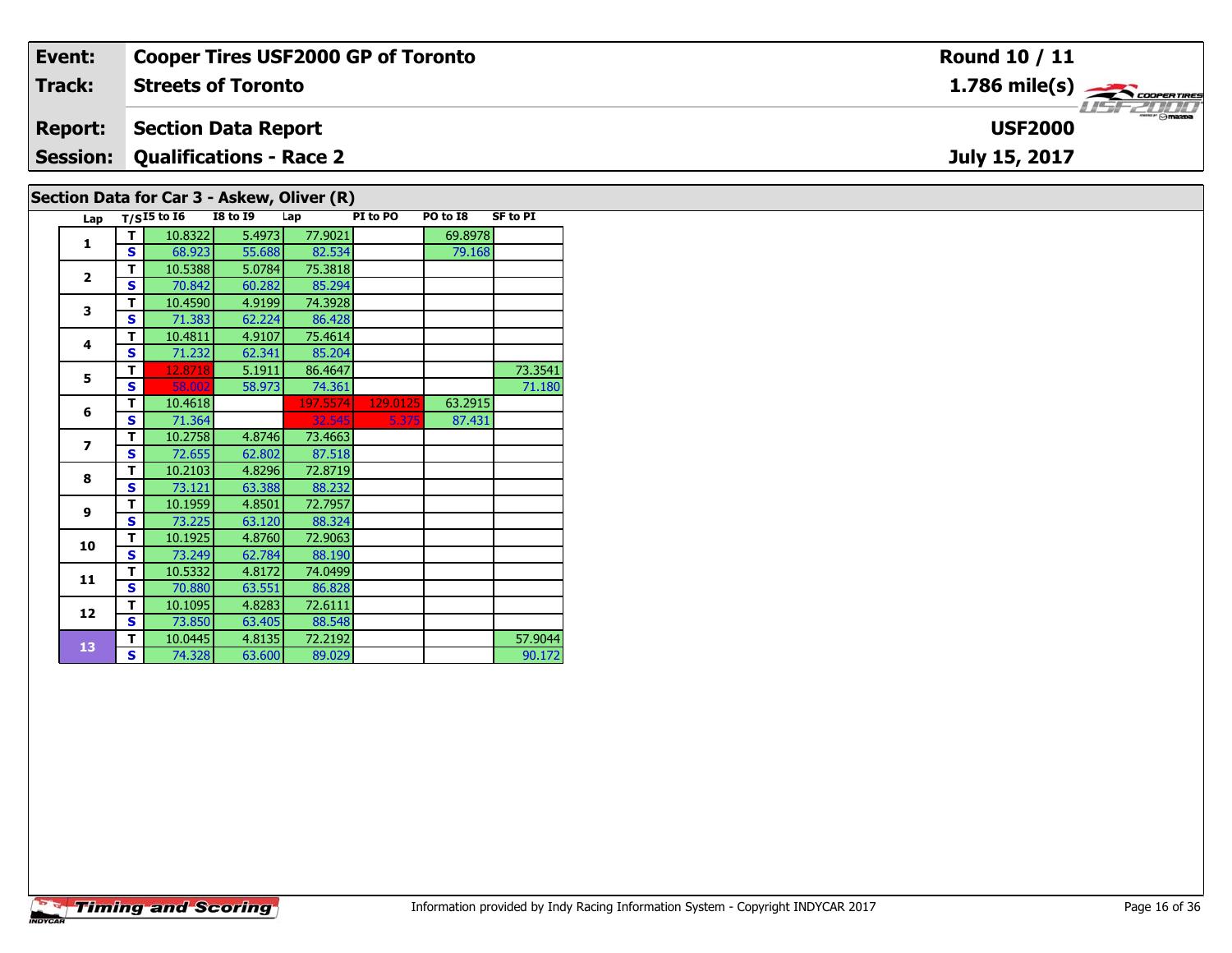| Event:          |                   | <b>Round 10 / 11</b><br><b>Cooper Tires USF2000 GP of Toronto</b><br>$\frac{1.786 \text{ mile(s)}}{1.157 - 21111}$<br><b>Streets of Toronto</b> |                   |                                             |                  |                    |                  |                  |                  |                  |                  |                  |                  |                  |                   |                   |
|-----------------|-------------------|-------------------------------------------------------------------------------------------------------------------------------------------------|-------------------|---------------------------------------------|------------------|--------------------|------------------|------------------|------------------|------------------|------------------|------------------|------------------|------------------|-------------------|-------------------|
| Track:          |                   |                                                                                                                                                 |                   |                                             |                  |                    |                  |                  |                  |                  |                  |                  |                  |                  |                   |                   |
| <b>Report:</b>  |                   | <b>Section Data Report</b>                                                                                                                      |                   |                                             |                  |                    |                  |                  |                  |                  |                  |                  |                  | <b>USF2000</b>   |                   |                   |
| <b>Session:</b> |                   |                                                                                                                                                 |                   | <b>Qualifications - Race 2</b>              |                  |                    |                  |                  |                  |                  |                  |                  |                  | July 15, 2017    |                   |                   |
|                 |                   |                                                                                                                                                 |                   | Section Data for Car 36 - Keane, Darren (R) |                  |                    |                  |                  |                  |                  |                  |                  |                  |                  |                   |                   |
| Lap             |                   | $T/S$ SF to $I1$                                                                                                                                | $I1$ to $I2$      | I2 to I3A                                   | I3A to I3        | <b>I3 to I4</b>    | <b>I4 to I5</b>  | <b>I5 to I6A</b> | I6A to I6        | <b>I6 to I7</b>  | $I7$ to $I8$     | <b>I8 to I9A</b> | <b>I9A to I9</b> | <b>I9 to I10</b> | I10 to SF         | $I2$ to $I3$      |
| 1               | T                 | 0.7352                                                                                                                                          | 3.3137            | 5.4280                                      | 8.3642           | 14.3506            | 12.7942          | 6.1447           | 5.1542           | 9.5384           | 3.2890           | 2.9153           | 2.6237           | 9.1636           | 4.8225            | 13.7922           |
|                 | $\mathbf{s}$      | 108.968                                                                                                                                         | 88.990            | 56.525                                      | 73.365           | 89.797             | 52.918           | 61.028           | 72.095           | 85.492           | 71.519           | 55.896           | 54.572           | 64.212           | 98.544            | 66.737            |
| $\overline{2}$  | T                 | 0.7297                                                                                                                                          | 2.7506            | 4.8721                                      | 6.3625           | 10.1473            | 9.9306           | 5.8639           | 4.9848           | 9.3076           | 3.3998           | 2.6656           | 2.5587           | 8.8372           | 4.8332            | 11.2346           |
|                 | S                 | 109.790                                                                                                                                         | 107.208           | 62.975                                      | 96.446           | 126.993            | 68.178           | 63.951           | 74.545           | 87.612           | 69.189           | 61.132           | 55.959           | 66.583           | 98.326            | 81.930            |
| 3               | T                 | 0.7179                                                                                                                                          | 2.6213            | 4.7655                                      | 6.3569           | 10.0856            | 9.7371           | 5.8471           | 4.9116           | 9.3791           | 3.1509           | 2.6560           | 2.5691           | 8.4959           | 4.6872            | 11.1224           |
|                 | $\mathbf s$       | 111.594                                                                                                                                         | 112.496           | 64.383                                      | 96.531           | 127.770            | 69.533           | 64.134           | 75.656           | 86.944           | 74.654           | 61.353           | 55.732           | 69.258           | 101.388           | 82.757            |
| 4               | T                 | 0.7095                                                                                                                                          | 2.8973            | 4.8812                                      | 6.3432           | 9.9491             | 10.0185          | 5.8359           | 5.0086           | 9.3909           | 3.1128           | 2.6485           | 2.4704           | 8.4809           | 4.6925            | 11.2244           |
|                 | S                 | 112.916                                                                                                                                         | 101.780           | 62.857                                      | 96.739           | 129.523            | 67.580           | 64.257           | 74.191           | 86.835           | 75.568           | 61.527           | 57.959           | 69.381           | 101.274           | 82.005            |
| 5               | T                 | 0.7179                                                                                                                                          | 2.5789            | 4.7615                                      | 6.3713           | 10.1328            | 9.7949           | 5.7250           | 5.0444           | 14.4199          | 4.9397           | 2.5919           | 2.4209           | 8.4811           | 4.6804            | 11.1328           |
|                 | S                 | 111.594                                                                                                                                         | 114.346           | 64.437                                      | 96.313           | 127.175            | 69.122           | 65.502           | 73.664           | 56.55            | 47.62            | 62.871           | 59.144           | 69.379           | 101.536           | 82.680            |
| 6               | T                 | 1.0556                                                                                                                                          | 3.6186            | 5.5932                                      | 6.9866           | 10.3681            | 10.0873          | 6.0068           | 5.0243           | 9.5182           | 3.1927           |                  |                  |                  |                   | 12.5798           |
|                 | S                 | 75.894                                                                                                                                          | 81.492            | 54.856                                      | 87.830           | 124.289            | 67.119           | 62.429           | 73.959           | 85.673           | 73.677           |                  |                  |                  |                   | 73.169            |
| $\overline{ }$  | T                 | 0.7151                                                                                                                                          | 2.6633            | 4.6842                                      | 6.4450           | 10.1346            | 9.7303           | 5.7503           | 4.8394           | 9.1783           | 3.1044           | 2.5726           | 2.4002           | 8.3199           | 4.6809            | 11.1292           |
|                 | $\mathbf{s}$      | 112.031                                                                                                                                         | 110.722           | 65.501                                      | 95.211           | 127.152            | 69.581           | 65.214           | 76.784           | 88.846           | 75.772           | 63.342           | 59.654           | 70.723           | 101.525           | 82.706            |
| 8               | T.                | 0.7154                                                                                                                                          | 2.6185            | 4.6768                                      | 6.2617           | 10.0826            | 9.5802           | 5.6523           | 4.7780           | 9.0232           | 3.0972           | 2.5983           | 2.4167           | 8.2802           | 4.6611            | 10.9385           |
|                 | $\mathbf{s}$      | 111.984                                                                                                                                         | 112.617           | 65.604                                      | 97.998           | 127,808            | 70.671           | 66.345           | 77.771           | 90.373           | 75.948           | 62.716           | 59.247           | 71.062           | 101.956           | 84.148            |
| 9               | T                 | 0.7183                                                                                                                                          | 2.6262            | 4.6428                                      | 6.2932           | 10.0993            | 9.4682           | 5.6244           | 4.8634           | 9.1154           | 3.0106           | 2.5745           | 2.3709           | 8.3080           | 4.6982            | 10.9360           |
|                 | S<br>T            | 111.532                                                                                                                                         | 112.286           | 66.085                                      | 97.508           | 127.597            | 71.507           | 66.674           | 76.406           | 89.459           | 78.133           | 63.296           | 60.391           | 70.824           | 101.151           | 84.167            |
| 10              | $\mathbf{s}$      | 0.7124<br>112.456                                                                                                                               | 2.5843<br>114.107 | 4.6039<br>66.643                            | 6.2918<br>97.530 | 10.0420<br>128.325 | 9.5301<br>71.043 | 5.6138           | 4.7490<br>78.246 | 8.9875<br>90.732 | 3.0570           | 2.5642<br>63.550 | 2.3323<br>61.391 | 8.2874<br>71.000 | 4.6560<br>102.068 | 10.8957           |
|                 | T                 | 0.7136                                                                                                                                          | 2.6020            | 4.5984                                      | 6.2532           | 10.0316            | 9.8191           | 66.800<br>5.7711 | 4.8246           | 9.0653           | 76.947<br>3.0042 | 2.5471           | 2.3190           | 8.1879           | 4.6353            | 84.479<br>10.8516 |
| 11              | $\mathbf{s}$      | 112.267                                                                                                                                         | 113.331           | 66.723                                      | 98.132           | 128.458            | 68.952           | 64.979           | 77.020           | 89.953           | 78.299           | 63.977           | 61.743           | 71.863           | 102.524           | 84.822            |
|                 | T                 | 0.7130                                                                                                                                          | 2.6167            | 4.5641                                      | 6.2899           | 10.0471            | 9.5472           | 5.5888           | 4.7316           | 9.0596           | 2.9729           | 2.5329           | 2.3364           | 8.1578           | 4.6397            | 10.8540           |
| 12              | <b>S</b>          | 112.361                                                                                                                                         | 112.694           | 67.224                                      | 97.559           | 128.260            | 70.916           | 67.098           | 78.534           | 90.010           | 79.124           | 64.335           | 61.283           | 72.128           | 102.426           | 84.803            |
|                 |                   |                                                                                                                                                 |                   |                                             |                  |                    |                  |                  |                  |                  |                  |                  |                  |                  |                   |                   |
|                 |                   |                                                                                                                                                 |                   |                                             |                  |                    |                  |                  |                  |                  |                  |                  |                  |                  |                   | 84.952            |
| 13              | $\mathbf{T}$<br>S | 0.7133<br>112.314                                                                                                                               | 2.6415<br>111.636 | 4.5387<br>67.600                            | 6.2963<br>97.460 | 10.0529<br>128.186 | 9.4545<br>71.611 | 5.5635<br>67.404 | 4.6866<br>79.288 | 8.9726<br>90.883 | 3.0062<br>78.247 | 2.5490<br>63.929 | 2.3368<br>61.273 | 8.0771<br>72.849 | 4.6375<br>102.475 | 10.8350           |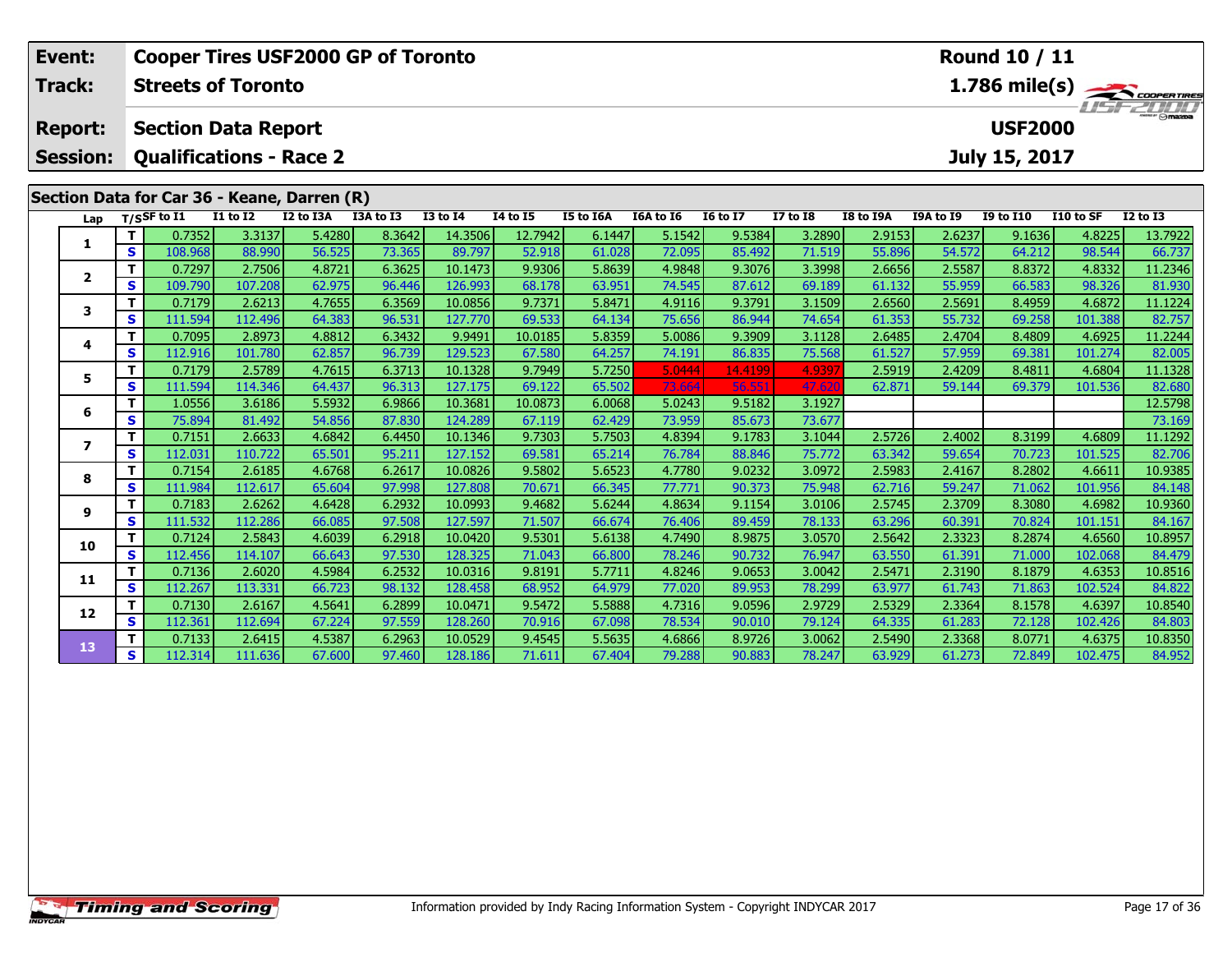| Event:         | <b>Cooper Tires USF2000 GP of Toronto</b>   | <b>Round 10 / 11</b>                                      |
|----------------|---------------------------------------------|-----------------------------------------------------------|
| <b>Track:</b>  | <b>Streets of Toronto</b>                   | $1.786$ mile(s) $\overbrace{\hspace{2.5cm}}$ coorer TIRES |
| <b>Report:</b> | <b>Section Data Report</b>                  | <b>USF2000</b>                                            |
|                | <b>Session: Qualifications - Race 2</b>     | July 15, 2017                                             |
|                | Section Data for Car 36 - Keane, Darren (D) |                                                           |

## **Section Data for Car 36 - Keane, Darren (R)**

| Lap                      |   | $T/SI5$ to $I6$ | <b>I8 to 19</b> | Lap      | PI to PO | PO to I8 | <b>SF to PI</b> |
|--------------------------|---|-----------------|-----------------|----------|----------|----------|-----------------|
| 1                        | т | 11.2989         | 5.5390          | 88.6373  |          | 73.9175  |                 |
|                          | S | 66.076          | 55.269          | 72.538   |          | 74.862   |                 |
| $\overline{2}$           | т | 10.8487         | 5.2243          | 77.2436  |          |          |                 |
|                          | Ś | 68.818          | 58.599          | 83.238   |          |          |                 |
| 3                        | т | 10.7587         | 5.2251          | 75.9812  |          |          |                 |
|                          | S | 69.394          | 58.590          | 84.621   |          |          |                 |
| 4                        | т | 10.8445         | 5.1189          | 76.4393  |          |          |                 |
|                          | Ś | 68.845          | 59.805          | 84.114   |          |          |                 |
| 5                        | т | 10.7694         | 5.0128          | 82.6606  |          |          | 69.5170         |
|                          | S | 69.325          | 61.071          | 77.783   |          |          | 75.109          |
| 6                        | т | 11.0311         |                 | 203.6269 | 128.4100 | 70.1862  |                 |
|                          | Ś | 67.681          |                 | 31.575   | 5.400    | 78.842   |                 |
| $\overline{\phantom{a}}$ | т | 10.5897         | 4.9728          | 75.2185  |          |          |                 |
|                          | S | 70.502          | 61.562          | 85.479   |          |          |                 |
| 8                        | т | 10.4303         | 5.0150          | 74.4422  |          |          |                 |
|                          | Ś | 71.579          | 61.044          | 86.370   |          |          |                 |
| 9                        | т | 10.4878         | 4.9454          | 74.4134  |          |          |                 |
|                          | S | 71.187          | 61.903          | 86.404   |          |          |                 |
| 10                       | т | 10.3628         | 4.8965          | 74.0117  |          |          |                 |
|                          | Ś | 72.045          | 62.521          | 86.873   |          |          |                 |
| 11                       | т | 10.5957         | 4.8661          | 74.3724  |          |          |                 |
|                          | S | 70.462          | 62.912          | 86.451   |          |          |                 |
| 12                       | T | 10.3204         | 4.8693          | 73.7977  |          |          |                 |
|                          | Ś | 72.341          | 62.871          | 87.125   |          |          |                 |
| 13                       | т | 10.2501         | 4.8858          | 73.5265  |          |          | 59.6120         |
|                          | S | 72.837          | 62.658          | 87.446   |          |          | 87.589          |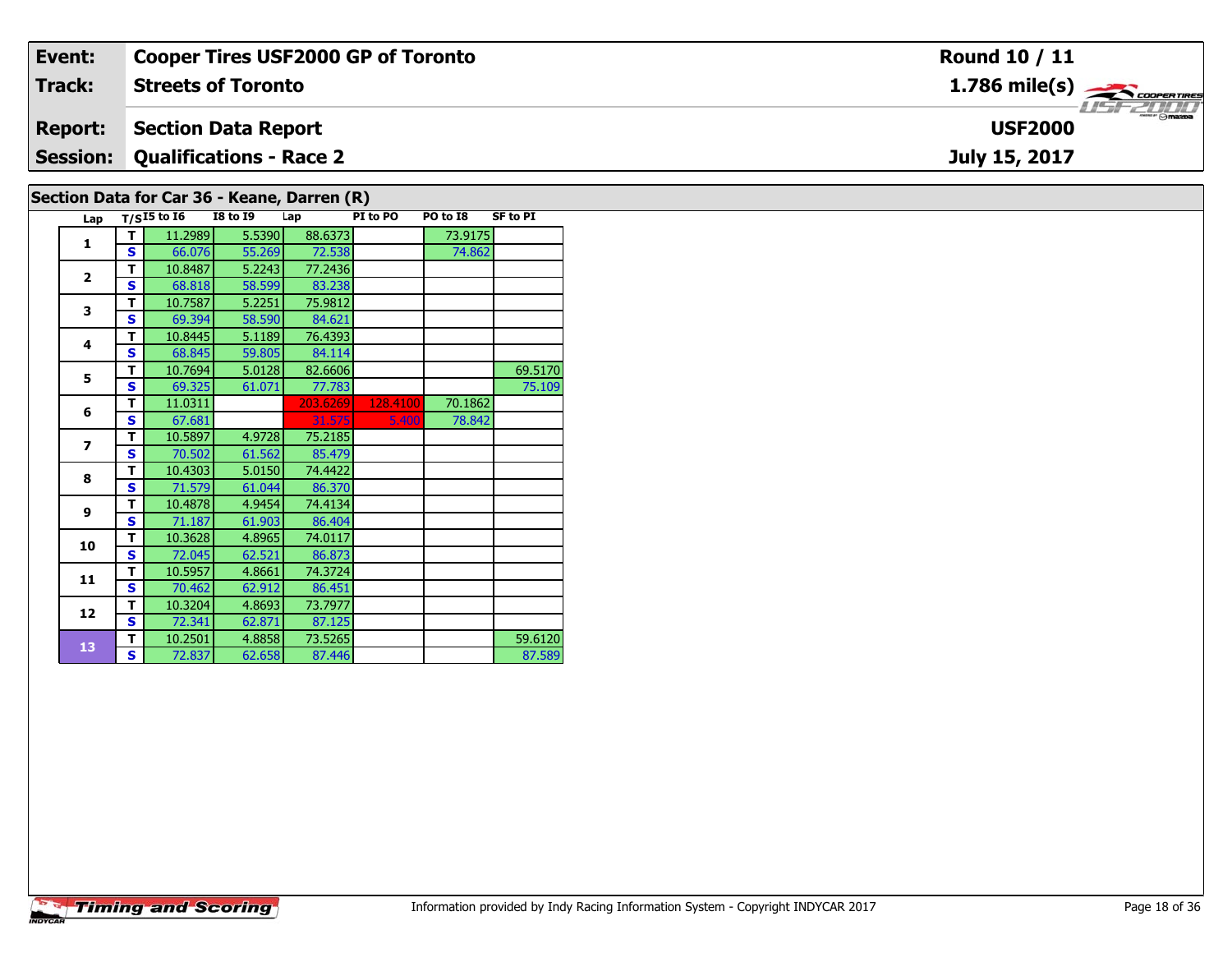| Event:<br>Track: |              | <b>Streets of Toronto</b>            |                   | <b>Cooper Tires USF2000 GP of Toronto</b> |                  |                    |                  |                  |                  |                  |                  |                  |                  | <b>Round 10 / 11</b> |                   |                   |
|------------------|--------------|--------------------------------------|-------------------|-------------------------------------------|------------------|--------------------|------------------|------------------|------------------|------------------|------------------|------------------|------------------|----------------------|-------------------|-------------------|
| <b>Report:</b>   |              | <b>Section Data Report</b>           |                   |                                           |                  |                    |                  |                  |                  |                  |                  |                  |                  | <b>USF2000</b>       |                   | 1.786 mile(s)     |
| <b>Session:</b>  |              |                                      |                   | <b>Qualifications - Race 2</b>            |                  |                    |                  |                  |                  |                  |                  |                  |                  | July 15, 2017        |                   |                   |
|                  |              | Section Data for Car 4 - Baron, Alex |                   |                                           |                  |                    |                  |                  |                  |                  |                  |                  |                  |                      |                   |                   |
| Lap              |              | T/SSF to I1                          | <b>I1 to I2</b>   | I2 to I3A                                 | I3A to I3        | <b>I3 to I4</b>    | <b>I4 to I5</b>  | I5 to I6A        | I6A to I6        | <b>I6 to I7</b>  | <b>I7 to I8</b>  | <b>I8 to I9A</b> | <b>I9A to I9</b> | <b>I9 to I10</b>     | I10 to SF         | <b>I2 to I3</b>   |
|                  | T            | 0.7263                               | 2.8917            | 4.9534                                    | 6.4231           | 10.3498            | 10.2962          | 5.8589           | 4.9922           | 9.1252           | 3.0417           | 2.8047           | 2.5126           | 9.0195               | 4.7726            | 11.3765           |
| 1                | $\mathbf{s}$ | 110.304                              | 101.977           | 61.941                                    | 95.536           | 124.508            | 65.757           | 64.005           | 74.434           | 89.363           | 77.334           | 58.101           | 56.986           | 65.237               | 99.574            | 80.908            |
|                  | т            | 0.7188                               | 2.7485            | 4.6024                                    | 6.3351           | 10.1185            | 9.9381           | 5.7962           | 4.9074           | 9.0113           | 2.9742           | 2.6778           | 2.3715           | 8.4500               | 4.7233            | 10.9375           |
| $\mathbf{2}$     | $\mathbf{s}$ | 111.455                              | 107.290           | 66.665                                    | 96.863           | 127.354            | 68.126           | 64.698           | 75.721           | 90.492           | 79.089           | 60.854           | 60.376           | 69.634               | 100.613           | 84.156            |
| 3                | т            | 0.7104                               | 2.6268            | 4.4906                                    | 6.3189           | 10.1289            | 9.6775           | 5.7174           | 4.8119           | 8.9505           | 2.9098           | 2.6314           | 2.3333           | 8.2599               | 4.6238            | 10.8095           |
|                  | $\mathbf{s}$ | 112.773                              | 112.261           | 68.325                                    | 97.111           | 127.224            | 69.961           | 65.589           | 77.223           | 91.107           | 80.840           | 61.927           | 61.365           | 71.237               | 102.779           | 85.152            |
| 4                | T.           | 0.7069                               | 2.6169            | 4.5472                                    | 6.2791           | 10.0662            | 9.7004           | 5.7451           | 4.8354           | 9.1973           | 3.2858           | 2.6131           | 2.3199           | 8.2251               | 4.6066            | 10.8263           |
|                  | S            | 113.331                              | 112.685           | 67.474                                    | 97.727           | 128.016            | 69.796           | 65.273           | 76.848           | 88.662           | 71.589           | 62.361           | 61.719           | 71.538               | 103.162           | 85.020            |
| 5.               | T.           | 0.7152                               | 2.9716            | 4.8752                                    | 7.1478           | 12.6386            | 11.9272          | 7.2618           | 5.4600           | 11.9300          | 4.0136           | 2.6716           | 2.3691           | 8.3177               | 4.7057            | 12.0230           |
|                  | S            | 112,016                              | 99.23             | 62.934                                    | 85.85            | 101.96             | 56.76            | 51.64            | 68.057           | 68.35            | 58.60            | 60.995           | 60.437           | 70.742               | 100.990           | 76.55             |
| 6                | T.           | 0.8040                               | 3.0038            | 4.8679                                    | 6.3408           | 10.1114            | 9.8752           | 5.7413           | 4.8513           | 8.9986           | 2.9392           |                  |                  |                      |                   | 11.2087           |
|                  | S<br>T.      | 99.644<br>0.7056                     | 98.171            | 63.029                                    | 96.776<br>6.2365 | 127.444            | 68.560           | 65.316           | 76.596<br>4.8502 | 90.620<br>9.0227 | 80.031           | 2.6292           |                  |                      |                   | 82.120            |
| 7                | $\mathbf{s}$ | 113.540                              | 2.6398<br>111.708 | 4.4902<br>68.331                          | 98.394           | 10.0150<br>128.671 | 9.5967<br>70.550 | 5.6586<br>66.271 | 76.614           | 90.378           | 2.9207<br>80.538 | 61.979           | 2.3071<br>62.061 | 8.2341<br>71.460     | 4.5883<br>103.574 | 10.7267<br>85.810 |
|                  | T            | 0.7067                               | 2.6136            | 4.5369                                    | 6.2537           | 10.0239            | 9.5734           | 5.6381           | 4.7528           | 8.9159           | 2.8796           | 2.5686           | 2.2743           | 8.1473               | 4.5946            | 10.7906           |
| 8                | $\mathbf{s}$ | 113.363                              | 112.828           | 67.627                                    | 98.124           | 128.556            | 70.722           | 66.512           | 78.184           | 91.461           | 81.687           | 63.441           | 62.956           | 72.221               | 103.432           | 85.302            |
|                  | T            | 0.7050                               | 2.6649            | 4.5282                                    | 6.2425           | 9.9800             | 9.5638           | 5.7519           | 5.3390           | 13.9993          | 4.1008           | 2.5648           | 2.3184           | 8.0537               | 4.5742            | 10.7707           |
| 9                | S            | 113.636                              | 110.656           | 67.757                                    | 98.300           | 129.122            | 70.793           | 65.196           | 69.599           | 58.250           | 57.361           | 63.535           | 61.759           | 73.061               | 103.893           | 85.459            |
|                  | T            | 0.9596                               | 3.2244            | 5.0109                                    | 6.3807           | 10.0914            | 9.5850           | 5.5773           | 4.7534           | 8.9064           | 2.8344           | 4.4588           | 3.5352           | 11.5382              | 5.7064            | 11.3916           |
| 10               | S            | 83.486                               | 91.455            | 61.230                                    | 96.171           | 127.696            | 70.636           | 67.237           | 78.174           | 91.558           | 82.990           | 36.547           | 40.502           | 50.997               | 83.280            | 80.801            |
|                  | т            | 0.7051                               | 2.5860            | 4.4947                                    | 6.2188           | 10.0514            | 10.5079          | 5.8168           | 4.7909           | 8.8824           | 2.8862           | 2.5767           | 2.2821           | 8.0290               | 4.5629            | 10.7135           |
| 11               | $\mathbf{s}$ | 113.620                              | 114.032           | 68.262                                    | 98.674           | 128.205            | 64.432           | 64.468           | 77.562           | 91.806           | 81.501           | 63.242           | 62.741           | 73.285               | 104.150           | 85.915            |
| 12               | T            | 0.7039                               | 2.5842            | 4.4238                                    | 6.2224           | 10.0152            | 9.3903           | 5.5180           | 4.7416           | 8.8374           | 2.8247           | 2.5651           | 2.2329           | 8.0206               | 4.5681            | 10.6462           |
|                  | S            | 113.814                              | 114.111           | 69.356                                    | 98.617           | 128.668            | 72.101           | 67.959           | 78.368           | 92.273           | 83.275           | 63.528           | 64.124           | 73.362               | 104.032           | 86.459            |
| 13               | т            | 0.7035                               | 2.5758            | 4.4317                                    | 6.2750           | 10.0195            | 9.3338           | 5.4605           | 4.6948           | 8.7466           | 2.7823           | 2.5361           | 2.2349           | 8.1070               | 4.5503            | 10.7067           |
|                  | S            | 113.879                              | 114.483           | 69.233                                    | 97.791           | 128.613            | 72.537           | 68.675           | 79.149           | 93.231           | 84.544           | 64.254           | 64.066           | 72.580               | 104.439           | 85.970            |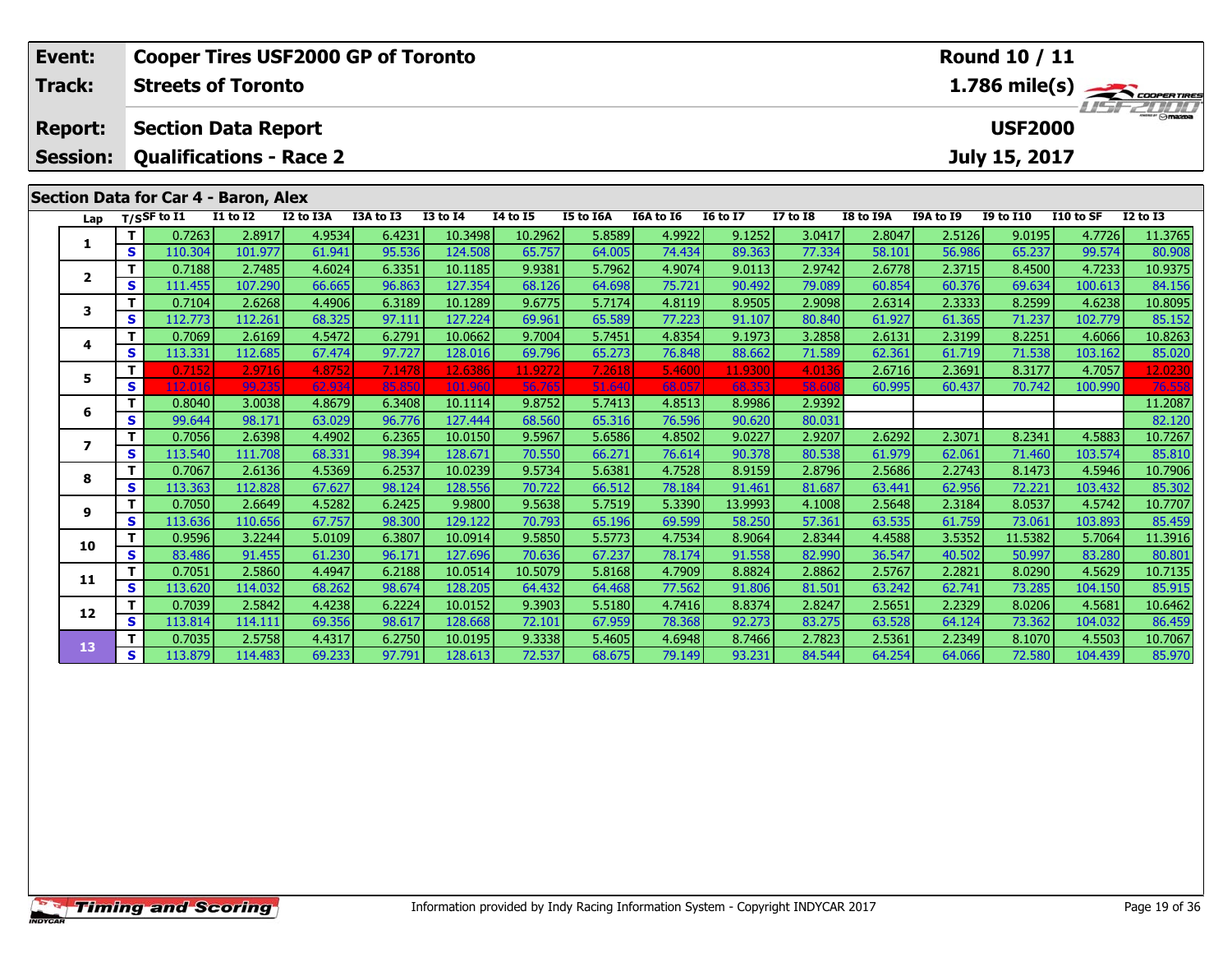| Event:         | <b>Cooper Tires USF2000 GP of Toronto</b> | <b>Round 10 / 11</b>                                    |
|----------------|-------------------------------------------|---------------------------------------------------------|
| Track:         | <b>Streets of Toronto</b>                 | $1.786$ mile(s) $\overbrace{\hspace{2cm}}$ cooper TIRES |
| <b>Report:</b> | Section Data Report                       | <b>USF2000</b>                                          |
|                | <b>Session: Qualifications - Race 2</b>   | July 15, 2017                                           |
|                | Section Data for Car 4 - Baron, Alex      |                                                         |

| Lap            |   | $T/S$ I5 to I6 I8 to I9 |        | Lap      | PI to PO | PO to I8 | <b>SF to PI</b> |
|----------------|---|-------------------------|--------|----------|----------|----------|-----------------|
| 1              | т | 10.8511                 | 5.3173 | 77.7679  |          | 71.7865  |                 |
|                | Ś | 68.803                  | 57.574 | 82.677   |          | 77.085   |                 |
| $\overline{2}$ | т | 10.7036                 | 5.0493 | 75.3731  |          |          |                 |
|                | S | 69.751                  | 60.629 | 85.304   |          |          |                 |
| 3              | т | 10.5293                 | 4.9647 | 74.1911  |          |          |                 |
|                | S | 70.906                  | 61.663 | 86.663   |          |          |                 |
| 4              | T | 10.5805                 | 4.9330 | 74.7450  |          |          |                 |
|                | S | 70.563                  | 62.059 | 86.020   |          |          |                 |
| 5              | т | 12.7218                 | 5.0407 | 87.0051  |          |          | 73.0641         |
|                | S | 58.686                  | 60.733 | 73.899   |          |          | 71.463          |
| 6              | т | 10.5926                 |        | 143.9269 | 75.7914  | 64.0124  |                 |
|                | Ś | 70.482                  |        | 44.673   | 9.149    | 86.446   |                 |
| $\overline{z}$ | т | 10.5088                 | 4.9363 | 73.8947  |          |          |                 |
|                | S | 71.044                  | 62.017 | 87.010   |          |          |                 |
| 8              | т | 10.3909                 | 4.8429 | 73.4794  |          |          |                 |
|                | Ś | 71.850                  | 63.213 | 87.502   |          |          |                 |
| 9              | т | 11.0909                 | 4.8832 | 80.3865  |          |          |                 |
|                | S | 67.316                  | 62.692 | 79.984   |          |          |                 |
| 10             | т | 10.3307                 | 7.9940 | 82.5621  |          |          |                 |
|                | S | 72.269                  | 38.296 | 77.876   |          |          |                 |
| 11             | т | 10.6077                 | 4.8588 | 74.3909  |          |          |                 |
|                | S | 70.382                  | 63.007 | 86.430   |          |          |                 |
| 12             | T | 10.2596                 | 4.7980 | 72.6482  |          |          |                 |
|                | S | 72.770                  | 63.805 | 88.503   |          |          |                 |
| 13             | т | 10.1553                 | 4.7710 | 72.4518  |          |          | 58.8956         |
|                | S | 73.517                  | 64.166 | 88.743   |          |          | 88.655          |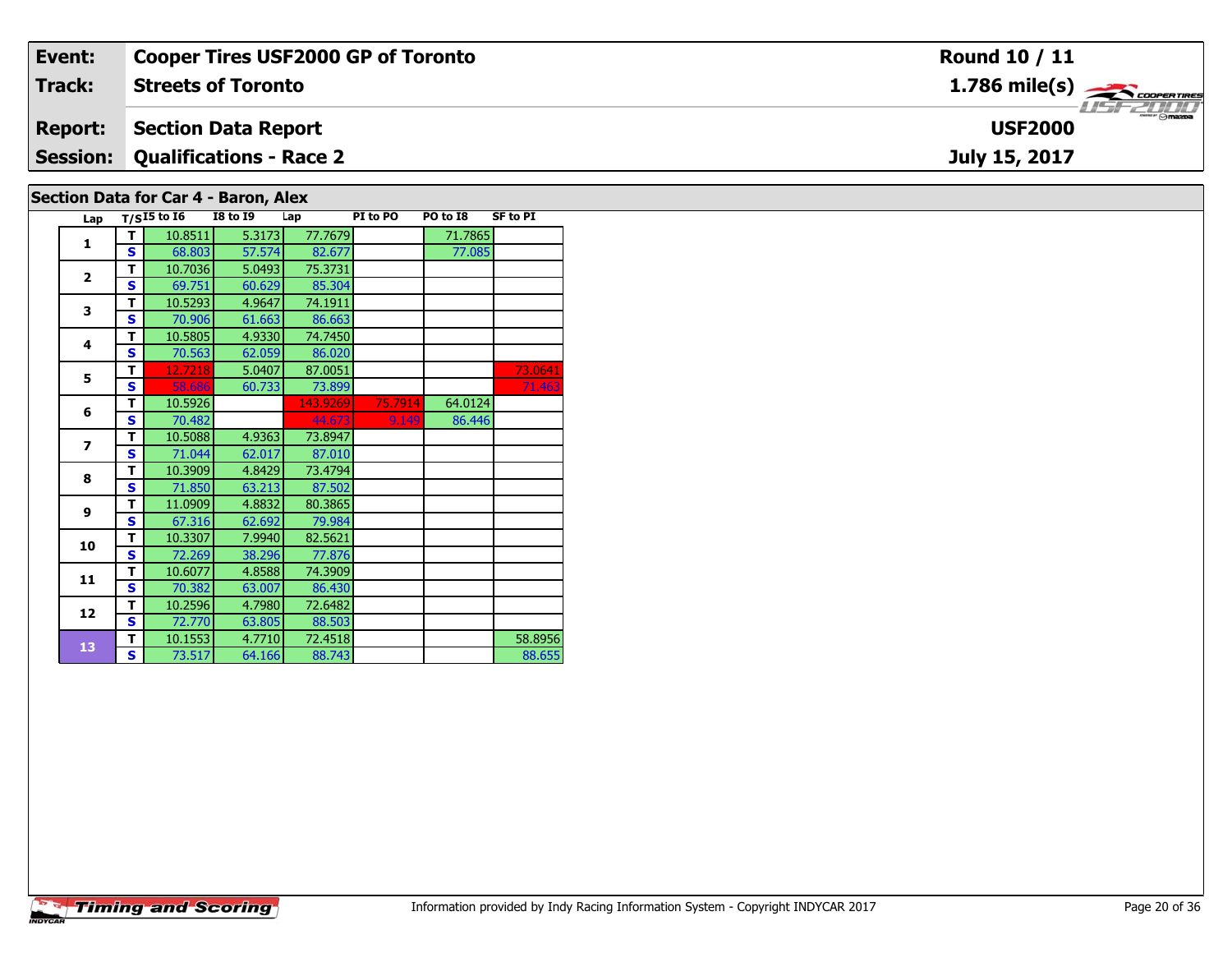| Event:                  |              |                            |                                    | <b>Cooper Tires USF2000 GP of Toronto</b>  |                  |                    |                  |                  |                  |                  |                 |                  |                  | Round 10 / 11    |           |                                              |
|-------------------------|--------------|----------------------------|------------------------------------|--------------------------------------------|------------------|--------------------|------------------|------------------|------------------|------------------|-----------------|------------------|------------------|------------------|-----------|----------------------------------------------|
| Track:                  |              | <b>Streets of Toronto</b>  |                                    |                                            |                  |                    |                  |                  |                  |                  |                 |                  |                  |                  |           | $\frac{1.786 \text{ mile(s)}}{1.57 - 21111}$ |
| <b>Report:</b>          |              | <b>Section Data Report</b> |                                    |                                            |                  |                    |                  |                  |                  |                  |                 |                  |                  | <b>USF2000</b>   |           |                                              |
| <b>Session:</b>         |              |                            |                                    | <b>Qualifications - Race 2</b>             |                  |                    |                  |                  |                  |                  |                 |                  |                  | July 15, 2017    |           |                                              |
|                         |              |                            |                                    | Section Data for Car 7 - Wojcik, Devin (R) |                  |                    |                  |                  |                  |                  |                 |                  |                  |                  |           |                                              |
| Lap                     |              | $T/S$ SF to I1             | $\overline{11}$ to $\overline{12}$ | I2 to I3A                                  | I3A to I3        | <b>I3 to I4</b>    | <b>I4 to I5</b>  | I5 to I6A        | I6A to I6        | <b>I6 to I7</b>  | $I7$ to $I8$    | <b>I8 to I9A</b> | <b>I9A to I9</b> | <b>I9 to I10</b> | I10 to SF | $\overline{12}$ to $\overline{13}$           |
|                         | T            | 0.7314                     | 2.7052                             | 4.8146                                     | 6.4721           | 10.1841            | 10.2865          | 5.9060           | 5.1076           | 9.4738           | 3.1010          | 2.8064           | 2.5383           | 8.9257           | 4.8199    | 11.2867                                      |
| 1                       | $\mathbf{s}$ | 109.535                    | 109.007                            | 63.727                                     | 94.813           | 126.534            | 65.819           | 63.495           | 72.753           | 86.075           | 75.855          | 58.065           | 56.409           | 65.923           | 98.597    | 81.552                                       |
| $\mathbf{2}$            | T.           | 0.7190                     | 2.6535                             | 4.8984                                     | 6.4716           | 10.0937            | 10.0473          | 5.8462           | 5.0331           | 9.4125           | 3.0161          | 2.7346           | 2.4288           | 8.9792           | 4.7309    | 11.3700                                      |
|                         | $\mathbf{s}$ | 111.424                    | 111.131                            | 62.636                                     | 94.820           | 127.667            | 67.386           | 64.144           | 73.829           | 86.635           | 77.991          | 59.590           | 58.952           | 65.530           | 100.452   | 80.955                                       |
| 3                       | T            | 0.7192                     | 2.6838                             | 4.7922                                     | 6.3457           | 10.0492            | 10.0030          | 5.6914           | 4.9113           | 9.2103           | 2.9694          | 2.5497           | 2.3148           | 8.5579           | 4.7203    | 11.1379                                      |
|                         | S            | 111.393                    | 109.876                            | 64.024                                     | 96.701           | 128.233            | 67.684           | 65.889           | 75.660           | 88.537           | 79.217          | 63.911           | 61.855           | 68.756           | 100.677   | 82.642                                       |
| 4                       | T            | 0.7206                     | 2.6892                             | 4.6169                                     | 6.3313           | 10.0249            | 9.7620           | 5.7538           | 4.9592           | 9.4606           | 3.0273          | 2.6279           | 2.3244           | 8.4169           | 4.7035    | 10.9482                                      |
|                         | S            | 111.176                    | 109.656                            | 66.455                                     | 96.921           | 128.544            | 69.355           | 65.174           | 74.930           | 86.195           | 77.702          | 62.009           | 61.599           | 69.908           | 101.037   | 84.074                                       |
| 5                       | т            | 0.7182                     | 2.6212                             | 4.6526                                     | 6.3585           | 10.0701            | 9.7115           | 5.6857           | 4.8428<br>76.731 | 9.7249           | 3.1292          | 2.6283           | 2.3161           | 8.4555           | 4.7025    | 11.0111                                      |
|                         | S<br>т       | 111.548<br>0.8102          | 112.501<br>2.9870                  | 65.946<br>4.8377                           | 96.506<br>6.4158 | 127.967<br>10.1378 | 69.716<br>9.7643 | 65.955<br>5.7346 | 4.9134           | 83.852<br>9.3895 | 75.17<br>3.0357 | 62.000           | 61.820           | 69.589           | 101.058   | 83.593                                       |
| 6                       | S            | 98.881                     | 98.723                             | 63.422                                     | 95.645           | 127.112            | 69.339           | 65.393           | 75.628           | 86.847           | 77.487          |                  |                  |                  |           | 11.2535<br>81.793                            |
|                         | T            | 0.7141                     | 2.6324                             | 4.6332                                     | 6.2772           | 9.9625             | 10.2098          | 5.7410           | 4.8745           | 9.1483           | 2.9489          | 2.5701           | 2.3624           | 8.4072           | 4.6738    | 10.9104                                      |
| $\overline{\mathbf{z}}$ | $\mathbf{s}$ | 112.188                    | 112.022                            | 66.222                                     | 97.756           | 129.349            | 66.313           | 65.320           | 76.232           | 89.137           | 79.768          | 63.404           | 60.609           | 69.989           | 101.679   | 84.365                                       |
|                         | T.           | 0.7102                     | 2.5895                             | 4.5687                                     | 6.2862           | 10.0689            | 9.7633           | 5.6070           | 4.7779           | 9.0970           | 2.9084          | 2.6065           | 2.3257           | 8.1724           | 4.6127    | 10.8549                                      |
| 8                       | $\mathbf{s}$ | 112.804                    | 113.878                            | 67.157                                     | 97.616           | 127.982            | 69.346           | 66.881           | 77.773           | 89.640           | 80.879          | 62.519           | 61.565           | 72.000           | 103.026   | 84.796                                       |
|                         | т            | 0.7114                     | 2.5933                             | 4.5387                                     | 6.3447           | 10.0772            | 9.8591           | 5.6846           | 4.7829           | 9.1760           | 2.8923          | 2.5760           | 2.2903           | 8.1416           | 4.6307    | 10.8834                                      |
| 9                       | $\mathbf{s}$ | 112.614                    | 113.711                            | 67.600                                     | 96.716           | 127.876            | 68.672           | 65.968           | 77.692           | 88.868           | 81.329          | 63.259           | 62.517           | 72.272           | 102.625   | 84.574                                       |
|                         | T            | 0.7143                     | 2.6346                             | 4.5148                                     | 6.3439           | 10.0604            | 9.6286           | 5.5817           | 4.7657           | 9.1040           | 2.8270          | 2.5868           | 2.2321           | 8.2246           | 4.6815    | 10.8587                                      |
| 10                      | $\mathbf{s}$ | 112.157                    | 111.928                            | 67.958                                     | 96.729           | 128.090            | 70.316           | 67.184           | 77.972           | 89.571           | 83.207          | 62.995           | 64.147           | 71.543           | 101.512   | 84.767                                       |
|                         | т            | 0.7099                     | 2.6064                             | 4.5077                                     | 6.3982           | 10.0570            | 10.3898          | 5.6803           | 4.7765           | 9.1100           | 2.8780          | 2.5616           | 2.2599           | 8.1104           | 4.6013    | 10.9059                                      |
| 11                      | $\mathbf{s}$ | 112.852                    | 113.139                            | 68.065                                     | 95.908           | 128.133            | 65.164           | 66.018           | 77.796           | 89.512           | 81.733          | 63.614           | 63.358           | 72.550           | 103.281   | 84.400                                       |
| 12                      | $\mathbf{T}$ | 0.7127                     | 2.6104                             | 4.3927                                     | 6.3244           | 10.0596            | 9.6167           | 5.5080           | 4.7543           | 8.8586           | 2.7879          | 2.5719           | 2.2377           | 8.1244           | 4.6188    | 10.7171                                      |
|                         | S            | 112.409                    | 112.966                            | 69.847                                     | 97.027           | 128.100            | 70.403           | 68.083           | 78.159           | 92.052           | 84.374          | 63.360           | 63.986           | 72.425           | 102.890   | 85.887                                       |
| 13                      | т            | 0.7164                     | 2.5908                             | 4.5588                                     | 6.4149           | 10.0529            | 9.5272           | 5.4889           | 4.7340           | 9.0425           | 2.9432          | 2.5831           | 2.2361           | 8.3020           | 4.7037    | 10.9737                                      |
|                         | S            | 111.828                    | 113.821                            | 67.302                                     | 95.658           | 128.186            | 71.064           | 68.320           | 78.494           | 90.180           | 79.922          | 63.085           | 64.032           | 70.876           | 101.033   | 83.878                                       |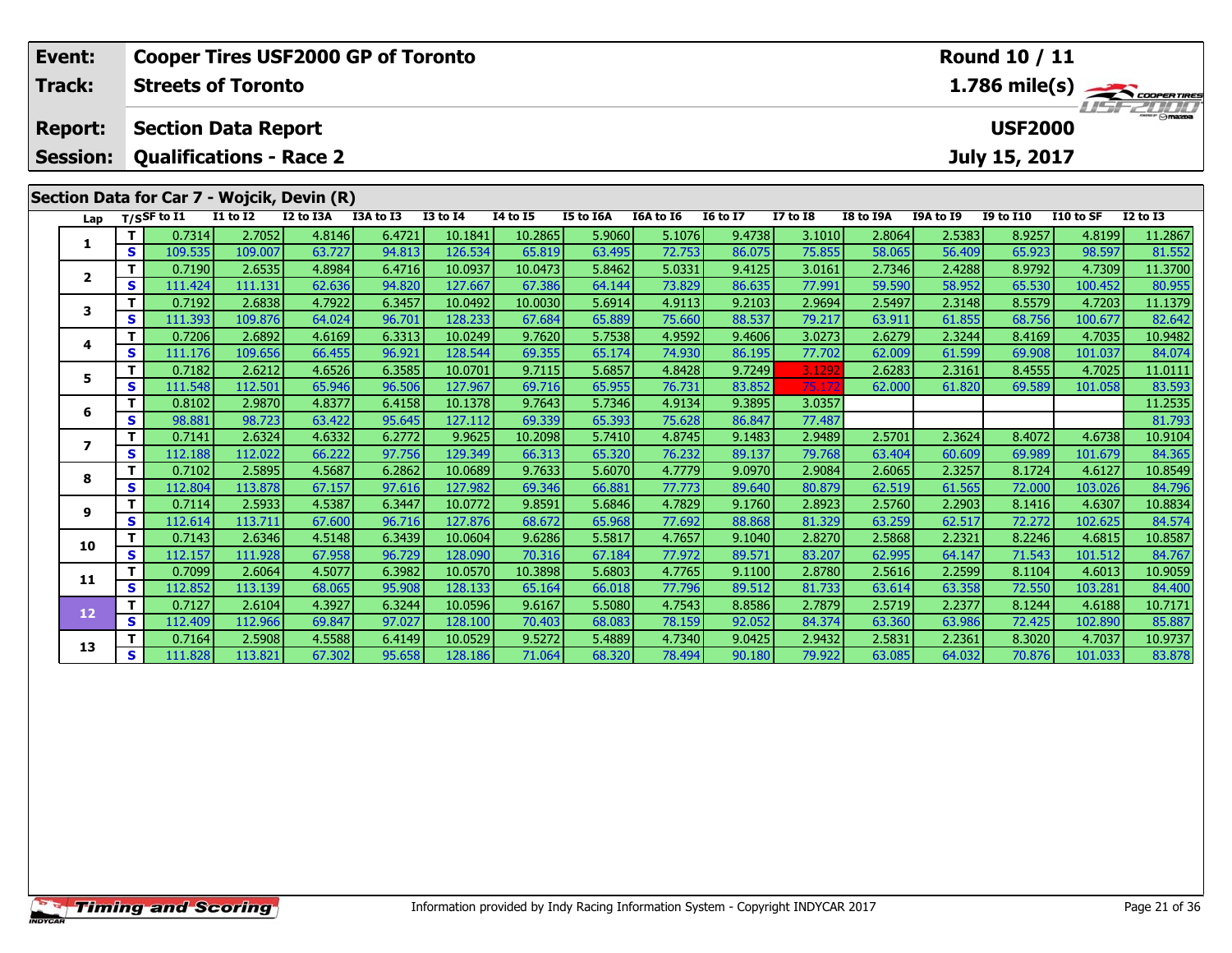| Event:         | <b>Cooper Tires USF2000 GP of Toronto</b>  | Round 10 / 11                                           |
|----------------|--------------------------------------------|---------------------------------------------------------|
| Track:         | <b>Streets of Toronto</b>                  | $1.786$ mile(s) $\overbrace{\hspace{2cm}}$ coorer TIRES |
| <b>Report:</b> | Section Data Report                        | <b>LISF 2000</b><br><b>USF2000</b>                      |
|                | <b>Session: Qualifications - Race 2</b>    | July 15, 2017                                           |
|                | Section Data for Car 7 - Wojcik, Devin (R) |                                                         |

| Lap                      |              | $T/SI5$ to $\overline{16}$ | <b>I8 to 19</b> | Lap      | PI to PO | PO to I8 | <b>SF to PI</b> |
|--------------------------|--------------|----------------------------|-----------------|----------|----------|----------|-----------------|
| $\mathbf{1}$             | т            | 11.0136                    | 5.3447          | 77.8726  |          | 71.7328  |                 |
|                          | S            | 67.788                     | 57.278          | 82.566   |          | 77.142   |                 |
|                          | т            | 10.8793                    | 5.1634          | 77.0649  |          |          |                 |
| $\overline{2}$           | S            | 68.625                     | 59.290          | 83.431   |          |          |                 |
| 3                        | т            | 10.6027                    | 4.8645          | 75.5182  |          |          |                 |
|                          | $\mathbf{s}$ | 70.415                     | 62.933          | 85.140   |          |          |                 |
| 4                        | т            | 10.7130                    | 4.9523          | 75.4185  |          |          |                 |
|                          | S            | 69.690                     | 61.817          | 85.252   |          |          |                 |
| 5                        | Т            | 10.5285                    | 4.9444          | 75.6171  |          |          | 61.3698         |
|                          | S            | 70.911                     | 61.916          | 85.028   |          |          | 85.080          |
| 6                        | т            | 10.6480                    |                 | 227.9322 | 159.4713 | 64.6058  |                 |
|                          | S            | 70.116                     |                 | 28,208   | 4.348    | 85.652   |                 |
| $\overline{\phantom{a}}$ | т            | 10.6155                    | 4.9325          | 75.1554  |          |          |                 |
|                          | S            | 70.330                     | 62.065          | 85.551   |          |          |                 |
| 8                        | т            | 10.3849                    | 4.9322          | 74.0944  |          |          |                 |
|                          | S            | 71.892                     | 62.069          | 86.776   |          |          |                 |
| $\mathbf{9}$             | т            | 10.4675                    | 4.8663          | 74.2988  |          |          |                 |
|                          | S            | 71.325                     | 62.909          | 86.537   |          |          |                 |
| 10                       | т            | 10.3474                    | 4.8189          | 73.9000  |          |          |                 |
|                          | S            | 72.153                     | 63.528          | 87.004   |          |          |                 |
| 11                       | т            | 10.4568                    | 4.8215          | 74.6470  |          |          |                 |
|                          | S            | 71.398                     | 63.494          | 86.133   |          |          |                 |
| 12                       | T            | 10.2623                    | 4.8096          | 73.1781  |          |          |                 |
|                          | $\mathbf{s}$ | 72.751                     | 63.651          | 87.862   |          |          |                 |
| 13                       | т            | 10.2229                    | 4.8192          | 73.8945  |          |          | 60.3079         |
|                          | S            | 73.031                     | 63.524          | 87.011   |          |          | 86.578          |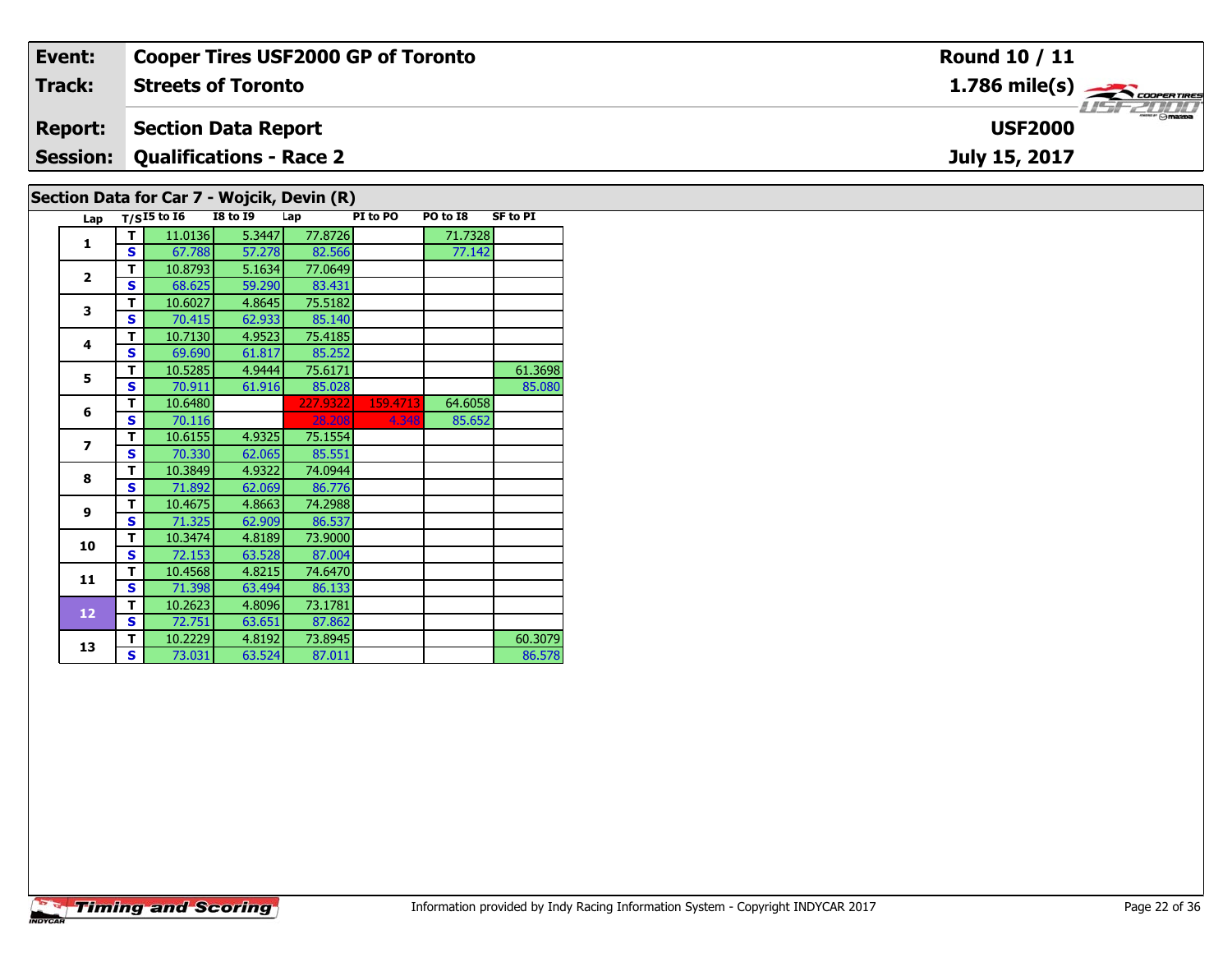| Event:          |              |                                              | <b>Cooper Tires USF2000 GP of Toronto</b> |                  |                  |                   |                  |                  |                  |                  | <b>Round 10 / 11</b> |                  |                  |                  |                         |                   |
|-----------------|--------------|----------------------------------------------|-------------------------------------------|------------------|------------------|-------------------|------------------|------------------|------------------|------------------|----------------------|------------------|------------------|------------------|-------------------------|-------------------|
| <b>Track:</b>   |              | <b>Streets of Toronto</b>                    |                                           |                  |                  |                   |                  |                  |                  |                  |                      |                  |                  |                  | $1.786 \text{ mile(s)}$ |                   |
| <b>Report:</b>  |              | <b>Section Data Report</b>                   |                                           |                  |                  |                   |                  |                  |                  |                  |                      |                  |                  | <b>USF2000</b>   |                         |                   |
| <b>Session:</b> |              | <b>Qualifications - Race 2</b>               |                                           |                  |                  |                   |                  |                  |                  |                  |                      |                  |                  | July 15, 2017    |                         |                   |
|                 |              | Section Data for Car 79 - Malukas, David (R) |                                           |                  |                  |                   |                  |                  |                  |                  |                      |                  |                  |                  |                         |                   |
| Lap             |              | T/SSF to I1                                  | <b>I1 to I2</b>                           | I2 to I3A        | I3A to I3        | <b>I3 to I4</b>   | <b>14 to 15</b>  | I5 to I6A        | I6A to I6        | <b>I6 to I7</b>  | <b>I7 to 18</b>      | I8 to I9A        | I9A to I9        | <b>I9 to I10</b> | I10 to SF               | <b>I2 to I3</b>   |
| 1               |              | 0.7250                                       | 2.8030                                    | 4.9424           | 6.4799           | 10.2356           | 10.0480          | 5.8166           | 4.9047           | 9.2415           | 2.9777               | 2.8630           | 2.5139           | 9.0666           | 4.7830                  | 11.4223           |
|                 | S            | 110.502                                      | 105.204                                   | 62.079           | 94.698           | 125.897           | 67.381           | 64.471           | 75.762           | 88.238           | 78.996               | 56.917           | 56.956           | 64.899           | 99.358                  | 80.584            |
| 2               |              | 0.7079                                       | 2.6266                                    | 4.7200           | 6.2877           | 10.0251           | 9.8209           | 5.7087           | 4.7741           | 9.0126           | 2.9413               | 2.6081           | 2.3717           | 8.3104           | 4.6102                  | 11.0077           |
|                 | $\mathbf{s}$ | 113.171                                      | 112.269                                   | 65.004           | 97.593           | 128.541           | 68.939           | 65.689           | 77.835           | 90.479           | 79.974               | 62.480           | 60.371           | 70.804           | 103.082                 | 83.619            |
| 3               | т            | 0.7058                                       | 2.6049                                    | 4.6418           | 6.2910           | 10.0023           | 9.6844           | 6.5364           | 6.3035           | 14.4560          | 4.5996               | 2.5468           | 2.3406           | 8.1355           | 4.5958                  | 10.9328           |
|                 | S            | 113.508                                      | 113.204                                   | 66.099           | 97.542           | 128.834           | 69.911           | 57.371           | 58.95            | 56,409           | 51.141               | 63.984           | 61.173           | 72.326           | 103.405                 | 84.192            |
| 4               |              | 0.8087                                       | 2.9625                                    | 4.9942           | 6.9428           | 17.7930           | 12.6677          | 7.4093           | 5.7661           | 9.3190           | 3.0274               |                  |                  |                  |                         | 11.9370           |
|                 | S            | 99.065                                       | 99.540                                    | 61.435           | 88.385           | 72.424            | 53.447           | 50.612           | 64.444           | 87.505           | 77.699               |                  |                  |                  |                         | 77.109            |
| 5               | т<br>S       | 0.7032<br>113.927                            | 2.5775                                    | 4.5780<br>67.020 | 6.2342<br>98.431 | 9.9852<br>129.055 | 9.6928           | 5.7489<br>65.230 | 4.7058<br>78.964 | 8.8558<br>92.081 | 2.9204<br>80.546     | 2.5978<br>62.728 | 2.4155<br>59.276 | 8.2219<br>71.566 | 4.5744<br>103.888       | 10.8122           |
|                 | т            | 0.7025                                       | 114.408<br>2.5532                         | 4.5969           | 6.2650           | 9.9760            | 69.850<br>9.6591 | 5.6676           | 4.6786           | 8.8759           | 2.8578               | 2.5063           | 2.3030           | 7.9897           | 4.5533                  | 85.131<br>10.8619 |
| 6               | S            | 114.041                                      | 115.497                                   | 66.745           | 97.947           | 129.174           | 70.094           | 66.166           | 79.424           | 91.873           | 82.311               | 65.018           | 62.172           | 73.646           | 104.370                 | 84.742            |
|                 | т            | 0.6991                                       | 2.5160                                    | 4.4772           | 6.2850           | 14.0139           | 10.9245          | 5.7971           | 4.7850           | 8.9438           | 2.8821               | 2.5028           | 2.2678           | 7.9215           | 4.5306                  | 10.7622           |
| 7               | S            | 114.595                                      | 117.204                                   | 68.529           | 97.635           | 91.954            | 61.975           | 64.688           | 77.657           | 91.175           | 81.617               | 65.109           | 63.137           | 74.280           | 104.893                 | 85.527            |
|                 |              | 0.7004                                       | 2.5632                                    | 4.5847           | 6.2252           | 10.1746           | 10.2635          | 5.7034           | 4.6865           | 8.8111           | 2.9176               | 2.4783           | 2.2482           | 7.9677           | 4.5310                  | 10.8099           |
| 8               | S            | 114.383                                      | 115.046                                   | 66.922           | 98.573           | 126.652           | 65.966           | 65.750           | 79.290           | 92.549           | 80.624               | 65.753           | 63.687           | 73.849           | 104.884                 | 85.149            |
|                 |              | 0.7040                                       | 2.5834                                    | 4.5376           | 6.2503           | 9.9422            | 9.6170           | 5.5786           | 4.6724           | 9.0485           | 3.0054               | 2.5123           | 2.2188           | 7.8830           | 4.5673                  | 10.7879           |
| 9               | $\mathbf{s}$ | 113.798                                      | 114.147                                   | 67.617           | 98.177           | 129.613           | 70.401           | 67.221           | 79.529           | 90.120           | 78.268               | 64.863           | 64.531           | 74.643           | 104.050                 | 85.323            |
|                 | т            | 0.6988                                       | 2.5291                                    | 4.5172           | 6.2118           | 9.8852            | 9.3161           | 5.5060           | 4.7008           | 8.9070           | 2.9360               | 2.5360           | 2.2572           | 7.9028           | 4.5083                  | 10.7290           |
| 10              | S            | 114.645                                      | 116.597                                   | 67.922           | 98.786           | 130.360           | 72.675           | 68.108           | 79.048           | 91.552           | 80.118               | 64.257           | 63.433           | 74.456           | 105.412                 | 85.791            |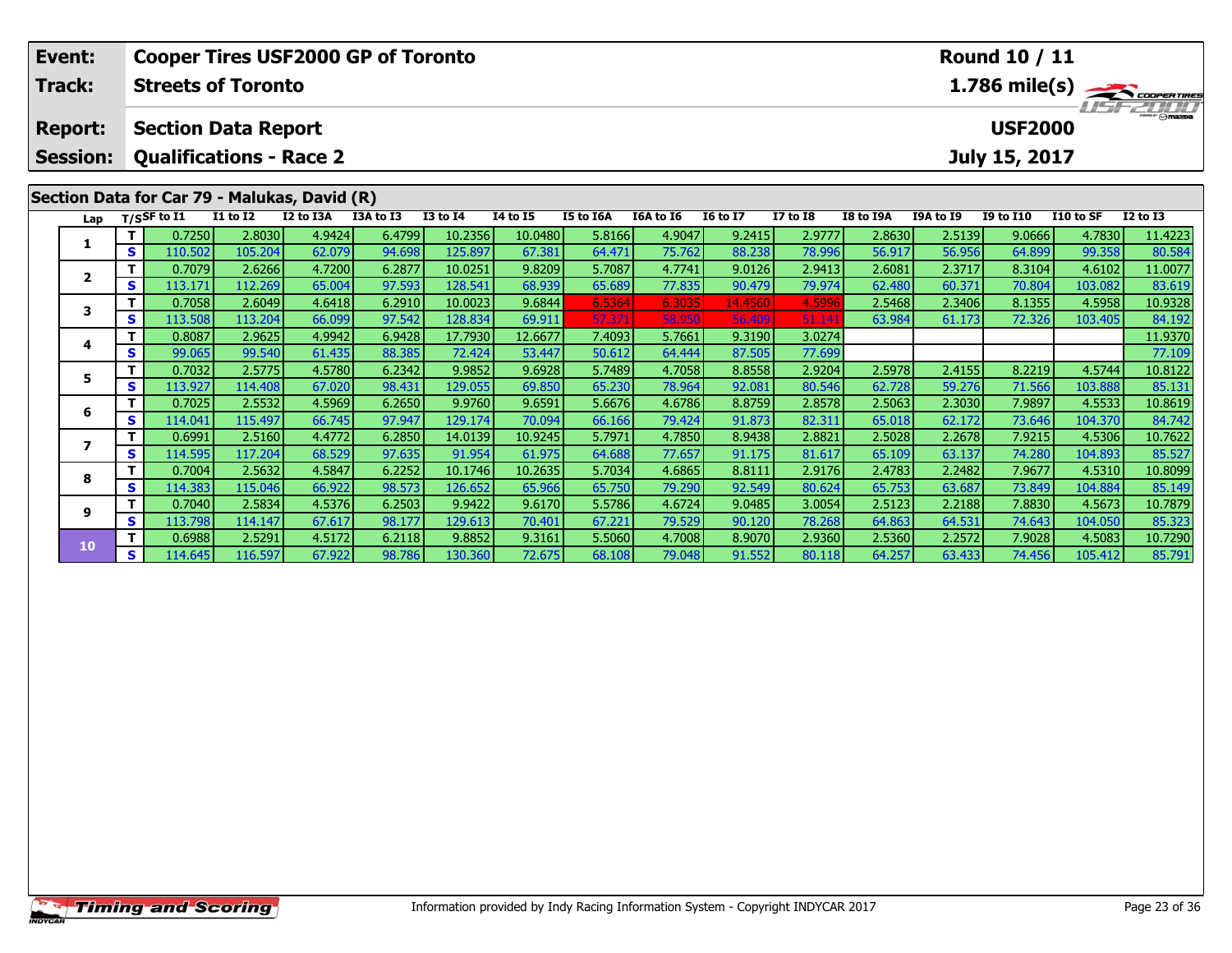| Event:          | <b>Cooper Tires USF2000 GP of Toronto</b>    | <b>Round 10 / 11</b>                                      |
|-----------------|----------------------------------------------|-----------------------------------------------------------|
| Track:          | <b>Streets of Toronto</b>                    | $1.786$ mile(s) $\overbrace{\hspace{2.5cm}}$ coorer TIRES |
| <b>Report:</b>  | <b>Section Data Report</b>                   | <b>USF2000</b>                                            |
| <b>Session:</b> | Qualifications - Race 2                      | July 15, 2017                                             |
|                 | Section Data for Car 79 - Malukas, David (R) |                                                           |

# **Section Data for Car 79 - Malukas, David (R)**

| Lap            |   | $T/SI5$ to $I6$ | <b>I8 to I9</b> | Lap      | PI to PO | PO to I8 | <b>SF to PI</b> |
|----------------|---|-----------------|-----------------|----------|----------|----------|-----------------|
| 1              | т | 10.7213         | 5.3769          | 77,4009  |          | 70.8538  |                 |
|                | s | 69.636          | 56.935          | 83.069   |          | 78.099   |                 |
| $\overline{2}$ | т | 10.4828         | 4.9798          | 74.5253  |          |          |                 |
|                | s | 71.221          | 61.476          | 86.274   |          |          |                 |
| 3              | т | 12.8399         | 4.8874          | 83.4444  |          |          | 70.5194         |
|                | S | 58.146          | 62.638          | 77.053   |          |          | 74.042          |
| 4              | т | 13.1754         |                 | 278.5909 | 195.2609 | 78.6363  |                 |
|                | S | 56.666          |                 | 23.079   | 3.551    | 70.370   |                 |
| 5              | т | 10.4547         | 5.0133          | 73.8114  |          |          |                 |
|                | S | 71.412          | 61.065          | 87.108   |          |          |                 |
| 6              | т | 10.3462         | 4.8093          | 73.1849  |          |          |                 |
|                | s | 72.161          | 63.655          | 87.854   |          |          |                 |
| $\overline{z}$ | т | 10.5821         | 4.7706          | 78.5464  |          |          |                 |
|                | S | 70.552          | 64.171          | 81.857   |          |          |                 |
| 8              | т | 10.3899         | 4.7265          | 73.8554  |          |          |                 |
|                | S | 71.857          | 64.770          | 87.057   |          |          |                 |
| 9              | т | 10.2510         | 4.7311          | 73.1208  |          |          |                 |
|                | S | 72.831          | 64.707          | 87.931   |          |          |                 |
| 10             | т | 10.2068         | 4.7932          | 72.4123  |          |          | 58.8391         |
|                | S | 73.146          | 63.869          | 88.792   |          |          | 88.740          |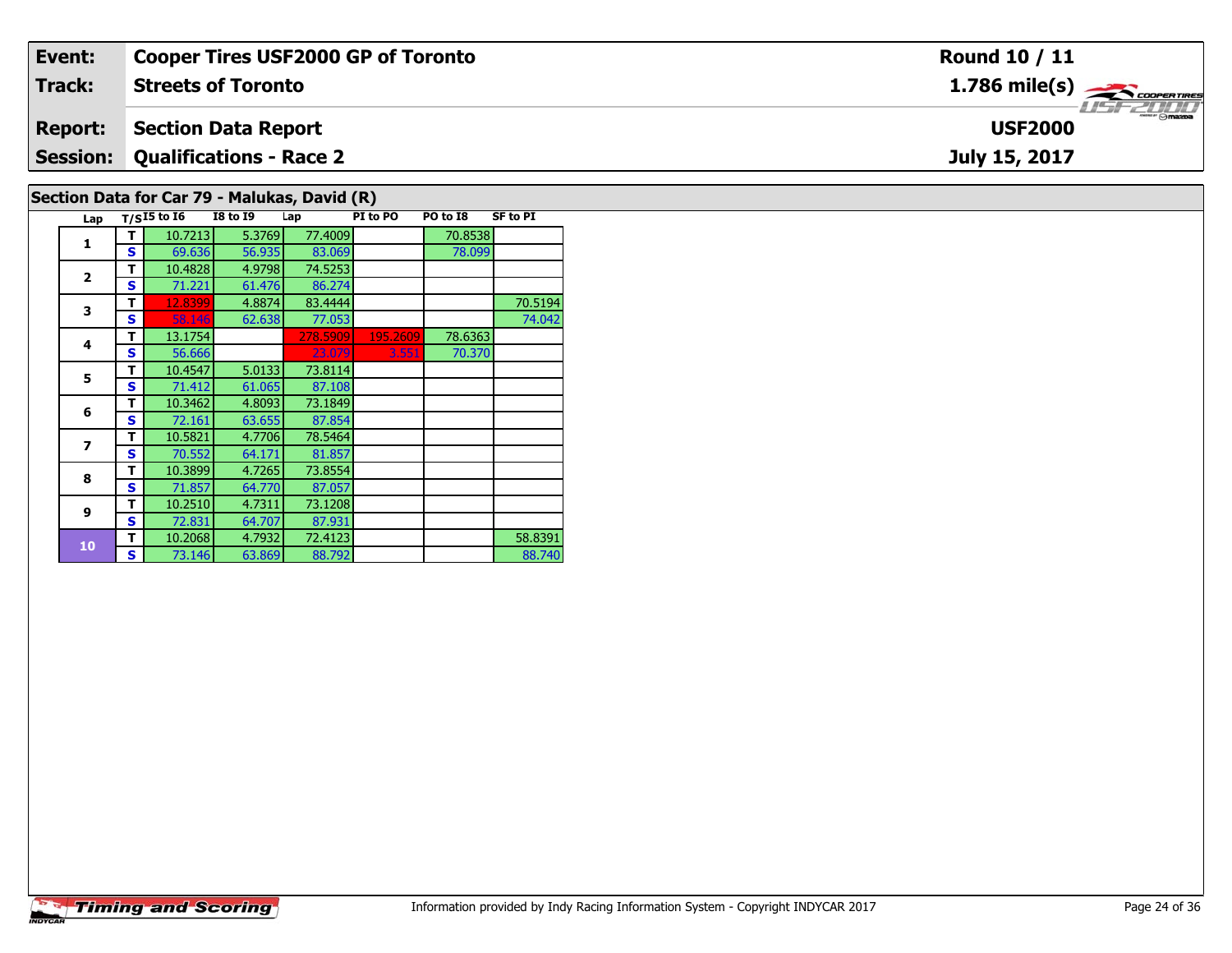| Event:          | <b>Cooper Tires USF2000 GP of Toronto</b><br>Round 10 / 11 |                                                                |                  |                  |                  |                    |                   |                  |                  |                  |                  |                  |                  |                  |           |                                                             |
|-----------------|------------------------------------------------------------|----------------------------------------------------------------|------------------|------------------|------------------|--------------------|-------------------|------------------|------------------|------------------|------------------|------------------|------------------|------------------|-----------|-------------------------------------------------------------|
| <b>Track:</b>   |                                                            | <b>Streets of Toronto</b>                                      |                  |                  |                  |                    |                   |                  |                  |                  |                  |                  |                  |                  |           | $\frac{1.786 \text{ mile(s)}}{1.157 - 200 \text{ minutes}}$ |
| <b>Report:</b>  |                                                            | <b>Section Data Report</b>                                     |                  |                  |                  |                    |                   |                  |                  |                  |                  |                  |                  | <b>USF2000</b>   |           |                                                             |
| <b>Session:</b> |                                                            | <b>Qualifications - Race 2</b>                                 |                  |                  |                  |                    |                   |                  |                  |                  |                  |                  |                  | July 15, 2017    |           |                                                             |
|                 |                                                            |                                                                |                  |                  |                  |                    |                   |                  |                  |                  |                  |                  |                  |                  |           |                                                             |
|                 |                                                            | Section Data for Car 80 - Megennis, Robert<br>$T/S$ SF to $I1$ | $I1$ to $I2$     | I2 to I3A        | I3A to I3        | $I3$ to $I4$       | $I4$ to $I5$      | I5 to I6A        | I6A to I6        | <b>I6 to I7</b>  | $I7$ to $I8$     | <b>I8 to I9A</b> | <b>I9A to I9</b> | <b>I9 to I10</b> | I10 to SF | $I2$ to $I3$                                                |
| Lap             | T                                                          | 0.7369                                                         | 2.7614           | 4.8974           | 6.4308           | 10.2344            | 9.8554            | 5.8886           | 5.0180           | 9.2167           | 2.9449           | 2.8165           | 2.5593           | 8.6481           | 4.8175    | 11.3282                                                     |
| 1               | $\mathbf{s}$                                               | 108.717                                                        | 106.789          | 62.649           | 95.421           | 125.912            | 68.698            | 63.682           | 74.052           | 88.476           | 79.876           | 57.857           | 55.946           | 68.039           | 98.646    | 81.253                                                      |
|                 | T                                                          | 0.7242                                                         | 2.6711           | 4.8579           | 6.4094           | 10.1937            | 9.8694            | 5.8106           | 4.9159           | 9.1955           | 2.9544           | 2.7129           | 2.4539           | 8.4171           | 4.7194    | 11.2673                                                     |
| 2               | S                                                          | 110.624                                                        | 110.399          | 63.159           | 95.740           | 126.415            | 68.600            | 64.537           | 75.590           | 88.680           | 79.619           | 60.067           | 58.349           | 69.906           | 100.697   | 81.693                                                      |
|                 | Т                                                          | 0.7176                                                         | 2.6160           | 4.8189           | 6.3867           | 10.1472            | 9.5846            | 5.6838           | 4.8003           | 9.0949           | 2.9079           | 2.6888           | 2.4488           | 8.3141           | 4.6623    | 11.2056                                                     |
| 3               | $\mathbf{s}$                                               | 111.641                                                        | 112.724          | 63.670           | 96.080           | 126.994            | 70.639            | 65.977           | 77.410           | 89.661           | 80.892           | 60.605           | 58.470           | 70.772           | 101.930   | 82.142                                                      |
| 4               | Т                                                          | 0.7162                                                         | 2.6519           | 4.7541           | 6.3657           | 10.1272            | 9.6012            | 5.7193           | 4.8145           | 9.1230           | 2.9215           | 2.7278           | 2.4235           | 8.2046           | 4.6664    | 11.1198                                                     |
|                 | $\mathbf{s}$                                               | 111.859                                                        | 111.198          | 64.538           | 96.397           | 127.245            | 70.517            | 65.567           | 77.182           | 89.384           | 80.516           | 59.738           | 59.081           | 71.717           | 101.840   | 82.776                                                      |
| 5               | T.                                                         | 0.7121                                                         | 2.6048           | 4.7039           | 6.4134           | 10.1444            | 9.5405            | 5.6629           | 4.7964           | 10.0223          | 3.2030           | 2.6845           | 2.4129           | 8.2583           | 4.6379    | 11.1173                                                     |
|                 | S                                                          | 112.503                                                        | 113.209          | 65.226           | 95.680           | 127.029            | 70.965            | 66.220           | 77.473           | 81.364           | 73.440           | 60.702           | 59.340           | 71.251           | 102.466   | 82.795                                                      |
| 6               | T.                                                         | 0.7107                                                         | 3.2559           | 5.7224           | 7.1572           | 10.4879            | 11.0760           | 6.833            | 5.5204           | 11.8766          | 3.9516           | 2.6410           | 2.3845           | 8.2048           | 4.6099    | 12.8796                                                     |
|                 | $\mathbf{s}$                                               |                                                                | 90.              |                  | 85.              | 122                |                   | 54.8             |                  | 68.              | 59.5             | 61.702           | 60.047           | 71.715           | 103.088   |                                                             |
| 7               | T.                                                         | 0.9056                                                         | 3.2417<br>90.967 | 5.0820<br>60.374 | 6.4242<br>95.519 | 10.0851            | 10.0607           | 5.7504<br>65.213 | 4.8481<br>76.647 | 9.2871           | 3.0021           |                  |                  |                  |           | 11.5062                                                     |
|                 | $\mathbf{s}$<br>T.                                         | 88.465<br>0.8217                                               | 3.2037           | 5.1883           | 6.4517           | 127.776<br>10.4529 | 67.296<br>10.1256 | 5.7691           | 4.8316           | 87.805<br>9.0624 | 78.354<br>2.8610 | 2.6323           | 2.3798           | 8.5220           | 5.1322    | 79.996<br>11.6400                                           |
| 8               | S                                                          | 97.497                                                         | 92.046           | 59.137           | 95.112           | 123.280            | 66.865            | 65.001           | 76.908           | 89.982           | 82.219           | 61.906           | 60.165           | 69.046           | 92.597    | 79.077                                                      |
|                 | Т                                                          | 0.7128                                                         | 2.6567           | 4.6494           | 6.2790           | 10.0630            | 9.4920            | 5.6420           | 4.7803           | 8.9799           | 2.8110           | 2.6339           | 2.3903           | 8.1787           | 4.6602    | 10.9284                                                     |
| 9               | $\mathbf{s}$                                               | 112.393                                                        | 110.997          | 65.991           | 97.728           | 128.057            | 71.328            | 66.466           | 77.734           | 90.809           | 83.681           | 61.868           | 59.901           | 71.944           | 101.976   | 84.226                                                      |
|                 | $\mathbf T$                                                | 0.7133                                                         | 2.6073           | 4.5893           | 6.2689           | 10.0509            | 9.5378            | 5.6540           | 4.7128           | 9.1766           | 3.0490           | 2.6458           | 2.3417           | 8.0697           | 4.6653    | 10.8582                                                     |
| 10              | $\mathbf{s}$                                               | 112.314                                                        | 113.100          | 66.855           | 97.886           | 128.211            | 70.985            | 66.325           | 78.847           | 88.862           | 77.149           | 61.590           | 61.144           | 72.916           | 101.864   | 84.770                                                      |
|                 | T.                                                         | 0.7038                                                         | 2.7014           | 5.0515           | 6.6461           | 11.9711            | 11.0838           | 5.7334           | 4.7390           | 8.9654           | 2.7870           | 2.6967           | 2.3997           | 8.2763           | 4.6076    | 11.6976                                                     |
| 11              | S                                                          | 113.830                                                        | 109.161          | 60.738           | 92.330           | 107.646            | 61.084            | 65.406           | 78.411           | 90.956           | 84.402           | 60.427           | 59.667           | 71.096           | 103.140   | 78.687                                                      |
| 12              | T                                                          | 0.7106                                                         | 2.5947           | 4.5277           | 6.2613           | 10.0405            | 9.3883            | 5.6264           | 4.7378           | 8.9867           | 2.7950           | 2.6074           | 2.2657           | 8.0208           | 4.6242    | 10.7890                                                     |
|                 | $\mathbf{s}$                                               | 112.741                                                        | 113.650          | 67.765           | 98.005           | 128.344            | 72.116            | 66.650           | 78.431           | 90.740           | 84.160           | 62.497           | 63.195           | 73.360           | 102.770   | 85.314                                                      |
| 13              | T                                                          | 0.7092                                                         | 2.6127           | 4.5069           | 6.2611           | 10.0639            | 10.5636           | 5.8708           | 4.8065           | 9.0391           | 2.8510           | 2.5572           | 2.2733           | 8.1022           | 4.6169    | 10.7680                                                     |
|                 | $\mathbf{s}$                                               | 112.963                                                        | 112.867          | 68.077           | 98.008           | 128.045            | 64.092            | 63.875           | 77.310           | 90.214           | 82.507           | 63.724           | 62.984           | 72.623           | 102.932   | 85.481                                                      |
| 14              | T.                                                         | 0.7193                                                         | 2.6385           | 4.5900           | 6.2748           | 10.0471            | 9.4618            | 5.5792           | 4.7936           | 8.9415           | 2.7946           | 2.6065           | 2.2830           | 8.0886           | 4.6824    | 10.8648                                                     |
|                 | S                                                          | 111.377                                                        | 111.763          | 66.845           | 97.794           | 128.260            | 71.556            | 67.214           | 77.518           | 91.199           | 84.172           | 62.519           | 62.717           | 72.745           | 101.492   | 84.719                                                      |
| 15              | т                                                          | 0.7106                                                         | 2.6040           | 4.5327           | 6.2822           | 10.0538            | 9.3264            | 5.4908           | 4.6807           | 8.8828           | 2.7347           | 2.5830           | 2.2545           | 8.0536           | 4.6309    | 10.8149                                                     |
|                 | $\mathbf{s}$                                               | 112.741                                                        | 113.244          | 67.690           | 97.679           | 128.174            | 72.595            | 68.296           | 79.388           | 91.802           | 86.016           | 63.087           | 63.509           | 73.062           | 102.621   | 85.110                                                      |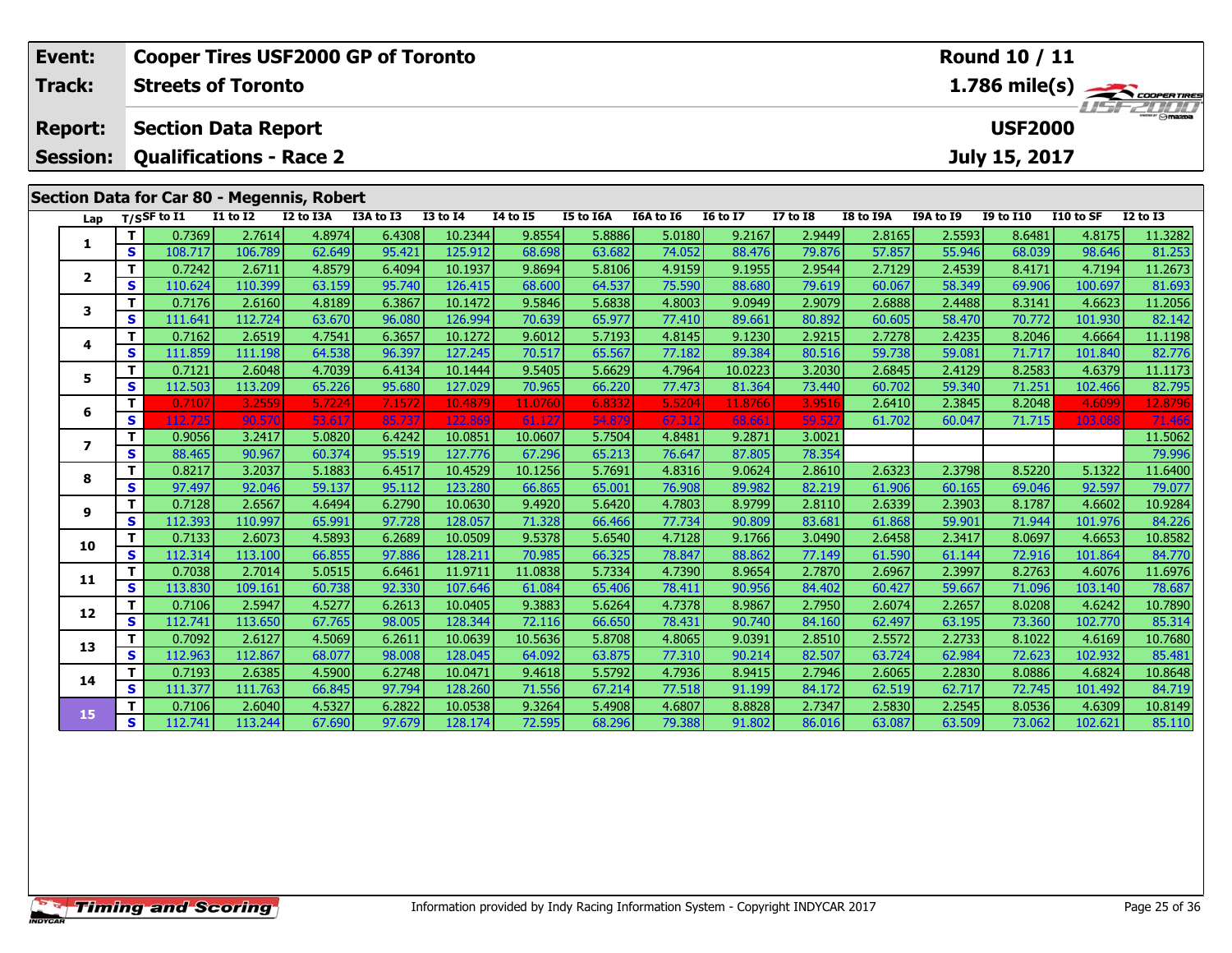| Event:         | <b>Cooper Tires USF2000 GP of Toronto</b> | <b>Round 10 / 11</b>                                      |
|----------------|-------------------------------------------|-----------------------------------------------------------|
| Track:         | <b>Streets of Toronto</b>                 | $1.786$ mile(s) $\overbrace{\hspace{2.5cm}}$ coorer TIRES |
| <b>Report:</b> | Section Data Report                       | <b>USF2000</b>                                            |
|                | <b>Session: Qualifications - Race 2</b>   | July 15, 2017                                             |
|                | Section Data for Car 80 - Megannic Pobert |                                                           |

#### **Section Data for Car 80 - Megennis, Robert**

| Lap            |                         | $T/SI5$ to $I6$ I8 to I9 |        | Lap      | PI to PO | PO to I8 | <b>SF to PI</b> |
|----------------|-------------------------|--------------------------|--------|----------|----------|----------|-----------------|
| $\mathbf{1}$   | т                       | 10.9066                  | 5.3758 | 76.8259  |          | 67.8287  |                 |
|                | Ś                       | 68.453                   | 56.947 | 83.691   |          | 81.583   |                 |
| $\overline{2}$ | T                       | 10.7265                  | 5.1668 | 75.9054  |          |          |                 |
|                | S                       | 69.602                   | 59.251 | 84.705   |          |          |                 |
| 3              | т                       | 10.4841                  | 5.1376 | 74.8719  |          |          |                 |
|                | S                       | 71.212                   | 59.587 | 85.875   |          |          |                 |
| 4              | T                       | 10.5338                  | 5.1513 | 74.8169  |          |          |                 |
|                | S                       | 70.876                   | 59.429 | 85.938   |          |          |                 |
| 5              | т                       | 10.4593                  | 5.0974 | 75.7973  |          |          |                 |
|                | S                       | 71.381                   | 60.057 | 84.826   |          |          |                 |
| 6              | т                       | 12.3536                  | 5.0255 | 84.4321  |          |          | 71.3892         |
|                | Ś                       | 60.435                   | 60.917 | 76.151   |          |          | 73.139          |
| $\overline{ }$ | T                       | 10.5985                  |        | 127.1866 | 56.4018  | 65.9875  |                 |
|                | S                       | 70.443                   |        | 50.552   | 12.294   | 83.859   |                 |
| 8              | T                       | 10.6007                  | 5.0121 | 77.4343  |          |          |                 |
|                | S                       | 70.428                   | 61.079 | 83.033   |          |          |                 |
| 9              | т                       | 10.4223                  | 5.0242 | 73.9292  |          |          |                 |
|                | S                       | 71.634                   | 60.932 | 86.970   |          |          |                 |
| 10             | т                       | 10.3668                  | 4.9875 | 74.0824  |          |          |                 |
|                | S                       | 72.017                   | 61.381 | 86.790   |          |          |                 |
| 11             | T                       | 10.4724                  | 5.0964 | 78.3628  |          |          |                 |
|                | Ś                       | 71.291                   | 60.069 | 82.049   |          |          |                 |
| 12             | T                       | 10.3642                  | 4.8731 | 73.1871  |          |          |                 |
|                | S                       | 72.036                   | 62.822 | 87.852   |          |          |                 |
| 13             | т                       | 10.6773                  | 4.8305 | 74.8344  |          |          |                 |
|                | S                       | 69.923                   | 63.376 | 85.918   |          |          |                 |
| 14             | т                       | 10.3728                  | 4.8895 | 73.5009  |          |          |                 |
|                | S                       | 71.976                   | 62.611 | 87.476   |          |          |                 |
| 15             | T                       | 10.1715                  | 4.8375 | 72.8207  |          |          | 58.8037         |
|                | $\overline{\mathbf{s}}$ | 73.400                   | 63.284 | 88.294   |          |          | 88.793          |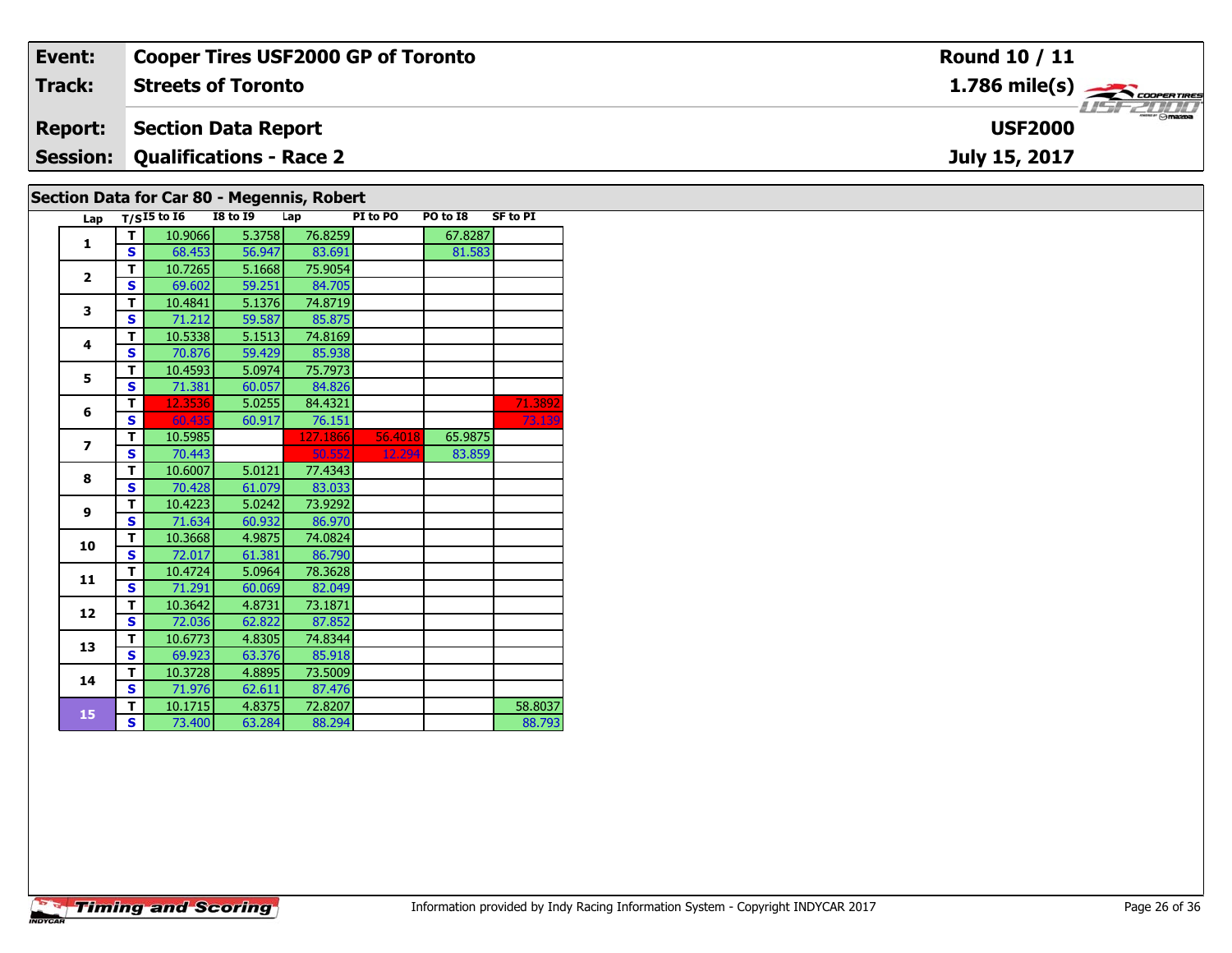| Event:                            | <b>Cooper Tires USF2000 GP of Toronto</b><br>Round 10 / 11 |                                                              |                  |                  |                  |                    |                  |                  |                  |                  |                  |           |                  |                                 |           |                         |
|-----------------------------------|------------------------------------------------------------|--------------------------------------------------------------|------------------|------------------|------------------|--------------------|------------------|------------------|------------------|------------------|------------------|-----------|------------------|---------------------------------|-----------|-------------------------|
| Track:                            |                                                            | <b>Streets of Toronto</b>                                    |                  |                  |                  |                    |                  |                  |                  |                  |                  |           |                  |                                 |           | $1.786 \text{ mile(s)}$ |
| <b>Report:</b><br><b>Session:</b> |                                                            | <b>Section Data Report</b><br><b>Qualifications - Race 2</b> |                  |                  |                  |                    |                  |                  |                  |                  |                  |           |                  | <b>USF2000</b><br>July 15, 2017 |           |                         |
|                                   |                                                            | Section Data for Car 81 - Frederick, Kaylen (R)              |                  |                  |                  |                    |                  |                  |                  |                  |                  |           |                  |                                 |           |                         |
| Lap                               |                                                            | T/SSF to I1                                                  | $I1$ to $I2$     | I2 to I3A        | I3A to I3        | <b>I3 to I4</b>    | <b>14 to 15</b>  | <b>I5 to I6A</b> | I6A to I6        | <b>I6 to I7</b>  | <b>I7 to I8</b>  | I8 to I9A | <b>I9A to I9</b> | <b>I9 to I10</b>                | I10 to SF | <b>I2 to I3</b>         |
|                                   | T.                                                         | 0.7346                                                       | 2.7642           | 4.8856           | 6.4488           | 10.2057            | 10.0484          | 5.9376           | 5.0215           | 9.3180           | 2.9936           | 2.7823    | 2.5888           | 9.0613                          | 4.8732    | 11.3344                 |
| 1                                 | S                                                          | 109.057                                                      | 106.681          | 62.801           | 95.155           | 126.266            | 67.378           | 63.157           | 74.000           | 87.514           | 78.577           | 58.568    | 55.308           | 64.936                          | 97.519    | 81.209                  |
|                                   | T                                                          | 0.7209                                                       | 2.7028           | 4.8916           | 6.4172           | 10.0234            | 10.0928          | 5.7564           | 5.0664           | 9.3130           | 3.0569           | 2.7022    | 2.4980           | 8.6293                          | 4.7504    | 11.3088                 |
| $\mathbf{2}$                      | $\mathbf{s}$                                               | 111.130                                                      | 109.104          | 62.723           | 95.624           | 128.563            | 67.082           | 65.145           | 73.344           | 87.561           | 76.950           | 60.304    | 57.319           | 68.187                          | 100.039   | 81.393                  |
| 3                                 | T                                                          | 0.7143                                                       | 2.6512           | 4.7458           | 6.3750           | 10.0250            | 9.7671           | 5.6612           | 5.0222           | 9.3747           | 3.7932           | 2.6601    | 2.4677           | 8.6012                          | 4.6903    | 11.1208                 |
|                                   | $\mathbf{s}$                                               | 112.157                                                      | 111.228          | 64.650           | 96.257           | 128.542            | 69.319           | 66.240           | 73.990           | 86.985           | 62.013           | 61.259    | 58.022           | 68.410                          | 101.321   | 82.769                  |
| 4                                 | т                                                          | 0.7188                                                       | 2.5602           | 4.8217           | 6.5323           | 10.1001            | 14.6078          | 7.9552           | 5.3997           | 13.3950          | 3.2212           | 2.9243    | 2.5642           | 8.5600                          | 4.7248    | 11.3540                 |
|                                   | $\mathbf{s}$                                               | 111.455                                                      | 115.181          | 63.633           | 93.939           | 127.586            | 46.348           | 47.139           | 68.817           | 60.878           | 73.025           | 55.724    | 55.839           | 68.739                          | 100.581   | 81.069                  |
| 5                                 | Т                                                          | 0.7243                                                       | 2.7494           | 4.9186           | 7.0876           | 12.0716            | 10.9959          | 5.7471           | 4.8883           | 12.8635          | 5.1451           | 2.6161    | 2.4339           | 8.3963                          | 4.6655    | 12.0062                 |
|                                   | S                                                          | 110.608                                                      | 107.255          | 62.379           | 86.579           | 106.749            | 61.573           | 65.250           | 76.016           | 63.39            | 45.71            | 62.289    | 58.828           | 70.080                          | 101.860   | 76.665                  |
| 6                                 | T<br>$\mathbf{s}$                                          | 0.7885                                                       | 3.1032           | 5.5564           | 6.4857           | 10.1403            | 9.8890           | 5.7199           | 4.8992           | 9.1424           | 2.8982           |           |                  |                                 |           | 12.0421                 |
|                                   | T                                                          | 101.603<br>0.7156                                            | 95.027<br>2.6552 | 55.219<br>4.8768 | 94.614<br>6.3300 | 127.081<br>10.0521 | 68.465<br>9.7277 | 65.561<br>5.7430 | 75.847<br>4.8316 | 89.195<br>9.0391 | 81.163<br>2.9020 | 2.6144    | 2.3420           | 8.4232                          | 4.6891    | 76.436<br>11.2068       |
| $\overline{ }$                    | $\mathbf{s}$                                               | 111.953                                                      | 111.060          | 62.914           | 96.941           | 128.196            | 69.600           | 65.297           | 76.908           | 90.214           | 81.057           | 62.330    | 61.137           | 69.856                          | 101.347   | 82.134                  |
|                                   | T                                                          | 0.7110                                                       | 2.6061           | 4.6422           | 6.2989           | 10.0368            | 9.6573           | 5.7169           | 4.8524           | 9.0228           | 2.9047           | 2.6618    | 2.3637           | 8.1786                          | 4.6350    | 10.9411                 |
| 8                                 | $\mathbf{s}$                                               | 112.677                                                      | 113.152          | 66.093           | 97.420           | 128.391            | 70.107           | 65.595           | 76.579           | 90.377           | 80.982           | 61.220    | 60.575           | 71.945                          | 102.530   | 84.128                  |
|                                   | T                                                          | 0.7074                                                       | 2.6385           | 4.5813           | 6.3104           | 9.9628             | 9.5711           | 5.8048           | 4.8636           | 8.9809           | 2.8653           | 2.6139    | 2.3625           | 8.1932                          | 4.6113    | 10.8917                 |
| 9                                 | $\mathbf{s}$                                               | 113.251                                                      | 111.763          | 66.972           | 97.242           | 129.345            | 70.739           | 64.602           | 76.402           | 90.799           | 82.095           | 62.342    | 60.606           | 71.817                          | 103.057   | 84.510                  |
|                                   | T                                                          | 0.7377                                                       | 3.2417           | 5.1835           | 7.0934           | 10.3769            | 9.5838           | 5.6039           | 5.1433           | 9.2908           | 2.8837           | 2.5690    | 2.3643           | 8.2352                          | 4.6195    | 12.2769                 |
| 10                                | $\mathbf{s}$                                               | 108.599                                                      | 90.967           | 59.191           | 86.508           | 124.183            | 70.645           | 66.918           | 72.248           | 87.770           | 81.571           | 63.431    | 60.560           | 71.450                          | 102.874   | 74.975                  |
| 11                                | т                                                          | 0.7965                                                       | 2.9878           | 4.8430           | 6.3238           | 10.0678            | 9.5219           | 5.5716           | 4.7098           | 8.9376           | 2.8263           | 2.5824    | 2.3478           | 8.1328                          | 4.7834    | 11.1668                 |
|                                   | S                                                          | 100.582                                                      | 98.697           | 63.353           | 97.036           | 127.996            | 71.104           | 67.306           | 78.897           | 91.239           | 83.228           | 63.102    | 60.986           | 72.350                          | 99.349    | 82.428                  |
| 12                                | т                                                          | 0.7069                                                       | 2.5901           | 4.5507           | 6.2125           | 10.0201            | 9.6765           | 5.5404           | 4.7839           | 9.0330           | 2.8244           | 2.6137    | 2.3831           | 8.1024                          | 4.5769    | 10.7632                 |
|                                   | $\mathbf{s}$                                               | 113.331                                                      | 113.851          | 67.422           | 98.774           | 128.605            | 69.968           | 67.685           | 77.675           | 90.275           | 83.284           | 62.346    | 60.082           | 72.622                          | 103.832   | 85.519                  |
| 13                                | Т                                                          | 0.7069                                                       | 2.6002           | 4.5315           | 6.2913           | 10.0031            | 9.5952           | 5.6837           | 4.8917           | 8.9506           | 2.9702           | 2.5831    | 2.3186           | 8.0967                          | 4.5882    | 10.8228                 |
|                                   | $\mathbf{s}$                                               | 113.331                                                      | 113.409          | 67.708           | 97.537           | 128.824            | 70.561           | 65.978           | 75.964           | 91.106           | 79.196           | 63.085    | 61.754           | 72.673                          | 103.576   | 85.048                  |
| 14                                | т                                                          | 0.7088                                                       | 2.5945           | 4.5967           | 6.3287           | 10.0367            | 9.6645           | 5.6414           | 4.8408           | 8.9657           | 2.8422           | 2.7162    | 2.3641           | 8.0693                          | 4.5807    | 10.9254                 |
|                                   | $\mathbf{s}$                                               | 113.027                                                      | 113.658          | 66.747           | 96.961           | 128.392            | 70.055           | 66.473           | 76.762           | 90.953           | 82.762           | 59.994    | 60.565           | 72.919                          | 103.746   | 84.249                  |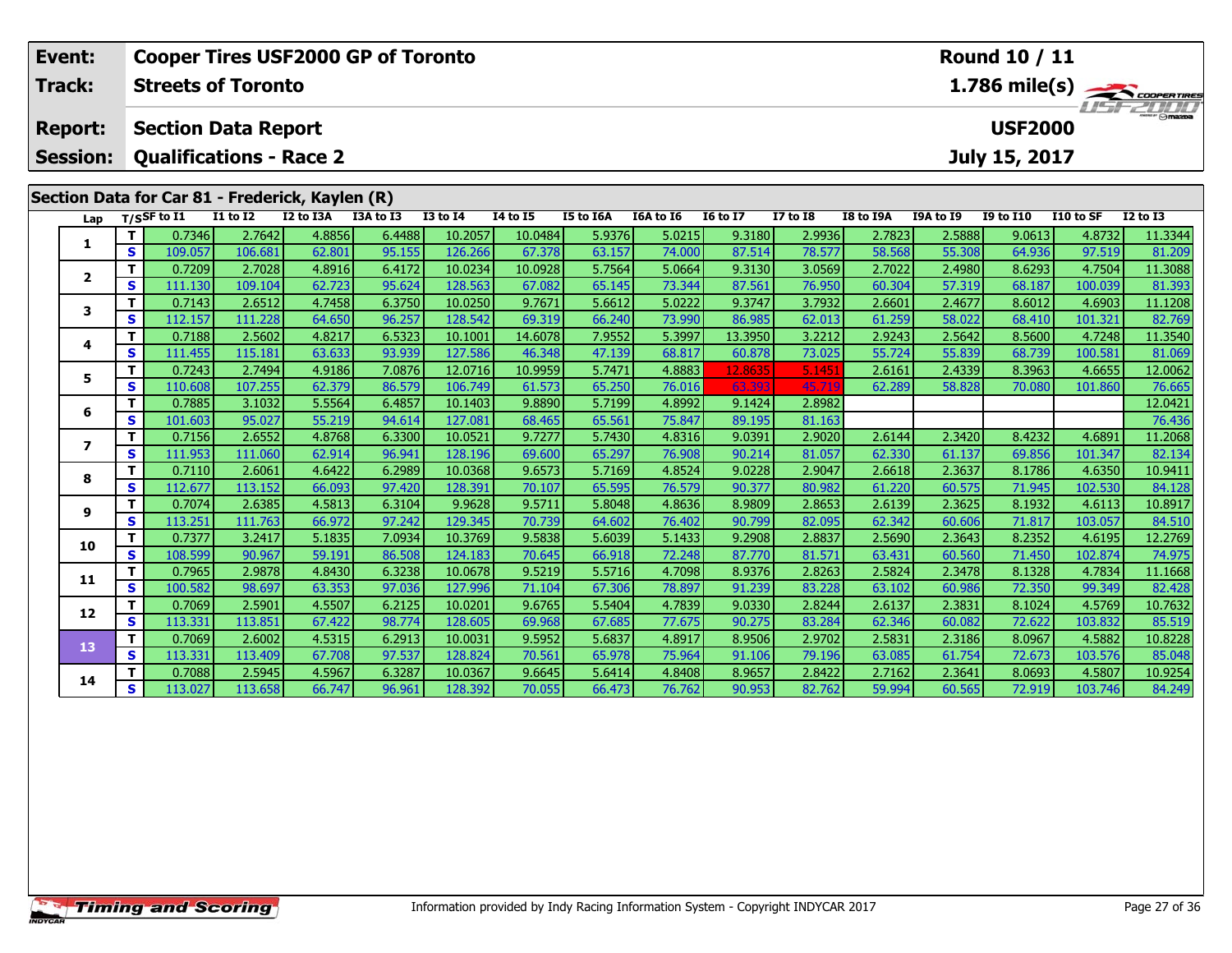| Event:         | <b>Cooper Tires USF2000 GP of Toronto</b>      | <b>Round 10 / 11</b>                                      |
|----------------|------------------------------------------------|-----------------------------------------------------------|
| Track:         | <b>Streets of Toronto</b>                      | $1.786$ mile(s) $\overbrace{\hspace{2.5cm}}$ coorer TIRES |
| <b>Report:</b> | <b>Section Data Report</b>                     | <b>USF2000</b>                                            |
|                | <b>Session: Qualifications - Race 2</b>        | July 15, 2017                                             |
|                | Section Data for Car 81 - Frederick Kaylon (D) |                                                           |

# **Section Data for Car 81 - Frederick, Kaylen (R)**

| Lap                      |   | $T/SI5$ to $I6$ | <b>I8 to I9</b> | Lap      | PI to PO | PO to I8 | <b>SF to PI</b> |
|--------------------------|---|-----------------|-----------------|----------|----------|----------|-----------------|
| 1                        | т | 10.9591         | 5.3711          | 77.6636  |          | 68.8460  |                 |
|                          | S | 68.125          | 56.997          | 82.788   |          | 80.377   |                 |
| $\overline{2}$           | т | 10.8228         | 5.2002          | 76.6213  |          |          |                 |
|                          | S | 68.983          | 58.870          | 83.914   |          |          |                 |
| 3                        | т | 10.6834         | 5.1278          | 76.5490  |          |          |                 |
|                          | S | 69.883          | 59.701          | 83.993   |          |          |                 |
| 4                        | T | 13.3549         | 5.4885          | 88.0853  |          |          |                 |
|                          | S | 55.904          | 55.778          | 72.993   |          |          |                 |
| 5                        | т | 10.6354         | 5.0500          | 85.3032  |          |          | 72.6797         |
|                          | S | 70.199          | 60.621          | 75.373   |          |          | 71.841          |
| 6                        | т | 10.6191         |                 | 177.6197 | 107.3698 | 64.7616  |                 |
|                          | Š | 70.306          |                 | 36.199   | 6.458    | 85.446   |                 |
| $\overline{\phantom{a}}$ | T | 10.5746         | 4.9564          | 74.9418  |          |          |                 |
|                          | S | 70.602          | 61.766          | 85.795   |          |          |                 |
| 8                        | т | 10.5693         | 5.0255          | 74.2882  |          |          |                 |
|                          | S | 70.638          | 60.917          | 86.549   |          |          |                 |
| 9                        | T | 10.6684         | 4.9764          | 74.0670  |          |          |                 |
|                          | Š | 69.982          | 61.518          | 86.808   |          |          |                 |
| 10                       | T | 10.7472         | 4.9333          | 76.9267  |          |          |                 |
|                          | Š | 69.468          | 62.055          | 83.581   |          |          |                 |
| 11                       | T | 10.2814         | 4.9302          | 74.4325  |          |          |                 |
|                          | Š | 72.616          | 62.094          | 86.382   |          |          |                 |
| 12                       | T | 10.3243         | 4.9968          | 73.6146  |          |          |                 |
|                          | S | 72.314          | 61.266          | 87.341   |          |          |                 |
| 13                       | т | 10.5754         | 4.9017          | 73.8110  |          |          |                 |
|                          | Š | 70.597          | 62.455          | 87.109   |          |          |                 |
| 14                       | т | 10.4822         | 5.0803          | 73.9503  |          |          | 60.0105         |
|                          | S | 71.225          | 60.260          | 86.945   |          |          | 87,008          |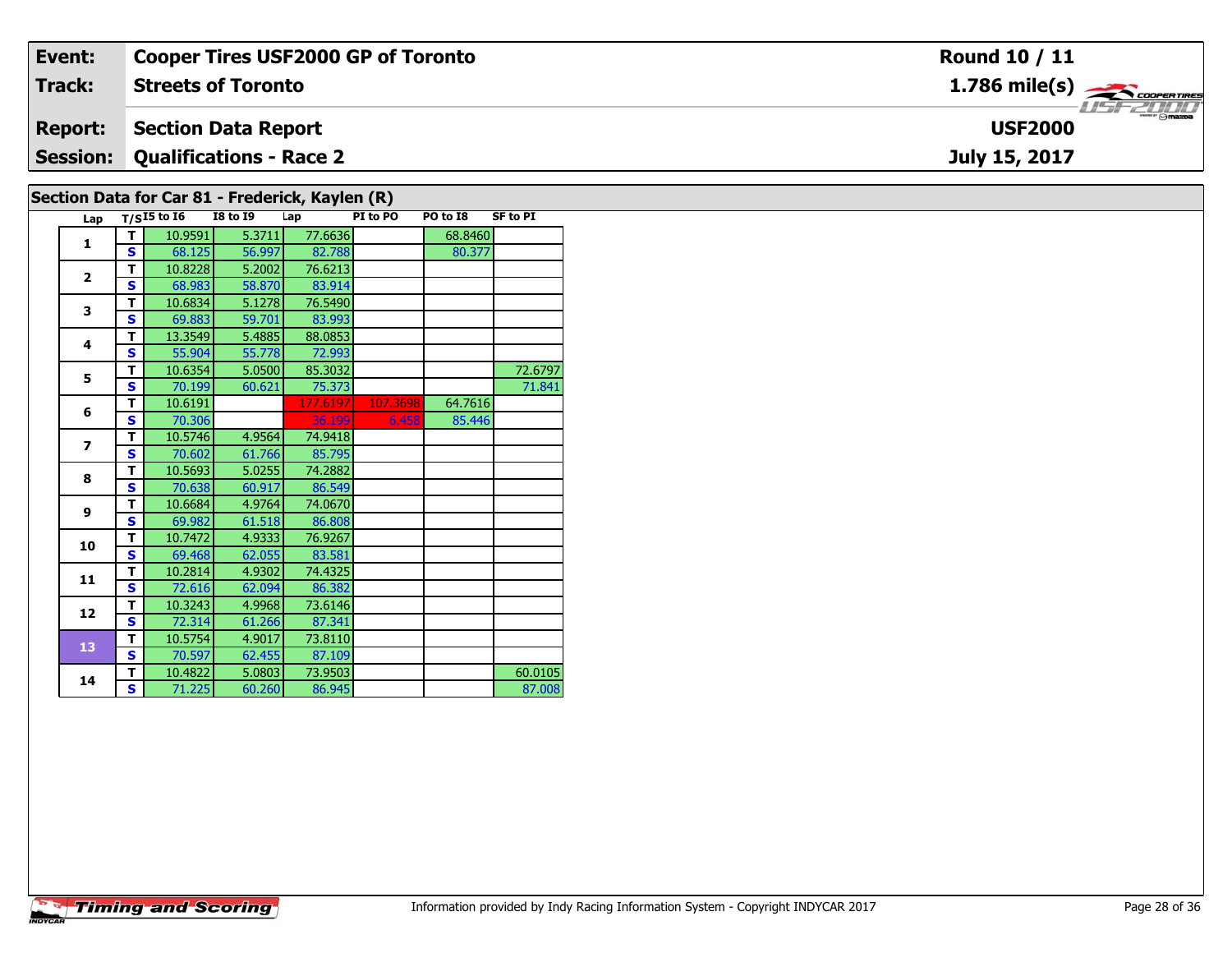| Event:          | <b>Cooper Tires USF2000 GP of Toronto</b> |                                            |                   |                  |                  |                    |                  |                  |                  |                  |                  |                  |                  | <b>Round 10 / 11</b> |                   |                                               |
|-----------------|-------------------------------------------|--------------------------------------------|-------------------|------------------|------------------|--------------------|------------------|------------------|------------------|------------------|------------------|------------------|------------------|----------------------|-------------------|-----------------------------------------------|
| Track:          |                                           | <b>Streets of Toronto</b>                  |                   |                  |                  |                    |                  |                  |                  |                  |                  |                  |                  |                      |                   | $\frac{1.786 \text{ mile(s)}}{1.157 - 21111}$ |
| <b>Report:</b>  |                                           | <b>Section Data Report</b>                 |                   |                  |                  |                    |                  |                  |                  |                  |                  |                  |                  | <b>USF2000</b>       |                   |                                               |
| <b>Session:</b> |                                           | <b>Qualifications - Race 2</b>             |                   |                  |                  |                    |                  |                  |                  |                  |                  |                  |                  | July 15, 2017        |                   |                                               |
|                 |                                           |                                            |                   |                  |                  |                    |                  |                  |                  |                  |                  |                  |                  |                      |                   |                                               |
|                 |                                           | Section Data for Car 90 - Thompson, Parker |                   |                  |                  |                    |                  |                  |                  |                  |                  |                  |                  |                      |                   |                                               |
| Lap             |                                           | $T/S$ SF to I1                             | $I1$ to $I2$      | I2 to I3A        | I3A to I3        | <b>I3 to I4</b>    | $14$ to $15$     | I5 to I6A        | I6A to I6        | <b>I6 to I7</b>  | <b>I7 to I8</b>  | <b>I8 to I9A</b> | <b>I9A to I9</b> | <b>I9 to I10</b>     | I10 to SF         | <b>I2 to I3</b>                               |
| 1               | т<br>S                                    | 0.7243<br>110.608                          | 2.7114<br>108.758 | 4.8958<br>62.670 | 6.3432<br>96.739 | 10.0719<br>127.944 | 9.9886<br>67.782 | 5.7890<br>64.778 | 5.1073<br>72.757 | 9.3124<br>87.567 | 3.0498<br>77.129 | 3.1573<br>51.612 | 2.6851<br>53.325 | 9.0728<br>64.854     | 4.7765<br>99.493  | 11.2390<br>81.898                             |
|                 | T                                         | 0.7212                                     | 2.6487            | 4.7688           | 6.3208           | 9.9960             | 9.8558           | 5.7661           | 5.0217           | 9.3176           | 3.0237           | 2.6429           | 2.3566           | 8.5479               | 4.7588            | 11.0896                                       |
| $\mathbf{2}$    | $\mathbf{s}$                              | 111.084                                    | 111.332           | 64.339           | 97.082           | 128.915            | 68.695           | 65.035           | 73.997           | 87.518           | 77.795           | 61.657           | 60.758           | 68.837               | 99.863            | 83.002                                        |
|                 | Т                                         | 0.7048                                     | 2.5900            | 4.8576           | 6.3815           | 9.9238             | 9.7978           | 5.8413           | 4.9485           | 9.0837           | 3.3272           | 2.6255           | 2.3797           | 8.4015               | 4.6342            | 11.2391                                       |
| 3               | $\mathbf{s}$                              | 113.669                                    | 113.856           | 63.163           | 96.159           | 129.853            | 69.102           | 64.198           | 75.092           | 89.77            | 70.698           | 62.066           | 60.168           | 70.036               | 102.548           | 81.898                                        |
|                 | T                                         | 0.7131                                     | 2.5685            | 4.5996           | 6.3010           | 10.0424            | 9.5958           | 5.6394           | 4.8691           | 8.9849           | 2.9822           | 2.6334           | 2.3352           | 8.1730               | 4.6404            | 10.9006                                       |
| 4               | $\mathbf{s}$                              | 112.346                                    | 114.809           | 66.705           | 97.387           | 128.320            | 70.556           | 66.496           | 76.316           | 90.758           | 78.877           | 61.880           | 61.315           | 71.994               | 102.411           | 84.441                                        |
| 5               | T.                                        | 0.7078                                     | 2.5429            | 4.5461           | 6.2826           | 10.0233            | 9.5490           | 5.6880           | 4.8291           | 9.3717           | 3.4408           | 2.5673           | 2.2522           | 8.1181               | 4.5991            | 10.8287                                       |
|                 | $\mathbf{s}$                              | 113.187                                    | 115.965           | 67.490           | 97.672           | 128.564            | 70.902           | 65.928           | 76.948           | 87.012           | 68.364           | 63.473           | 63.574           | 72.481               | 103.330           | 85.001                                        |
| 6               | T                                         | 0.8119                                     | 3.1884            | 5.4084           | 7.9396           | 13.5840            | 11.7948          | 6.3152           | 5.5205           | 12.2415          | 3.770            | 2.6265           | 2.2832           | 8.4102               | 5.0959            | 13.3480                                       |
|                 | S                                         |                                            | 92.48             | 56.              | 77.28            | 94.8               | 57.              |                  | 67.31            | 66.6             | 62.3             | 62.042           | 62.711           | 69.964               | 93.257            |                                               |
| 7               | T                                         | 0.7891                                     | 2.8930            | 5.0814           | 6.3749           | 10.1141            | 10.0860          | 5.9742           | 5.0534           | 9.1842           | 2.9419           |                  |                  |                      |                   | 11.4563                                       |
|                 | $\mathbf{s}$                              | 101.525                                    | 101.931           | 60.381           | 96.258           | 127.410            | 67.127           | 62.770           | 73.533           | 88.789           | 79.958           |                  |                  |                      |                   | 80.345                                        |
| 8               | T                                         | 0.7046                                     | 2.5642            | 4.5964           | 6.2714           | 9.9706             | 9.5566           | 5.5995           | 4.7996<br>77.421 | 8.9657           | 2.8527           | 2.5749           | 2.2726           | 8.0193               | 4.6016            | 10.8678                                       |
|                 | $\mathbf{s}$<br>T                         | 113.701<br>0.7041                          | 115.001<br>2.5408 | 66.752<br>4.5730 | 97.847<br>6.2694 | 129.244<br>9.9413  | 70.846<br>9.3993 | 66.970<br>5.5975 | 4.8038           | 90.953<br>8.9078 | 82.458<br>2.8474 | 63.286<br>2.5378 | 63.004<br>2.2333 | 73.374<br>8.0361     | 103.274<br>4.5937 | 84.696<br>10.8424                             |
| 9               | $\mathbf{s}$                              | 113.782                                    | 116.060           | 67.093           | 97.878           | 129.625            | 72.031           | 66.994           | 77.354           | 91.544           | 82.611           | 64.211           | 64.112           | 73.221               | 103.452           | 84.894                                        |
|                 | Т                                         | 0.8164                                     | 3.1193            | 5.1827           | 7.2074           | 10.9328            | 9.9421           | 6.0551           | 4.9660           | 9.2238           | 2.9912           | 2.5308           | 2.2296           | 8.3640               | 5.2792            | 12.3901                                       |
| 10              | $\overline{\mathbf{s}}$                   | 98.130                                     | 94.536            | 59.200           | 85.140           | 117.869            | 68.099           | 61.931           | 74.827           | 88.408           | 78.640           | 64.389           | 64.219           | 70.350               | 90.019            | 74.290                                        |
|                 | T.                                        | 0.7045                                     | 2.5289            | 4.5226           | 6.2795           | 9.9731             | 9.4077           | 5.5018           | 4.8219           | 8.8893           | 2.7651           | 2.5731           | 2.2398           | 7.9231               | 4.5835            | 10.8021                                       |
| 11              | $\mathbf{s}$                              | 113.717                                    | 116.607           | 67.841           | 97.721           | 129.211            | 71.967           | 68.160           | 77.063           | 91.734           | 85.070           | 63.330           | 63.926           | 74.265               | 103.682           | 85.211                                        |
| 12              | T                                         | 0.7332                                     | 2.6324            | 4.8976           | 6.4294           | 10.0351            | 9.7083           | 5.8402           | 4.8918           | 8.9740           | 2.8695           | 2.5489           | 2.2291           | 8.5501               | 4.9840            | 11.3270                                       |
|                 | $\mathbf{s}$                              | 109.266                                    | 112.022           | 62.647           | 95.442           | 128.413            | 69.739           | 64.210           | 75.962           | 90.869           | 81.975           | 63.931           | 64.233           | 68.819               | 95.351            | 81.262                                        |
| 13              | Т                                         | 0.7069                                     | 2.5079            | 4.4119           | 6.2389           | 9.9376             | 9.7724           | 5.9155           | 4.9423           | 8.9682           | 2.8327           | 2.5106           | 2.2087           | 7.9656               | 4.6064            | 10.6508                                       |
|                 | $\overline{\mathbf{s}}$                   | 113.331                                    | 117.583           | 69.543           | 98.356           | 129.673            | 69.281           | 63.393           | 75.186           | 90.927           | 83.040           | 64.907           | 64.826           | 73.869               | 103.167           | 86.421                                        |
| 14              | T                                         | 0.7047                                     | 2.5231            | 4.4910           | 6.2962           | 9.9544             | 9.4142           | 5.5213           | 4.7295           | 8.9225           | 2.7450           | 2.4938           | 2.1701           | 7.9051               | 4.5812            | 10.7872                                       |
|                 | S                                         | 113.685                                    | 116.875           | 68.318           | 97.461           | 129.454            | 71.917           | 67.919           | 78.569           | 91.393           | 85.693           | 65.344           | 65.979           | 74.434               | 103.734           | 85.328                                        |
| 15              | Т                                         | 0.7037                                     | 2.5402            | 4.4154           | 6.2001           | 9.8342             | 9.5697           | 5.7112           | 4.9424           | 9.1270           | 3.0830           | 2.4815           | 2.2756           | 8.0187               | 4.5693            | 10.6155                                       |
|                 | $\mathbf{s}$                              | 113.846                                    | 116.088           | 69.488           | 98.972           | 131.036            | 70.749           | 65.660           | 75.184           | 89.345           | 76.298           | 65.668           | 62.920           | 73.380               | 104.004           | 86.709                                        |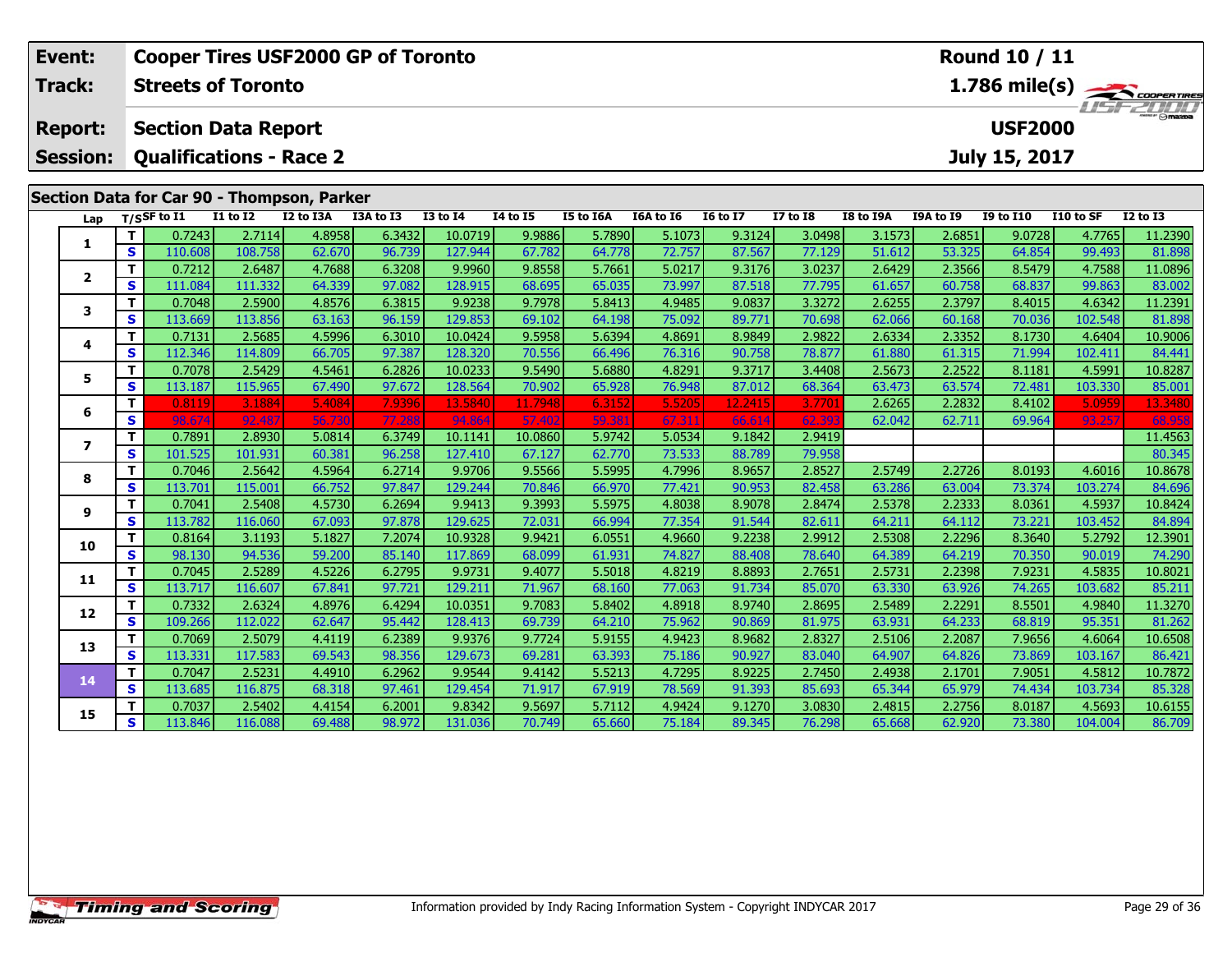| Event:         | <b>Cooper Tires USF2000 GP of Toronto</b>  | <b>Round 10 / 11</b>                      |
|----------------|--------------------------------------------|-------------------------------------------|
| Track:         | <b>Streets of Toronto</b>                  | $1.786$ mile(s) $\rightarrow$ coorentines |
| <b>Report:</b> | Section Data Report                        | <b>USF2000</b>                            |
|                | <b>Session: Qualifications - Race 2</b>    | July 15, 2017                             |
|                | Section Data for Car 90 - Thomnson, Parker |                                           |

| Lap                      |              | $T/SI5$ to $I6$ | <b>I8 to I9</b> | Lap      | PI to PO | PO to I8 | <b>SF to PI</b> |
|--------------------------|--------------|-----------------|-----------------|----------|----------|----------|-----------------|
| 1                        | т            | 10.8963         | 5.8424          | 77.6854  |          | 69.8690  |                 |
|                          | $\mathbf{s}$ | 68.518          | 52.399          | 82.765   |          | 79.200   |                 |
| $\mathbf{2}$             | Т            | 10.7878         | 4.9995          | 75.7466  |          |          |                 |
|                          | S            | 69.207          | 61.233          | 84.883   |          |          |                 |
| 3                        | T            | 10.7898         | 5.0052          | 75.4971  |          |          |                 |
|                          | $\mathbf{s}$ | 69.194          | 61.164          | 85.164   |          |          |                 |
| 4                        | T            | 10.5085         | 4.9686          | 74.0780  |          |          |                 |
|                          | $\mathbf{s}$ | 71.046          | 61.614          | 86.795   |          |          |                 |
| 5                        | T            | 10.5171         | 4.8195          | 74.5180  |          |          |                 |
|                          | $\mathbf{s}$ | 70.988          | 63.520          | 86.283   |          |          |                 |
| 6                        | T            | 11.8357         | 4.9097          | 88.9902  |          |          | 76.1186         |
|                          | $\mathbf{s}$ | 63.080          | 62.353          | 72.251   |          |          | 68.595          |
| $\overline{\phantom{a}}$ | T            | 11.0276         |                 | 118.1398 | 48.0188  | 64.5768  |                 |
|                          | $\mathbf{s}$ | 67.702          |                 | 54.424   | 14.440   | 85.691   |                 |
| 8                        | T            | 10.3991         | 4.8475          | 73.3497  |          |          |                 |
|                          | $\mathbf{s}$ | 71.794          | 63.153          | 87.657   |          |          |                 |
| 9                        | т            | 10.4013         | 4.7711          | 72.9853  |          |          |                 |
|                          | $\mathbf{s}$ | 71.779          | 64.165          | 88.094   |          |          |                 |
| 10                       | T            | 11.0211         | 4.7604          | 78.8404  |          |          |                 |
|                          | $\mathbf{s}$ | 67.742          | 64.309          | 81.552   |          |          |                 |
| 11                       | т            | 10.3237         | 4.8129          | 72.7139  |          |          |                 |
|                          | $\mathbf{s}$ | 72.318          | 63.607          | 88.423   |          |          |                 |
| 12                       | т            | 10.7320         | 4.7780          | 75.3236  |          |          |                 |
|                          | $\mathbf{s}$ | 69.567          | 64.072          | 85.360   |          |          |                 |
| 13                       | T            | 10.8578         | 4.7193          | 73.5256  |          |          |                 |
|                          | $\mathbf{s}$ | 68.761          | 64.869          | 87.447   |          |          |                 |
| 14                       | T            | 10.2508         | 4.6639          | 72.4521  |          |          |                 |
|                          | $\mathbf{s}$ | 72.832          | 65.640          | 88.743   |          |          |                 |
| 15                       | т            | 10.6536         | 4.7571          | 73.4720  |          |          | 60.8266         |
|                          | $\mathbf{s}$ | 70.079          | 64.354          | 87.511   |          |          | 85.840          |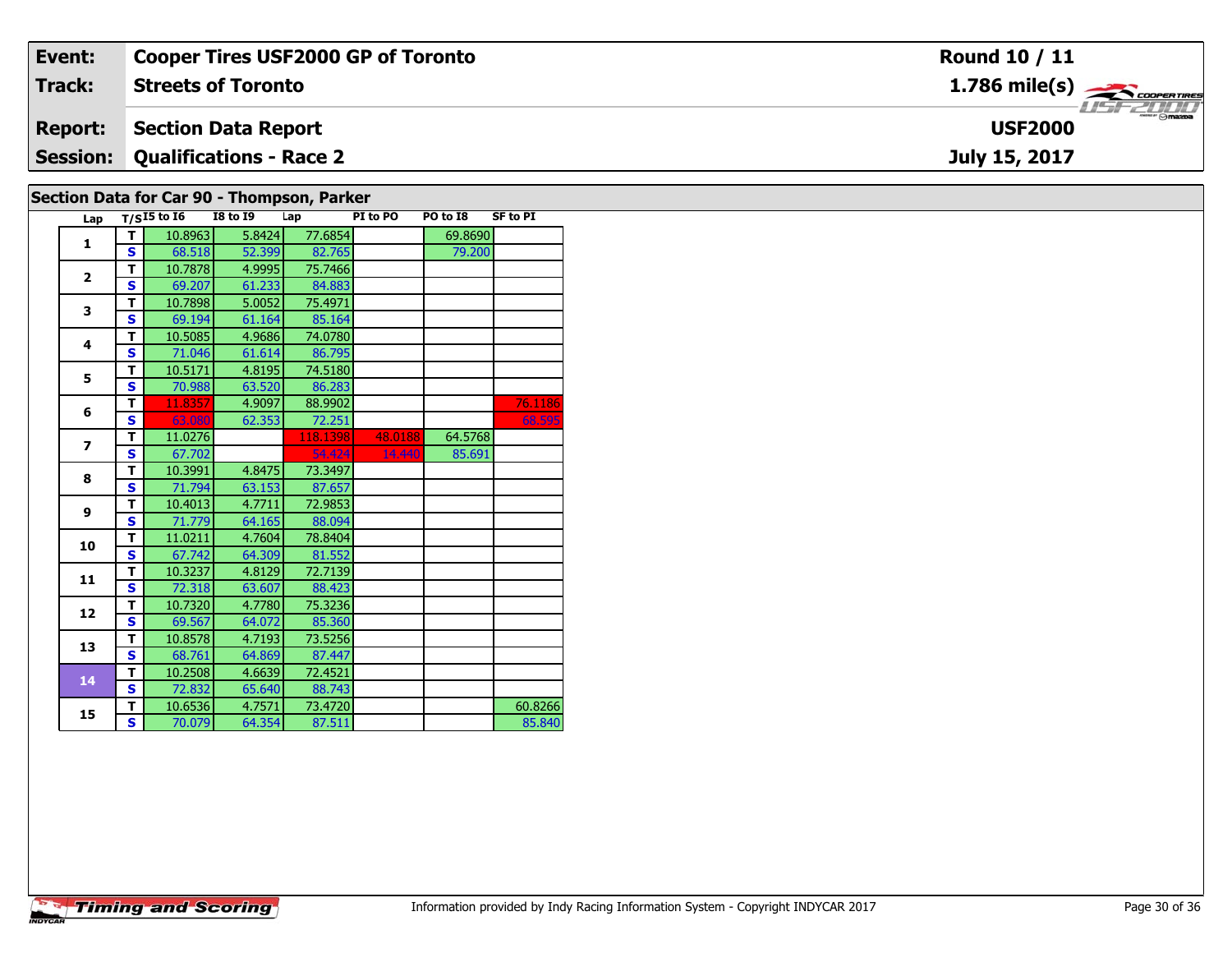| Event:                   | <b>Round 10 / 11</b><br><b>Cooper Tires USF2000 GP of Toronto</b><br>1.786 mile(s) $\frac{1}{\sqrt{1-\frac{1}{2}}}\frac{1}{\sqrt{1-\frac{1}{2}}}\frac{1}{\sqrt{1-\frac{1}{2}}}\frac{1}{\sqrt{1-\frac{1}{2}}}\frac{1}{\sqrt{1-\frac{1}{2}}}\frac{1}{\sqrt{1-\frac{1}{2}}}\frac{1}{\sqrt{1-\frac{1}{2}}}\frac{1}{\sqrt{1-\frac{1}{2}}}\frac{1}{\sqrt{1-\frac{1}{2}}}\frac{1}{\sqrt{1-\frac{1}{2}}}\frac{1}{\sqrt{1-\frac{1}{2}}}\frac{1}{\sqrt{1-\frac{1}{2}}}\frac{1}{\sqrt{1-\frac{1}{$ |                                         |                   |                                |                  |                    |                   |                  |                  |                   |                 |                  |                  |                  |                  |                   |
|--------------------------|-----------------------------------------------------------------------------------------------------------------------------------------------------------------------------------------------------------------------------------------------------------------------------------------------------------------------------------------------------------------------------------------------------------------------------------------------------------------------------------------|-----------------------------------------|-------------------|--------------------------------|------------------|--------------------|-------------------|------------------|------------------|-------------------|-----------------|------------------|------------------|------------------|------------------|-------------------|
| Track:                   |                                                                                                                                                                                                                                                                                                                                                                                                                                                                                         | <b>Streets of Toronto</b>               |                   |                                |                  |                    |                   |                  |                  |                   |                 |                  |                  |                  |                  |                   |
| <b>Report:</b>           |                                                                                                                                                                                                                                                                                                                                                                                                                                                                                         | <b>Section Data Report</b>              |                   |                                |                  |                    |                   |                  |                  |                   |                 |                  |                  | <b>USF2000</b>   |                  |                   |
| <b>Session:</b>          |                                                                                                                                                                                                                                                                                                                                                                                                                                                                                         |                                         |                   | <b>Qualifications - Race 2</b> |                  |                    |                   |                  |                  |                   |                 |                  |                  | July 15, 2017    |                  |                   |
|                          |                                                                                                                                                                                                                                                                                                                                                                                                                                                                                         | Section Data for Car 92 - Gore, Dev (R) |                   |                                |                  |                    |                   |                  |                  |                   |                 |                  |                  |                  |                  |                   |
| Lap                      |                                                                                                                                                                                                                                                                                                                                                                                                                                                                                         | $T/S$ SF to I1                          | $I1$ to $I2$      | I2 to I3A                      | I3A to I3        | <b>I3 to I4</b>    | <b>I4 to I5</b>   | I5 to I6A        | I6A to I6        | <b>I6 to I7</b>   | <b>I7 to I8</b> | I8 to I9A        | <b>I9A to I9</b> | <b>I9 to I10</b> | I10 to SF        | <b>I2 to I3</b>   |
| 1                        | т                                                                                                                                                                                                                                                                                                                                                                                                                                                                                       | 0.7296                                  | 2.8443            | 5.0670                         | 6.4678           | 10.1082            | 10.7760           | 6.3469           | 5.3529           | 9.5392            | 3.2163          | 2.7927           | 2.6339           | 9.2508           | 4.8644           | 11.5348           |
|                          | $\mathbf{s}$                                                                                                                                                                                                                                                                                                                                                                                                                                                                            | 109.805                                 | 103.676           | 60.552                         | 94.876           | 127.484            | 62.829            | 59.084           | 69.419           | 85.485            | 73.136          | 58.350           | 54.361           | 63.606           | 97.695           | 79.798            |
| $\mathbf{2}$             | т                                                                                                                                                                                                                                                                                                                                                                                                                                                                                       | 0.7270                                  | 2.6926            | 5.2156                         | 6.5086           | 10.2357            | 10.2439           | 5.9325           | 5.2866           | 9.4343            | 3.3719          | 2.7236           | 2.5662           | 9.1865           | 4.8064           | 11.7242           |
|                          | $\mathbf{s}$                                                                                                                                                                                                                                                                                                                                                                                                                                                                            | 110.198                                 | 109.517           | 58.827                         | 94.281           | 125.896            | 66.093            | 63.211           | 70.289           | 86.435            | 69.761          | 59.831           | 55.795           | 64.051           | 98.874           | 78.509            |
| 3                        | T                                                                                                                                                                                                                                                                                                                                                                                                                                                                                       | 0.7283                                  | 2.6988            | 5.2727                         | 6.4099           | 10.0876            | 10.0843           | 5.8509           | 5.1994           | 9.2938            | 3.1441          | 2.6337           | 2.4424           | 8.8238           | 4.8371           | 11.6826           |
|                          | S                                                                                                                                                                                                                                                                                                                                                                                                                                                                                       | 110.001                                 | 109.266           | 58.190                         | 95.733           | 127.745            | 67.139            | 64.093           | 71.468           | 87.742            | 74.815          | 61.873           | 58.623           | 66.684           | 98.246           | 78.789            |
| 4                        | T                                                                                                                                                                                                                                                                                                                                                                                                                                                                                       | 0.7200                                  | 2.6259            | 4.8240                         | 6.3745           | 10.0479            | 9.6748            | 5.7579           | 5.2287           | 9.3127            | 3.1639          | 2.6069           | 2.5025           | 8.6168           | 4.7593           | 11.1985           |
|                          | S<br>т                                                                                                                                                                                                                                                                                                                                                                                                                                                                                  | 111.269<br>0.7173                       | 112.299<br>2.7258 | 63.602<br>4.8436               | 96.264<br>6.3869 | 128.249<br>10.0816 | 69.980<br>10.0166 | 65.128<br>5.9526 | 71.068<br>4.9869 | 87.564<br>10.7385 | 74.347          | 62.509<br>2.6732 | 57.216<br>2.4625 | 68.286<br>8.4833 | 99.852<br>4.7226 | 82.194<br>11.2305 |
| 5                        | S                                                                                                                                                                                                                                                                                                                                                                                                                                                                                       | 111.688                                 | 108.183           | 63.345                         | 96.077           | 127.821            | 67.592            | 62.998           | 74.513           | 75.937            | 3.9589<br>59.41 | 60.959           | 58.145           | 69.361           | 100.628          | 81.960            |
|                          | T                                                                                                                                                                                                                                                                                                                                                                                                                                                                                       | 0.7905                                  | 3.0608            | 5.2916                         | 6.4532           | 10.1502            | 10.1250           | 5.9051           | 5.1897           | 9.2258            | 15.4122         |                  |                  |                  |                  | 11.7448           |
| 6                        | S                                                                                                                                                                                                                                                                                                                                                                                                                                                                                       | 101.346                                 | 96.343            | 57.982                         | 95.090           | 126.957            | 66.869            | 63.504           | 71.602           | 88.388            | 15.262          |                  |                  |                  |                  | 78.371            |
|                          | T                                                                                                                                                                                                                                                                                                                                                                                                                                                                                       | 0.7281                                  | 2.8023            | 4.9085                         | 6.3853           | 10.0993            | 10.8553           | 5.9849           | 5.1596           | 9.3361            | 3.1061          | 2.7137           | 2.6311           | 9.1125           | 4.8651           | 11.2938           |
| $\overline{\phantom{a}}$ | $\mathbf{s}$                                                                                                                                                                                                                                                                                                                                                                                                                                                                            | 110.031                                 | 105.230           | 62.508                         | 96.101           | 127.597            | 62.370            | 62.658           | 72.019           | 87.344            | 75.731          | 60.049           | 54.419           | 64.572           | 97.681           | 81.501            |
|                          | T.                                                                                                                                                                                                                                                                                                                                                                                                                                                                                      | 0.7177                                  | 2.6228            | 4.7796                         | 6.3579           | 10.0356            | 9.8425            | 5.7681           | 5.1348           | 9.1657            | 2.9946          | 2.5829           | 2.4505           | 8.5126           | 4.7432           | 11.1375           |
| 8                        | $\mathbf{s}$                                                                                                                                                                                                                                                                                                                                                                                                                                                                            | 111.626                                 | 112.432           | 64.193                         | 96.516           | 128,407            | 68.788            | 65.013           | 72.367           | 88.968            | 78.550          | 63.090           | 58.430           | 69.122           | 100.191          | 82.645            |
| 9                        | т                                                                                                                                                                                                                                                                                                                                                                                                                                                                                       | 0.7174                                  | 2.6704            | 4.6437                         | 6.3212           | 10.0403            | 9.8007            | 5.7253           | 5.0881           | 9.1544            | 3.0314          | 2.5578           | 2.4360           | 8.3621           | 4.7260           | 10.9649           |
|                          | $\mathbf{s}$                                                                                                                                                                                                                                                                                                                                                                                                                                                                            | 111.672                                 | 110.428           | 66.072                         | 97.076           | 128.346            | 69.081            | 65.499           | 73.031           | 89.078            | 77.597          | 63.709           | 58.777           | 70.366           | 100.556          | 83.946            |
| 10                       | T                                                                                                                                                                                                                                                                                                                                                                                                                                                                                       | 0.7154                                  | 2.6331            | 4.6549                         | 6.3084           | 10.0249            | 9.6909            | 5.6276           | 4.9773           | 8.9708            | 2.9785          | 2.5763           | 2.4168           | 8.4187           | 4.7093           | 10.9633           |
|                          | $\mathbf{s}$                                                                                                                                                                                                                                                                                                                                                                                                                                                                            | 111.984                                 | 111.992           | 65.913                         | 97.273           | 128.544            | 69.864            | 66.636           | 74.657           | 90.901            | 78.975          | 63.251           | 59.244           | 69.893           | 100.913          | 83.958            |
| 11                       | T                                                                                                                                                                                                                                                                                                                                                                                                                                                                                       | 0.7152                                  | 2.6450            | 4.6847                         | 6.3858           | 10.0608            | 10.0098           | 5.6772           | 5.0116           | 9.0347            | 3.4759          | 2.5791           | 2.3898           | 8.3766           | 4.6990           | 11.0705           |
|                          | $\mathbf{s}$                                                                                                                                                                                                                                                                                                                                                                                                                                                                            | 112.016                                 | 111.488           | 65.494                         | 96.094           | 128.085            | 67.638            | 66.054           | 74.146           | 90.258            | 67.674          | 63.183           | 59.914           | 70.244           | 101.134          | 83.145            |
| 12                       | T                                                                                                                                                                                                                                                                                                                                                                                                                                                                                       | 0.7195                                  | 2.7055            | 4.7518                         | 6.3138           | 10.0111            | 9.7328            | 5.6327           | 5.1857           | 9.5407            | 3.0571          | 2.6008           | 2.3487           | 8.4807           | 4.7427           | 11.0656           |
|                          | S                                                                                                                                                                                                                                                                                                                                                                                                                                                                                       | 111.346                                 | 108.995           | 64.569                         | 97.190           | 128.721            | 69.563            | 66.576           | 71.657           | 85.471            | 76.945          | 62.656           | 60.962           | 69.382           | 100.202          | 83.182            |
| 13                       | т                                                                                                                                                                                                                                                                                                                                                                                                                                                                                       | 0.7177                                  | 2.6380            | 4.6128                         | 6.3252           | 10.0321            | 9.6495            | 5.5742           | 5.0087           | 9.2448            | 3.2713          | 2.6020           | 2.3392           | 8.3638           | 4.7212           | 10.9380           |
|                          | S                                                                                                                                                                                                                                                                                                                                                                                                                                                                                       | 111.626                                 | 111.784           | 66.515                         | 97.015           | 128.451            | 70.164            | 67.274           | 74.189           | 88.207            | 71.906          | 62.627           | 61.210           | 70.352           | 100.658          | 84.152            |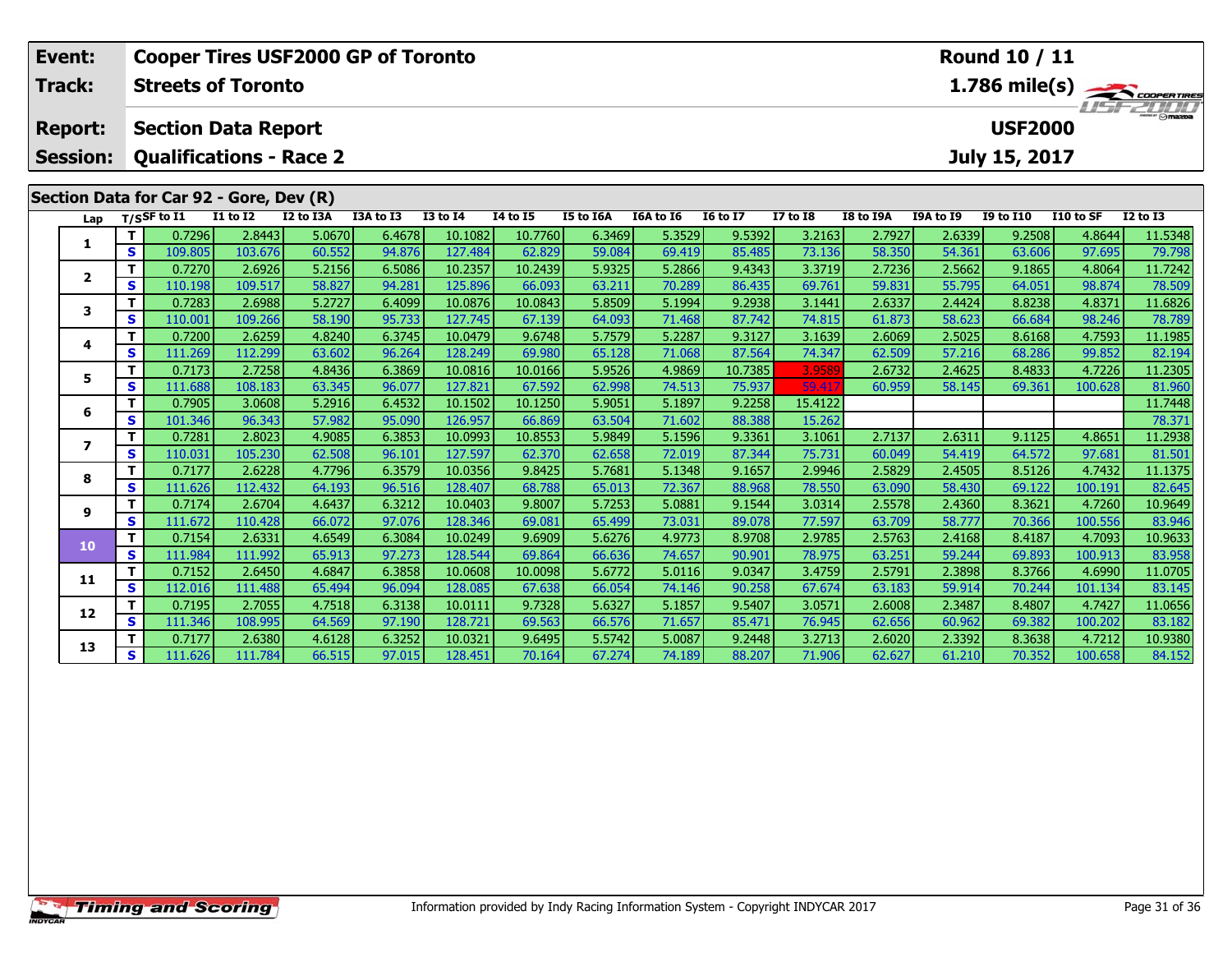| Event:          | <b>Cooper Tires USF2000 GP of Toronto</b> | <b>Round 10 / 11</b>                                      |
|-----------------|-------------------------------------------|-----------------------------------------------------------|
| <b>Track:</b>   | <b>Streets of Toronto</b>                 | $1.786$ mile(s) $\overbrace{\hspace{2.5cm}}$ coorer TIRES |
| <b>Report:</b>  | <b>Section Data Report</b>                | <b>LISF 2000</b><br><b>USF2000</b>                        |
| <b>Session:</b> | Qualifications - Race 2                   | July 15, 2017                                             |
|                 | Section Data for Car 92 - Gore, Dev (R)   |                                                           |

|  | Lap                      |   | $T/S$ 15 to 16 | <b>I8 to 19</b> | Lap      | PI to PO | PO to I8 | <b>SF to PI</b> |
|--|--------------------------|---|----------------|-----------------|----------|----------|----------|-----------------|
|  | 1                        | т | 11.6998        | 5.4266          | 79.9900  |          | 72.2191  |                 |
|  |                          | S | 63.812         | 56.414          | 80.380   |          | 76.623   |                 |
|  | $\overline{2}$           | т | 11.2191        | 5.2898          | 78.9314  |          |          |                 |
|  |                          | S | 66.546         | 57.873          | 81.458   |          |          |                 |
|  | 3                        | т | 11.0503        | 5.0761          | 77.5068  |          |          |                 |
|  |                          | S | 67.563         | 60.309          | 82.955   |          |          |                 |
|  | 4                        | т | 10.9866        | 5.1094          | 76.2158  |          |          |                 |
|  |                          | S | 67.955         | 59.916          | 84.360   |          |          |                 |
|  | 5                        | т | 10.9395        | 5.1357          | 78.7503  |          |          | 64.8829         |
|  |                          | S | 68.247         | 59.609          | 81.645   |          |          | 80.474          |
|  | 6                        | T | 11.0948        |                 | 218.2770 | 136.2097 | 77.5931  |                 |
|  |                          | S | 67.292         |                 | 29.456   | 5.091    | 71.316   |                 |
|  | $\overline{\phantom{a}}$ | т | 11.1445        | 5.3448          | 78.6879  |          |          |                 |
|  |                          | S | 66.992         | 57.277          | 81.710   |          |          |                 |
|  | 8                        | т | 10.9029        | 5.0334          | 75.7085  |          |          |                 |
|  |                          | S | 68.476         | 60.821          | 84.926   |          |          |                 |
|  | $\mathbf{9}$             | т | 10.8134        | 4.9938          | 75.2748  |          |          |                 |
|  |                          | S | 69.043         | 61.303          | 85.415   |          |          |                 |
|  | 10                       | т | 10.6049        | 4.9931          | 74.7029  |          |          |                 |
|  |                          | S | 70.401         | 61.312          | 86.069   |          |          |                 |
|  | 11                       | т | 10.6888        | 4.9689          | 75.7452  |          |          |                 |
|  |                          | S | 69.848         | 61.610          | 84.885   |          |          |                 |
|  | 12                       | т | 10.8184        | 4.9495          | 75.8236  |          |          |                 |
|  |                          | S | 69.011         | 61.852          | 84.797   |          |          |                 |
|  | 13                       | т | 10.5829        | 4.9412          | 75.1005  |          |          | 61.1876         |
|  |                          | S | 70.547         | 61.956          | 85.613   |          |          | 85.334          |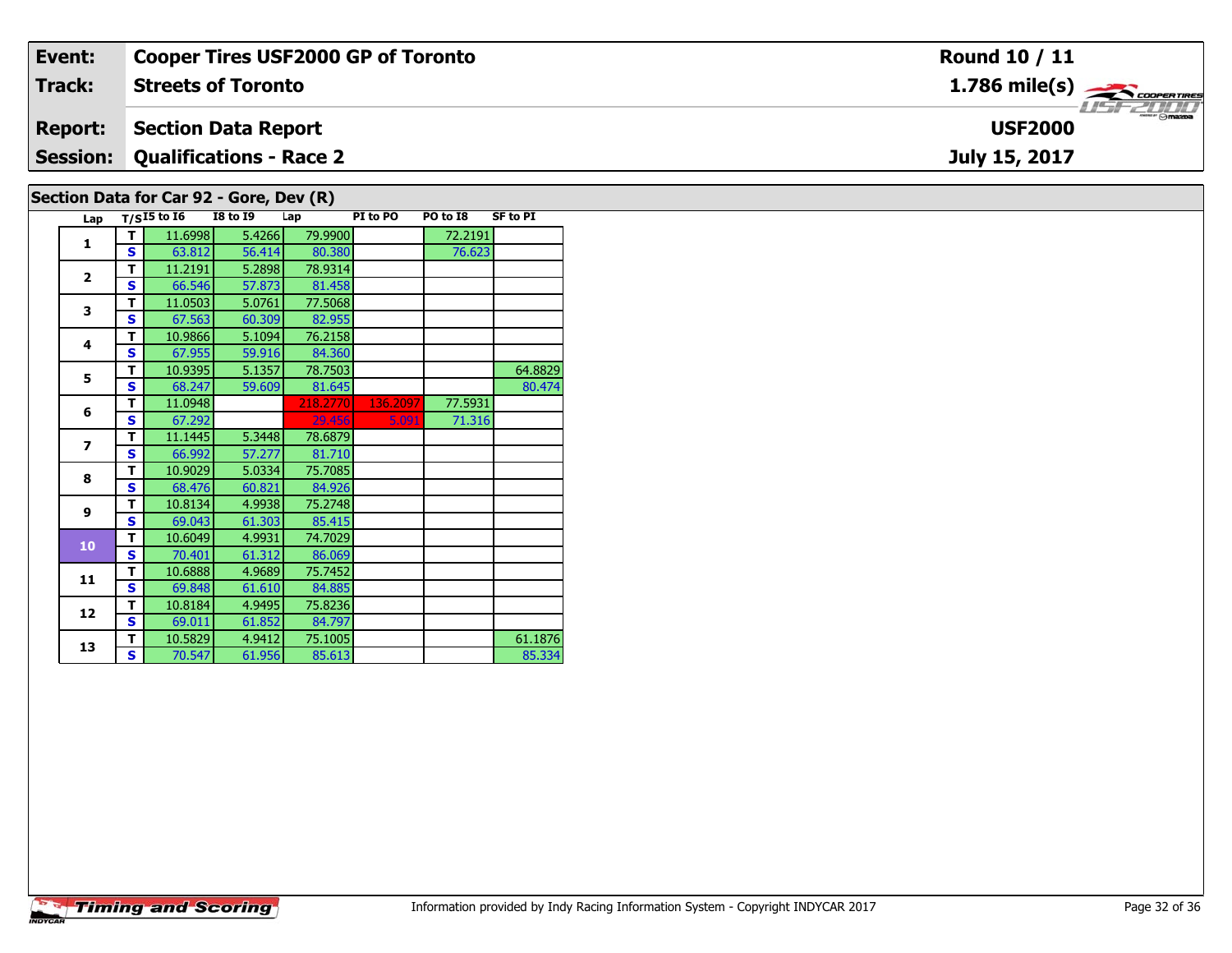| Event:                  |                                                                                               |                   |                   | <b>Cooper Tires USF2000 GP of Toronto</b> |                  |                    |                   |                  |                  |                  |                  |                  |                  | Round 10 / 11    |                   |                   |
|-------------------------|-----------------------------------------------------------------------------------------------|-------------------|-------------------|-------------------------------------------|------------------|--------------------|-------------------|------------------|------------------|------------------|------------------|------------------|------------------|------------------|-------------------|-------------------|
| Track:                  | <b>Streets of Toronto</b>                                                                     |                   |                   |                                           |                  |                    |                   |                  |                  |                  |                  |                  |                  |                  |                   |                   |
| <b>Report:</b>          | $\frac{1.786 \text{ mile(s)}}{1.157 - 21111}$<br><b>USF2000</b><br><b>Section Data Report</b> |                   |                   |                                           |                  |                    |                   |                  |                  |                  |                  |                  |                  |                  |                   |                   |
| <b>Session:</b>         | July 15, 2017<br><b>Qualifications - Race 2</b>                                               |                   |                   |                                           |                  |                    |                   |                  |                  |                  |                  |                  |                  |                  |                   |                   |
|                         |                                                                                               |                   |                   |                                           |                  |                    |                   |                  |                  |                  |                  |                  |                  |                  |                   |                   |
|                         | Section Data for Car 93 - Clunie, Jayson (R)                                                  |                   |                   |                                           |                  |                    |                   |                  |                  |                  |                  |                  |                  |                  |                   |                   |
| Lap                     |                                                                                               | $T/S$ SF to $I1$  | <b>I1 to I2</b>   | I2 to I3A                                 | I3A to I3        | <b>I3 to I4</b>    | <b>14 to 15</b>   | I5 to I6A        | I6A to I6        | <b>I6 to I7</b>  | <b>I7 to I8</b>  | <b>I8 to I9A</b> | I9A to I9        | <b>I9 to I10</b> | I10 to SF         | <b>I2 to I3</b>   |
| 1                       | т                                                                                             | 0.7368            | 2.9503            | 5.2152                                    | 6.8938           | 10.6077            | 10.8689           | 6.1606           | 5.2457           | 9.8166           | 3.3332           | 3.0305           | 2.8077           | 9.0450           | 4.9186            | 12.1090           |
|                         | S                                                                                             | 108.732           | 99.951            | 58.832                                    | 89.013           | 121.481            | 62.292            | 60.871           | 70.837           | 83.069           | 70.571           | 53.772           | 50.996           | 65.054           | 96.618            | 76.014            |
| $\mathbf{2}$            | т                                                                                             | 0.7361            | 2.8276            | 5.1283                                    | 6.4640           | 10.1676            | 10.4293           | 6.1926           | 5.2430           | 9.7479           | 3.4799           | 2.7560           | 2.6674           | 8.7960           | 4.8772            | 11.5923           |
|                         | $\mathbf{s}$<br>т                                                                             | 108.835<br>0.7296 | 104.289<br>2.7731 | 59.828<br>5.2481                          | 94.931<br>6.4700 | 126.739<br>10.1670 | 64.918<br>10.1488 | 60.556<br>6.1280 | 70.874<br>5.1049 | 83.654<br>9.4207 | 67.596<br>3.1252 | 59.127<br>2.7888 | 53.678<br>2.6425 | 66.895<br>8.6922 | 97.439<br>4.8283  | 79.402<br>11.7181 |
| 3                       | S                                                                                             | 109.805           | 106.338           | 58.463                                    | 94.843           | 126.747            | 66.712            | 61.195           | 72.791           | 86.560           | 75.268           | 58.432           | 54.184           | 67.694           | 98.425            | 78.550            |
|                         | T                                                                                             | 0.7240            | 2.7139            | 5.0590                                    | 6.3787           | 10.1460            | 10.6364           | 6.0694           | 5.0998           | 9.4144           | 3.1255           | 2.7524           | 2.6307           | 8.5199           | 4.7952            | 11.4377           |
| 4                       | S                                                                                             | 110.654           | 108.658           | 60.648                                    | 96.201           | 127.009            | 63.654            | 61.785           | 72.864           | 86.618           | 75.261           | 59.205           | 54.427           | 69.063           | 99.105            | 80.475            |
|                         | т                                                                                             | 0.7283            | 2.7624            | 4.8666                                    | 6.2913           | 10.0657            | 10.0188           | 5.9535           | 5.2827           | 13.9421          | 5.6618           | 2.7475           | 2.6973           | 8.5139           | 4.8254            | 11.1579           |
| 5                       | S                                                                                             | 110.001           | 106.750           | 63.046                                    | 97.537           | 128.023            | 67.577            | 62.988           | 70.341           | 58.489           | 41.54            | 59.310           | 53.083           | 69.112           | 98.485            | 82.494            |
|                         | т                                                                                             | 0.8017            | 3.0363            | 4.9993                                    | 6.4062           | 10.1329            | 9.8793            | 6.0549           | 5.0572           | 9.3953           | 3.0326           |                  |                  |                  |                   | 11.4055           |
| 6                       | S                                                                                             | 99.930            | 97.120            | 61.372                                    | 95.788           | 127.174            | 68.532            | 61.933           | 73.478           | 86.794           | 77.566           |                  |                  |                  |                   | 80.703            |
|                         | т                                                                                             | 0.7282            | 2.7381            | 4.8893                                    | 6.2742           | 10.0967            | 9.9494            | 5.9866           | 4.9953           | 9.2989           | 3.1735           | 2.7013           | 2.5514           | 8.3916           | 4.7919            | 11.1635           |
| $\overline{\mathbf{z}}$ | $\mathbf{s}$                                                                                  | 110.016           | 107.697           | 62.753                                    | 97.803           | 127.629            | 68.049            | 62.640           | 74.388           | 87.694           | 74.122           | 60.324           | 56.119           | 70.119           | 99.173            | 82.452            |
| 8                       | T                                                                                             | 0.7196            | 2.7854            | 4.8532                                    | 6.2918           | 10.1108            | 10.0195           | 6.0794           | 4.9508           | 9.1819           | 3.3075           | 2.7824           | 2.5422           | 8.3863           | 4.7566            | 11.1450           |
|                         | $\mathbf{s}$                                                                                  | 111.331           | 105.869           | 63.220                                    | 97.530           | 127.451            | 67.573            | 61.684           | 75.057           | 88.81            | 71.119           | 58.566           | 56.322           | 70.163           | 99.909            | 82.589            |
| 9                       | т                                                                                             | 0.7231            | 2.7057            | 4.9076                                    | 6.2653           | 10.1389            | 9.7654            | 5.8937           | 4.9403           | 9.3874           | 3.1571           | 2.7286           | 2.5885           | 8.3482           | 4.7411            | 11.1729           |
|                         | $\mathbf{s}$                                                                                  | 110.792           | 108.987           | 62.519                                    | 97.942           | 127.098            | 69.331            | 63.627           | 75.216           | 86.867           | 74.507           | 59.721           | 55.315           | 70.483           | 100.236           | 82.383            |
| 10                      | $\mathbf T$                                                                                   | 0.7228            | 2.6889            | 4.7875                                    | 6.2577           | 10.0856            | 9.8992            | 5.9743           | 5.0226           | 9.2873           | 3.0694           | 2.7654           | 2.4850           | 8.3430           | 4.7279            | 11.0452           |
|                         | $\mathbf{s}$                                                                                  | 110.838           | 109.668           | 64.087                                    | 98.061           | 127.770            | 68.394            | 62.769           | 73.984           | 87.803           | 76.636           | 58.926           | 57.618           | 70.527           | 100.516           | 83.335            |
| 11                      | т                                                                                             | 0.7238            | 2.7055            | 4.7683                                    | 6.2854           | 10.0866            | 79.4763           | 6.3515           | 5.1670           | 9.7037           | 3.2126           | 2.6842           | 2.5255           | 8.2158           | 4.7344            | 11.0537           |
|                         | $\mathbf{s}$                                                                                  | 110.685           | 108.995           | 64.345                                    | 97.629           | 127.757            | 8.519             | 59.041           | 71.916           | 84.035           | 73.220           | 60.709           | 56.694           | 71.619           | 100.378           | 83.271            |
| 12                      | т                                                                                             | 0.7253            | 2.8831            | 5.0284                                    | 6.2667           | 10.0750            | 9.7915            | 6.0007           | 4.9452           | 9.3044           | 3.2863           | 2.7779           | 2.6129           | 8.5369           | 4.7757            | 11.2951           |
|                         | S<br>т                                                                                        | 110.456           | 102.281           | 61.017                                    | 97.920           | 127.904            | 69.146            | 62.493           | 75.142           | 87.642           | 71.578           | 58.661           | 54.798           | 68.925           | 99.509            | 81.491            |
| 13                      | S                                                                                             | 0.7177            | 2.7006<br>109.193 | 6.0231<br>50.940                          | 6.8630<br>89.412 | 10.1509<br>126.948 | 9.8859            | 5.9595<br>62.925 | 5.0640<br>73.379 | 9.3910           | 3.0069           | 2.7637<br>58.962 | 2.5635<br>55.854 | 8.5641<br>68.706 | 4.6986<br>101.142 | 12.8861<br>71.430 |
|                         |                                                                                               | 111.626           |                   |                                           |                  |                    | 68.486            |                  |                  | 86.834           | 78.229           |                  |                  |                  |                   |                   |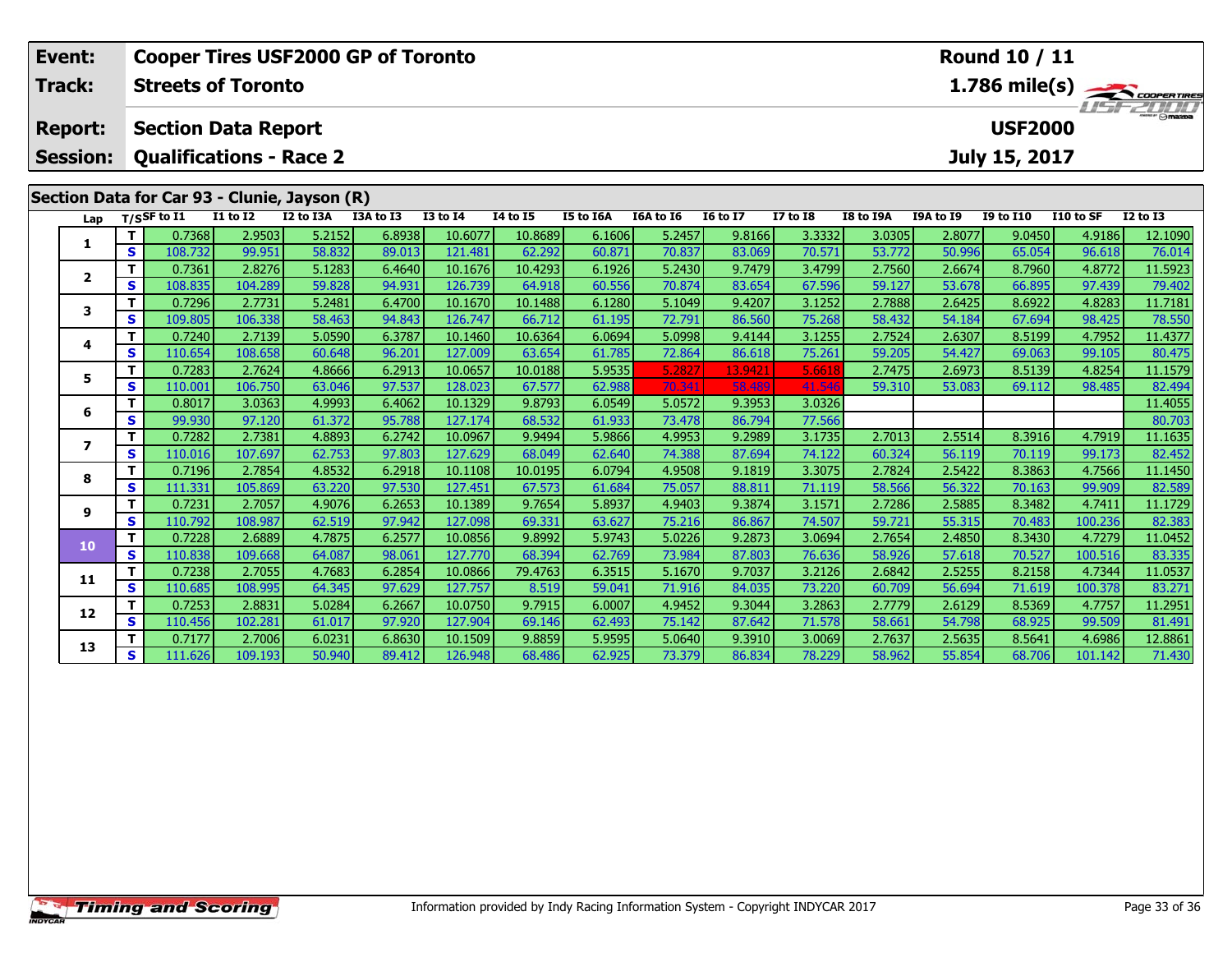| Event:                    | <b>Cooper Tires USF2000 GP of Toronto</b> | <b>Round 10 / 11</b>                                      |  |  |  |  |
|---------------------------|-------------------------------------------|-----------------------------------------------------------|--|--|--|--|
| <b>Track:</b>             | <b>Streets of Toronto</b>                 | $1.786$ mile(s) $\overbrace{\hspace{2.5cm}}$ coorer TIRES |  |  |  |  |
| <b>Report:</b>            | Section Data Report                       | <b>USF2000</b>                                            |  |  |  |  |
|                           | <b>Session: Qualifications - Race 2</b>   | July 15, 2017                                             |  |  |  |  |
| $\overline{R}_{\text{A}}$ |                                           |                                                           |  |  |  |  |

## **Section Data for Car 93 - Clunie, Jayson (R)**

|  | Lap                      |   | $T/SI5$ to $I6$ | <b>I8 to 19</b> | Lap      | PI to PO | PO to I8 | <b>SF to PI</b> |
|--|--------------------------|---|-----------------|-----------------|----------|----------|----------|-----------------|
|  | 1                        | т | 11.4063         | 5.8382          | 81.6306  |          | 77.3578  |                 |
|  |                          | S | 65.454          | 52.437          | 78.765   |          | 71.533   |                 |
|  |                          | T | 11.4356         | 5.4234          | 79.5129  |          |          |                 |
|  | $\overline{2}$           | Š | 65.287          | 56.447          | 80.862   |          |          |                 |
|  | 3                        | т | 11.2329         | 5.4313          | 78.2672  |          |          |                 |
|  |                          | S | 66.465          | 56.365          | 82.149   |          |          |                 |
|  | 4                        | т | 11.1692         | 5.3831          | 78.0653  |          |          |                 |
|  |                          | S | 66.844          | 56.870          | 82.362   |          |          |                 |
|  | 5                        | т | 11.2362         | 5.4448          | 84.3573  |          |          | 71.4005         |
|  |                          | S | 66.445          | 56.225          | 76.219   |          |          | 73.128          |
|  | 6                        | т | 11.1121         |                 | 178.4884 | 107.8699 | 64.7912  |                 |
|  |                          | Š | 67.187          |                 | 36.023   | 6.428    | 85.407   |                 |
|  | $\overline{\phantom{a}}$ | т | 10.9819         | 5.2527          | 76.5664  |          |          |                 |
|  |                          | S | 67.984          | 58.282          | 83.974   |          |          |                 |
|  | 8                        | т | 11.0302         | 5.3246          | 76.7674  |          |          |                 |
|  |                          | Š | 67.686          | 57.495          | 83.754   |          |          |                 |
|  | 9                        | т | 10.8340         | 5.3171          | 76.2909  |          |          |                 |
|  |                          | S | 68.912          | 57.576          | 84.277   |          |          |                 |
|  | 10                       | т | 10.9969         | 5.2504          | 76.1166  |          |          |                 |
|  |                          | Š | 67.891          | 58.307          | 84.470   |          |          |                 |
|  | 11                       | т | 11.5185         | 5.2097          | 146.6406 |          |          |                 |
|  |                          | S | 64.817          | 58.763          | 43.846   |          |          |                 |
|  | 12                       | T | 10.9459         | 5.3908          | 77.0100  |          |          |                 |
|  |                          | Ś | 68.207          | 56.789          | 83.490   |          |          |                 |
|  | 13                       | т | 11.0235         | 5.3272          | 78.3525  |          |          | 63.6913         |
|  |                          | S | 67.727          | 57.467          | 82.060   |          |          | 81.979          |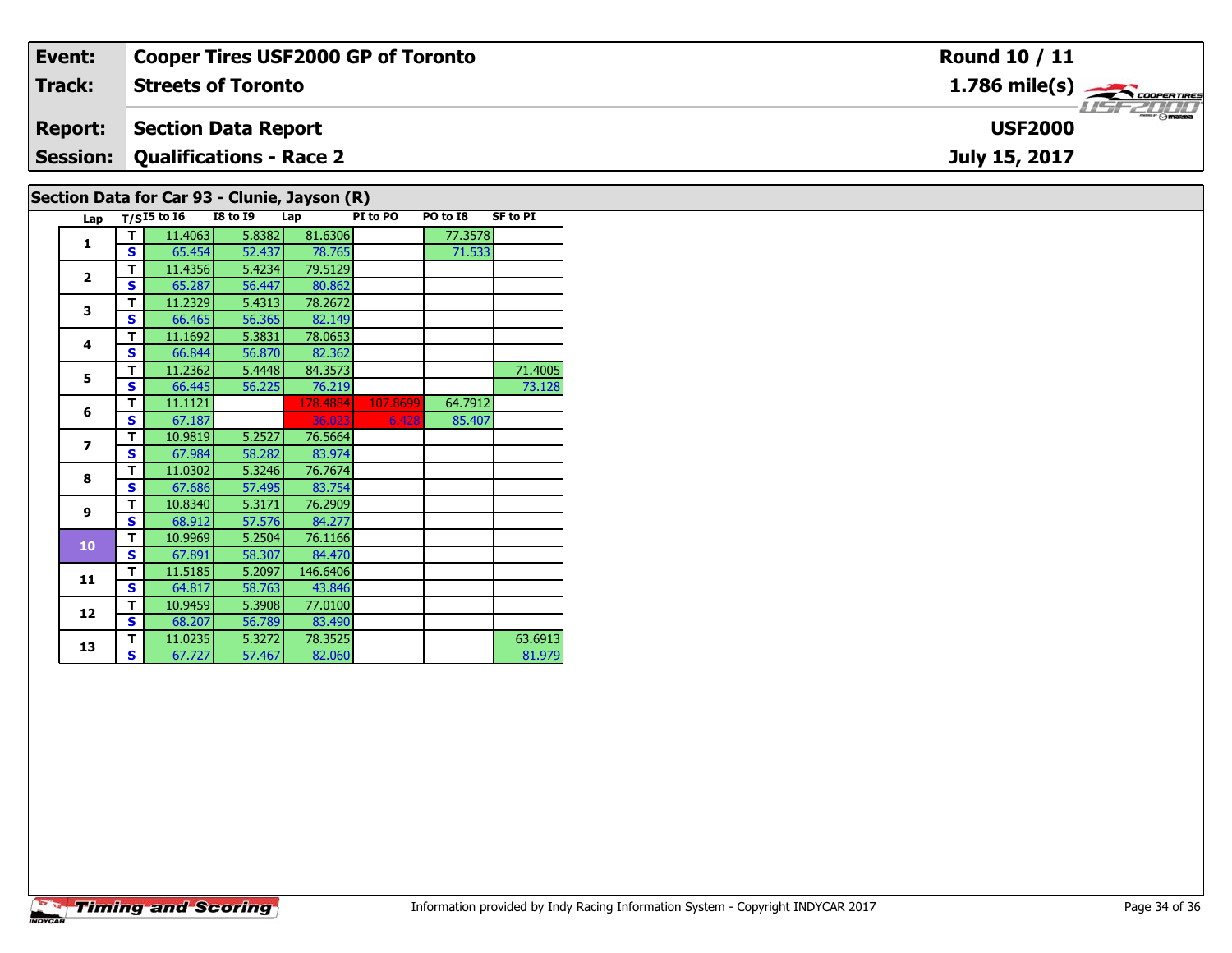